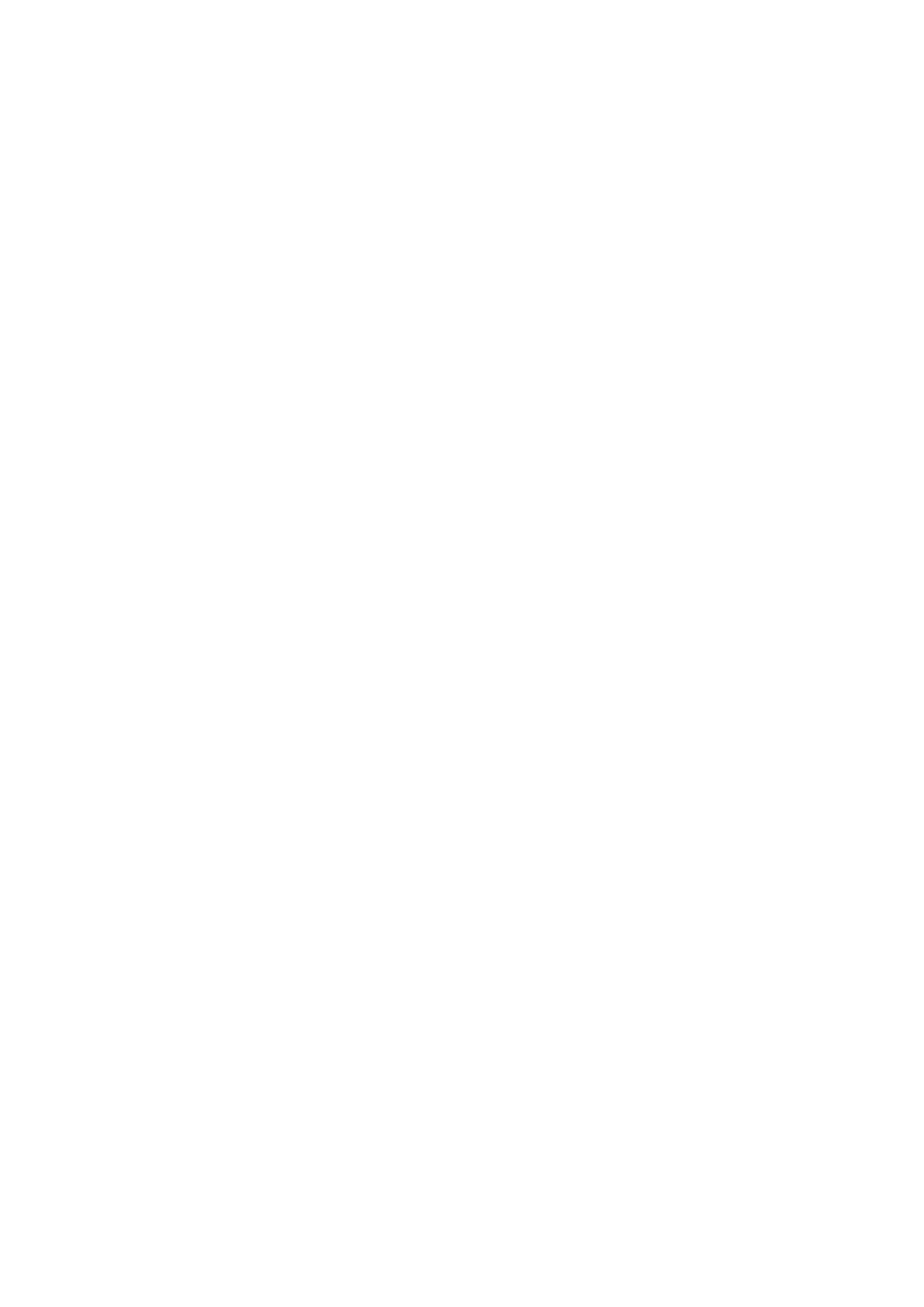# Legislative Assembly

Tuesday, 10 August 2021

# **THE SPEAKER (Mrs M.H. Roberts)** took the chair at 2.00 pm, acknowledged country and read prayers.

l

## **TOKYO OLYMPIC GAMES — WESTERN AUSTRALIAN REPRESENTATION**

## *Statement by Minister for Sport and Recreation*

**DR A.D. BUTI (Armadale — Minister for Sport and Recreation)** [2.03 pm]: With the Tokyo Olympic Games closing ceremony having taken place on Sunday night, it gives me great pleasure to acknowledge our local champions for their performances and representation of Australia on the world stage. A total of 54 athletes, 22 officials and five support staff from Western Australia represented the nation at the Tokyo Olympic Games. As the Minister for Sport and Recreation, I am pleased to acknowledge the podium finishes for Western Australian athletes. Zac Incerti won bronze medals as part of the men's 4 x 100 metre and 4 x 200 metre freestyle relay teams. Annabelle McIntyre became Western Australia's first gold medallist at an Olympics since 2008, and won Western Australia's first-ever rowing gold. Jack Cleary won a bronze medal for rowing. Brianna Throssell and Tamsin Cook competed in the women's 4 x 200 metre freestyle relay team that won a bronze medal. Brianna has become the third Western Australian to bring home three medals, winning gold and two bronze in the swimming relays. Matt Wearn won a gold medal in sailing. Tom Wickham, Trent Mitton and Aran Zalewski won silver medals with the Kookaburras hockey team. Sam Welsford won a bronze medal in cycling. Duop Reath won bronze with the Boomers in what was Australia's first-ever Olympic medal in basketball.

Of course, these home-grown heroes would not have been able to reach this elite level without the associations, clubs, staff and volunteers that make up each sport. I acknowledge the hard work of the team at the Western Australian Institute of Sport to prepare our athletes for a successful Olympics campaign in what was a challenging lead up to the Tokyo Games. The performances of our local athletes on the big stage were inspirational, and will have a ripple effect all the way through to grassroots sport, resonating with kids who will no doubt want to follow in the footsteps of their Olympic heroes. That is one of the fantastic things about the Olympics—not just the medal tallies, but the boost to participation at the community level.

Members of the house, please join me in congratulating all the Western Australian athletes who competed in the Olympic Games. Simply representing Australia in an Olympic Games is an incredible achievement and is the result of a great deal of hard work, sacrifice and determination. I would also like to congratulate the 24 inspiring Western Australian athletes who have been selected to represent Australia at the Tokyo Paralympics, which starts on 24 August. I look forward to providing a similar update on that later this month.

Members: Hear, hear!

**The SPEAKER**: Hear, hear and congratulations to all those athletes. We all look forward to the Paralympic Games.

## **OUTSTANDING COMMUNITY LANGUAGE TEACHER OF THE YEAR AWARD**

*Statement by Minister for Citizenship and Multicultural Interests*

**DR A.D. BUTI (Armadale — Minister for Citizenship and Multicultural Interests)** [2.06 pm]: I would like to inform the house that on Wednesday, 4 August, I had the pleasure of presenting the Outstanding Community Language Teacher of the Year Award 2021. The award, now in its third year, celebrates excellence in teaching by community language teachers, and recognises their commitment to helping young students learn skills that broaden their horizons and will last them a lifetime. This year's award was won by Ms Anja Reid of the Goethe Society WA for her dedication to the school and teaching of the German language, as well as her outstanding skills in motivating and encouraging her students to learn.

This year, 11 strong nominations were received for the award from community language schools that teach German, Greek, Mandarin, Polish, Russian, Sinhalese, Tamil and Vietnamese. Each school was entitled to nominate one teacher. The award presentation was hosted by Community Languages Western Australia, formerly the Ethnic Schools Association of WA, in partnership with the Office of Multicultural Interests, and was held at the new Western Australian Museum Boola Bardip. I was honoured to host the award presentation with Mr Enzo Sirna, AM, president of Community Languages WA.

It is well known that the McGowan government recognises the importance of supporting language learning and maintenance in Western Australia. In 2021, close to \$700 000 in funding has been provided to community language schools through the community languages program, administered by the Office of Multicultural Interests. This funding was provided to 46 community language schools to assist their teachers and administrators provide quality language teaching to thousands of students.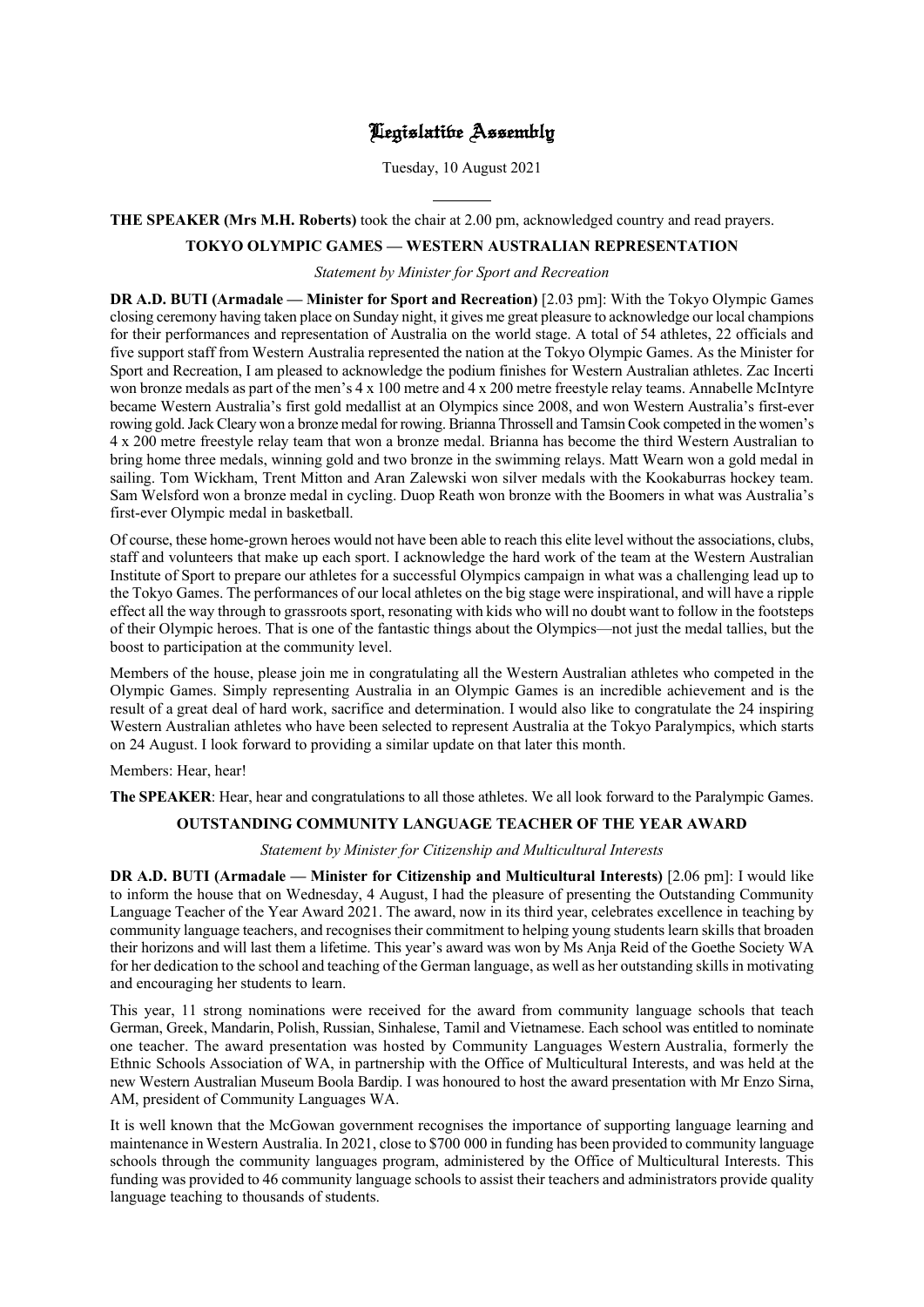The importance of language learning and maintenance cannot be overestimated. Language abilities increase career opportunities, facilitate links with the rest of the world and increase intercultural understanding. I am sure members of the house will join me in commending teachers of community language schools, most of whom are volunteers, for their commitment to maintaining and extending Western Australia's linguistic diversity.

## **LEGAL AID — VIRTUAL OFFICES**

#### *Statement by Attorney General*

**MR J.R. QUIGLEY (Butler — Attorney General)** [2.08 pm]: I recently had the pleasure of opening Legal Aid Western Australia's sixteenth virtual office, located at Clarkson Library in my electorate of Butler. I shared that honour with Tracey Roberts, the Mayor of Wanneroo. The virtual offices are an initiative of Legal Aid's CEO, Dr Graham Hill. They use advanced technology and innovation to improve access to justice for people living in outer suburban and regional areas where there is limited access to physical Legal Aid offices. Each virtual office is fitted with a state-of-the-art video screen that connects to Legal Aid's head office for face-to-face appointments with a Legal Aid lawyer.

Virtual offices are located in community centres across Western Australia and are hosted by partner agencies, including the Citizens Advice Bureau of WA, community resource centres, Hope Community Services, Karrayili Adult Education Centre, youth justice services and now the City of Wanneroo. These organisations use their local knowledge and relationships to help community members identify legal issues and connect them with Legal Aid services. I understand that Legal Aid hopes to continue to open more virtual offices, with the next ones planned for Manjimup and Narrogin.

I launched Legal Aid's first virtual offices in 2019 in the outer suburban centres of Armadale, Joondalup and Midland, and in the regional centres of Esperance, Fitzroy Crossing, Halls Creek, Karratha, Leonora, Mandurah and Meekatharra. Since then, further offices have opened in Fremantle, Kwinana, Rockingham, Busselton, Jurien Bay and now Clarkson. To date, more than 2 160 legal services have been delivered through those virtual offices. More than 68 per cent of people receiving assistance have been new clients accessing Legal Aid's help for the first time. This initiative is making it easier for these people to access legal information and advice at an early stage, helping them to resolve their matters quickly with improved outcomes.

I commend Legal Aid WA, the City of Wanneroo and Clarkson Library on their successful collaboration, which has delivered this important new service to the local community.

## **POLICE — SUICIDE PREVENTION FORUM**

## *Statement by Minister for Police*

**MR P. PAPALIA (Warnbro — Minister for Police)** [2.10 pm]: Yesterday, I was privileged to attend the Western Australia Police Force suicide prevention forum held at the Perth Convention and Exhibition Centre. I would like to acknowledge the Commissioner of Police, Chris Dawson, and his team within the health, welfare and safety division for their efforts in planning and delivering this initiative.

Madam Speaker, you better than many of us in this chamber know the difficult and arduous job that our police officers do on a daily basis to keep the community safe. Tragically, sometimes the ongoing impact of the stresses that police face in carrying out their duties is not realised until it is too late. The recent loss of two serving police officers is a sobering reminder for us all that mental health is an issue that we need to better understand and work harder to identify the symptoms and ways in which we can better manage the causes.

The forum brought together representatives from all ranks within the WA Police Force, as well as subject matter experts and researchers, with a goal of raising awareness and identifying the challenges associated with mental health and suicide. A key point that I took from the forum, which I encourage all members in this chamber to promote, is that we must all speak up in an effort to remove the stigma that surrounds mental health and encourage anyone who feels they need help to seek it.

Under the McGowan government and Commissioner Dawson, there has been a significant boost in resources and services provided by the health, welfare and safety division; nevertheless, we must all constantly work to improve our support of police officers, who put themselves into harm's way on our behalf on a daily basis.

## **QUESTIONS WITHOUT NOTICE**

## EMERGENCY DEPARTMENT PRESENTATIONS

## **362. Dr D.J. HONEY to the Minister for Health:**

I refer to the minister's claim in question time last week in which he stated —

We have had a significant increase in demand—14 per cent in emergency department presentations this year alone …

I also refer to the comments of Mr Mark Duncan-Smith, the president of the Australian Medical Association Western Australia, clarifying that, overall, there has been a three to four per cent increase, which is, in fact, consistent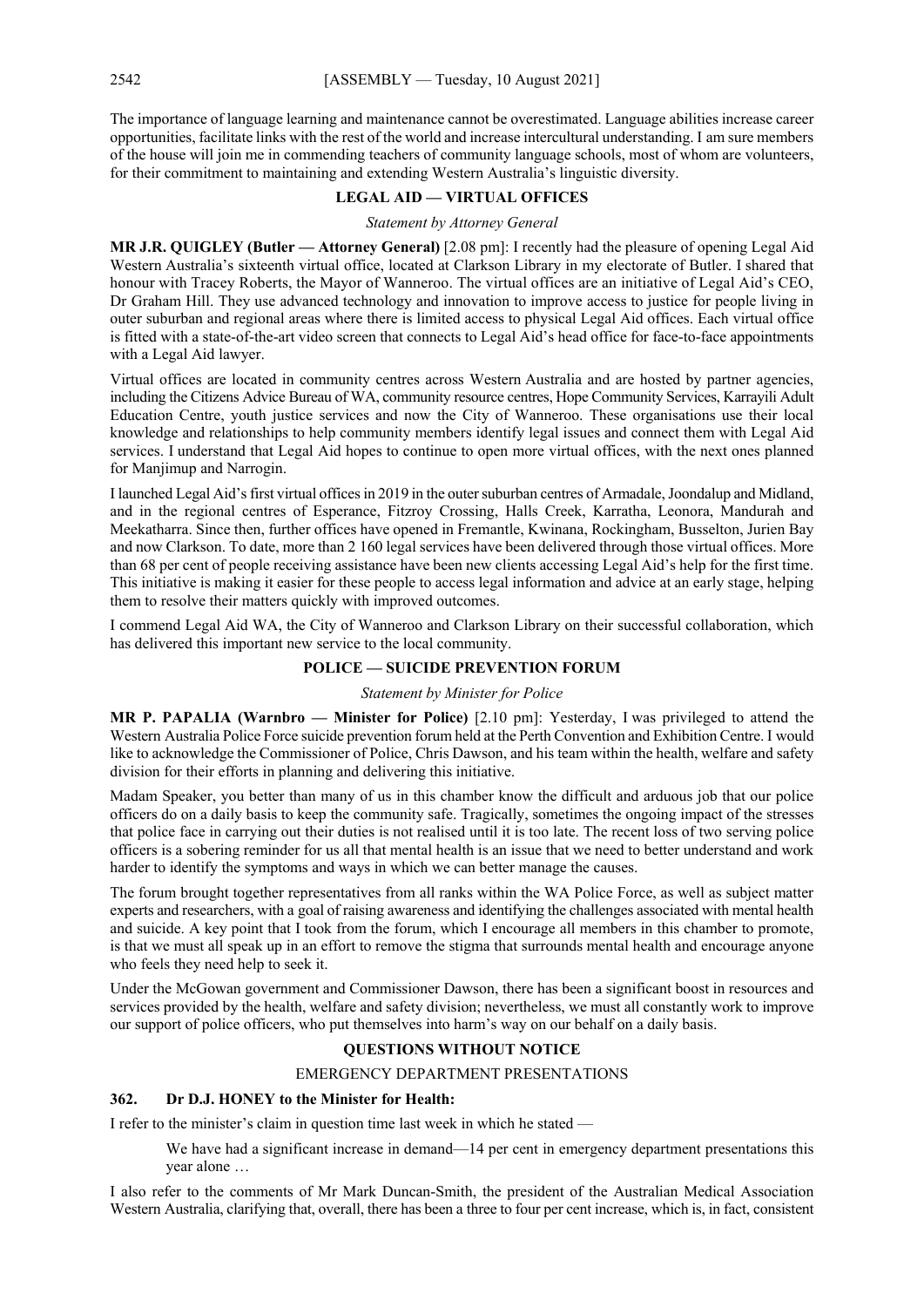with yearly trends across the minister's term in government. Given that COVID-19 has been the scapegoat for the government's failure to address the health crisis that has been worsening over the last four years, how does the minister respond to the president of the AMA Western Australia confirming that it is the government's neglect that has caused the crisis, not COVID-19?

## **Mr R.H. COOK replied:**

There are more parts to that question than an episode of *Home and Away*! Let me go through some of these things. The fact of the matter is that every health system in this nation and internationally is struggling with a spike in demand as a result of the COVID-19 pandemic—whether the member for Cottesloe likes it or not. I know that that does not fit his narrative, but that is tough. He cannot come into this place with his statistics to try to pretend otherwise.

## **Dr D.J. Honey** interjected

**The SPEAKER**: Member, you have asked the question and you have held up your chart—if we could just have the answer from the minister, please.

**Mr R.H. COOK**: Let me take the member for Cottesloe through this very slowly because that is clearly the speed at which he learns. If we compare December 2020 with December 2019, we have had an increase in presentations of 11.6 per cent. If we compare January 2019 with January 2021, we have had an increase in presentations of 10 per cent, and there has been an increase of five per cent from March 2019 to March 2021, with an increase in April also. Importantly—I have been saying this now for weeks on end, but the member comes into this place with the same material and the same accusations and we beat them off day in day, day out—the fact of the matter is that compared with three years ago, in 2021, triage 1 is up 10 per cent and triage 2 is up 15 per cent. These are critically ill patients. These are the people who have an impact upon the patient flow in hospital EDs. I know it is true to say that if we take the numbers globally, that is the very high acuity and the very lowest, there has been a modest uptick of around five per cent between 2019 and 2021. But the fact of the matter remains, the people coming to our EDs are sicker, and those presenting with mental health issues are coming with more complex issues. That has led to the length of episode of care going up and increased the constraints sitting on our EDs at the moment. Unfortunately, the member for Vasse cannot be with us this week; we wish her all the very best in her struggles. Clearly on the weekend, she was able to undertake several work-related activities when she said that between the last six months of 2019, pre-COVID, the average number of presentations each month was 80 400, which, she said, is comparable with the first six months of 2021, in which there were 81 200. Madam Speaker, not only has she got it wrongthe average is 94 219—but she compared the first half of one year during the summer months with the second half of another year during the winter months!

## **Dr J. Krishnan**: No homework!

**Mr R.H. COOK**: No homework at all—no accuracy and not even a pretence at prosecuting the truth in relation to this debate. If the member for Cottesloe wishes to stand up again, we will explain it to him again in very slow sentences, and perhaps we will produce some charts as well. Hopefully, at one point in the future, he will actually get it.

## EMERGENCY DEPARTMENT PRESENTATIONS

## **363. Dr D.J. HONEY to the Minister for Health:**

I have a supplementary question. Given the amount of spin and selective information coming from the minister's office, how are Western Australians supposed to trust that the minister can deliver the health system they deserve?

## **Mr R.H. COOK replied:**

That is one of the longest supplementary questions I have ever heard, and it had a bigger preface that *War and Peace*. There is no spin here. We are being truthful with the people of Western Australia. This would be a great opportunity for the member for Cottesloe to learn the lessons of being truthful with the people of Western Australia. The fact of the matter is that our emergency departments are under intense pressure. Our doctors and nurses working on the frontline are working harder than ever, having come off the back of one of the most stressful periods of their careers, and that is why we are undertaking the most significant expansion of our hospital beds and workforce but it is not easy. Thank goodness we have the McGowan Labor government, because at least we are dedicated to the hard work.

## HEALTH AND MENTAL HEALTH SERVICES

## **364. Ms C.M. TONKIN to the Premier:**

I refer to the announcement that the McGowan Labor government will invest an additional \$1.9 billion in health and mental health services across Western Australia. Can the Premier outline to the house how this significant boost in funding will address the unprecedented demand in WA's health system and support the delivery of high-quality care to Western Australians; and can the Premier advise the house whether he is aware of any threats to the health of Western Australians?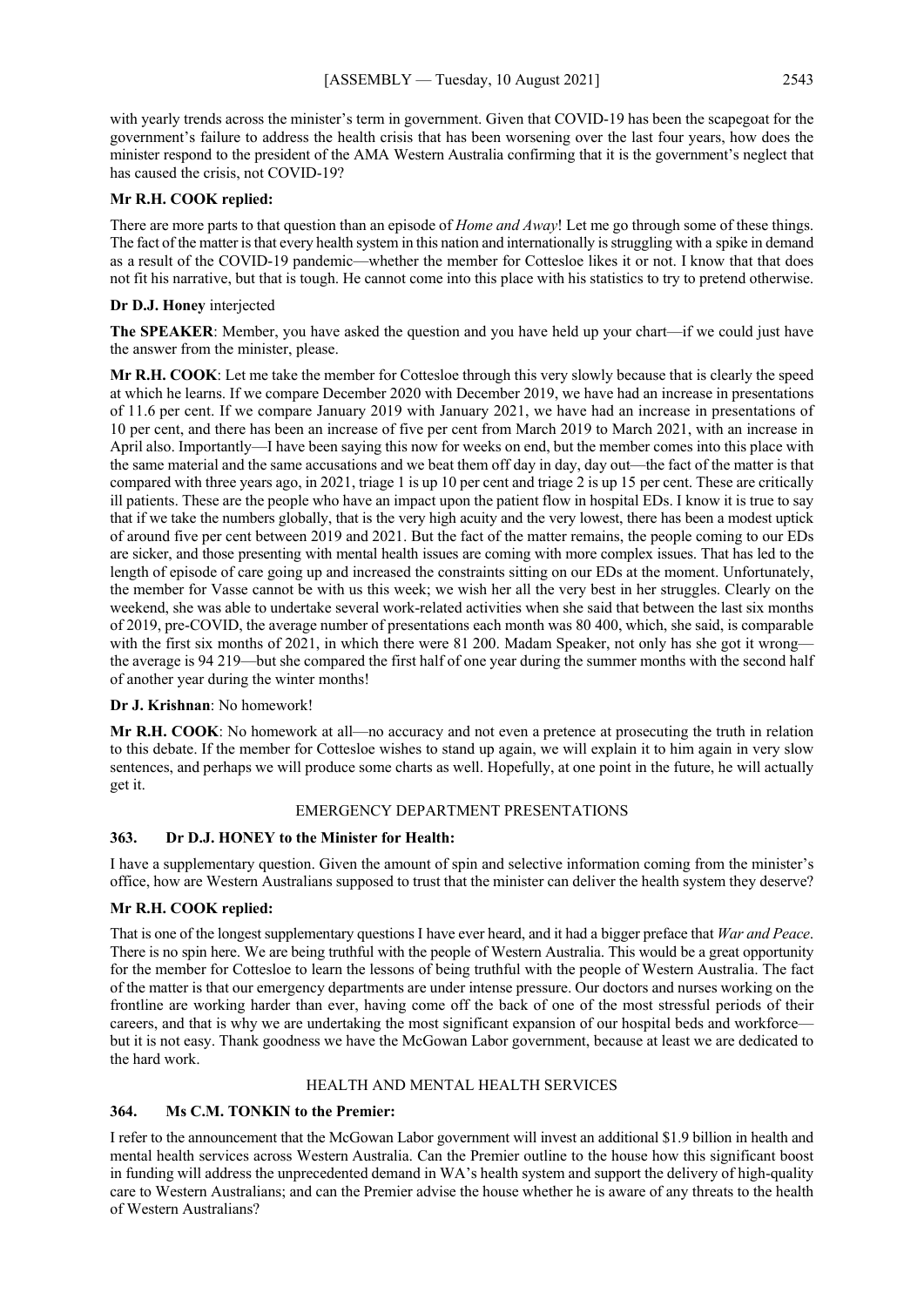## **Mr M. McGOWAN replied:**

I thank the member for Churchlands for the question. I acknowledge former Deputy Premier Hon Eric Ripper, who is in the President's gallery today.

**The SPEAKER**: Even the Speaker's gallery! Yes, welcome!

**Mr M. McGOWAN**: Yes, in the Speaker's gallery! Welcome, Eric.

Western Australia has the best-funded health system in Australia. We are spending per capita 18 per cent more than the national average on the health system in our state. But we are under heavy demand, as the Minister for Health outlined, with enormous increases in emergency department presentations, particularly people with complex mental health problems and a range of conditions, and that is placing pressure on our emergency departments.

On the weekend, the health minister and I announced significant funding in the coming state budget. It is a \$1.9 billion boost in health and mental health funding across Western Australia. That will mean more staff, more beds and more services. It is on top of our existing funding for our health system. On top of that, Madam Speaker, we will be putting in place \$1.8 billion for the new women's and babies' hospital at the Queen Elizabeth II Medical Centre site in Nedlands and, on top of that, \$1.3 billion over the next four years on important capital works improvements in both the city and the regions—all over the state. This will mean an additional 332 new beds across the health system, an additional 100 doctors and around 500 extra nurses. That is all on top of the already announced expansion in the number of beds, plus \$495 million in mental health spending across Western Australia, including \$129 million of that towards youth mental health.

The reason we can do that is that we have had strong financial management over the course of the last four and a half years, which has put the state in a strong financial position, certainly compared with the last government and any other government in Australia. That has allowed us to invest in important health initiatives all over the state.

The member asked me about threats. Yesterday or the day before, we received a letter from Mr Clive Palmer from Queensland. His letter demanded —

Several members interjected.

**The SPEAKER**: The Premier has the floor.

**Mr M. McGOWAN**: He is the Liberal and National Parties' friend. He does fund their election campaigns, Madam Speaker. Mr Palmer's letter from a lawyer basically threatened the Western Australian government with legal action if we do not suspend the vaccination program for COVID-19. It was shocking, appalling, disturbing and disgusting that Mr Palmer would do that. It shows an appalling degree of ignorance on his behalf, and it is an appalling misuse of his wealth that he is prepared to do that and threaten the health, wellbeing and lives of people, particularly older people, in this state. If he is successful in his action—he is threatening some sort of injunction against the state—it will damage the health of not just Western Australians, but all Australians, and people could potentially die. We will not give in to this bullying and bizarre behaviour by Mr Clive Palmer, once again, towards the people of this state. He has a record of doing that on multiple occasions. This is another example of that, but, I must say, this is a particularly disturbing example. It does not just threaten the finances of the state; it threatens the lives and health of people in this state.

## CORONAVIRUS — VACCINATION CLINICS — SCHOOL HEALTH NURSES

## **365. Mr P.J. RUNDLE to the Minister for Health:**

I refer to the state government's school student wellbeing study conducted by the DETECT WA program that found around 40 per cent of high school students are experiencing moderate to high levels of emotional distress, a threefold increase from 2014. Can the minister confirm that school nurses have been pulled out of Western Australian schools to staff state-run vaccine centres, leaving schools with diminished or no nursing staff?

## **Mr R.H. COOK replied:**

On the one hand, the member would have us be concerned about the impact of COVID-19 on the mental health and wellbeing of our students. On the other hand, he wants us to tie our hands behind our back on how we fight COVID-19. I would have thought that the best way we can address the concerns that young people have around COVID-19 is to take the opportunity to get as many people as possible vaccinated. I am not quite sure where the member is coming from. Do you want us to solve the problem or don't you? At the last election we committed to an extra 100 school psychologists, which will go a long way to equipping our schools to provide a better environment for the kids they look after and to make sure that we can continue to respond to issues around mental health and wellbeing. Of course, as the Premier just said, we have also announced an increase of \$495 million in spending in the Mental Health Commission for a range of mental health services in our community.

The thing we must do now is get the community vaccinated. It is all hands on deck.

**Dr D.J. Honey**: Not at the expense of kids.

Several members interjected.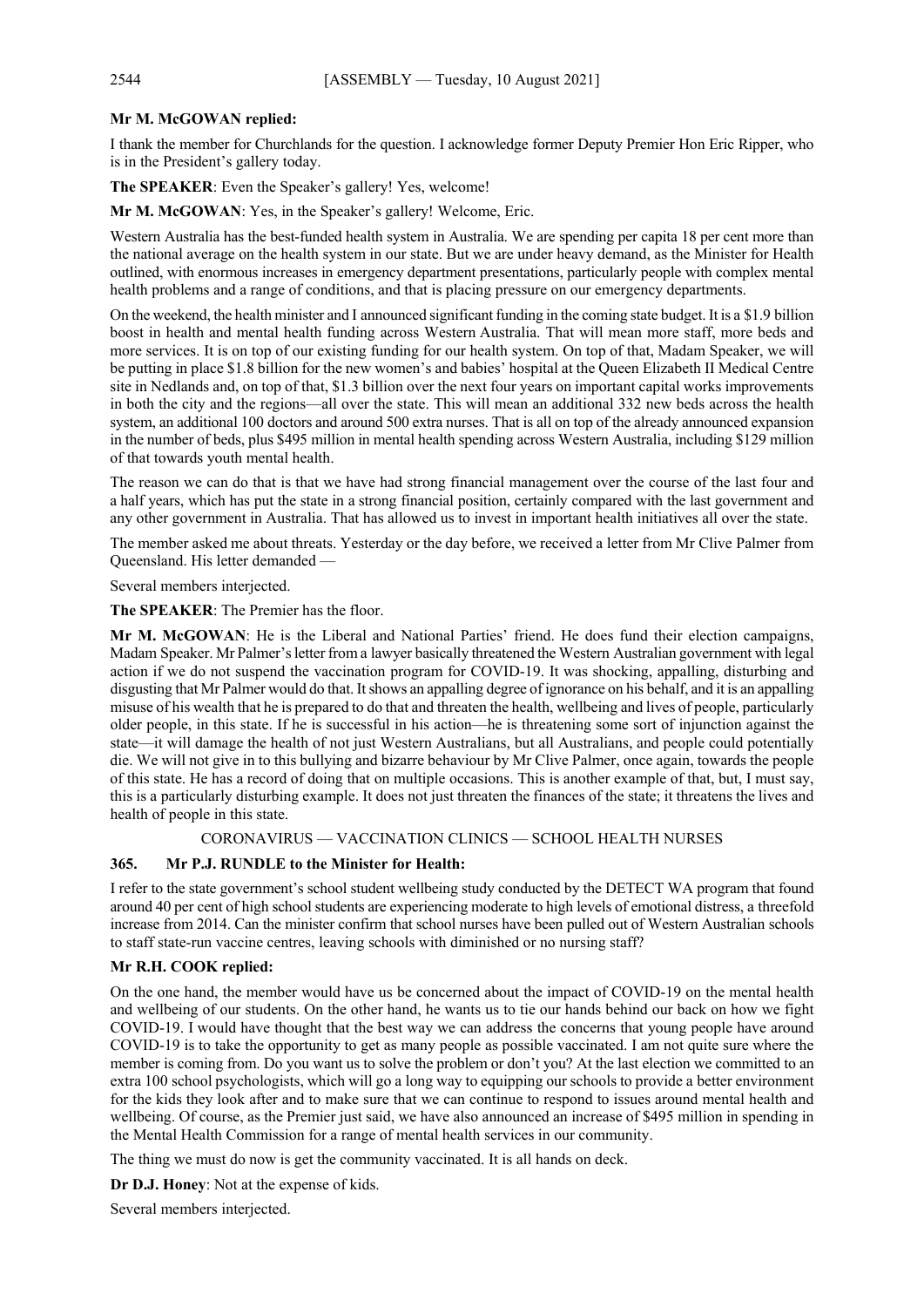#### **The SPEAKER**: Order, please!

**Mr R.H. COOK**: I know where the member stands on vaccinations, because we have seen it from his mate Clive Palmer. We know what his position on vaccinations is.

**Dr D.J. Honey**: I'm fully vaccinated; are you?

**Ms M.M. Quirk**: You're full of something!

Several members interjected.

**Mr R.H. COOK**: Once again, I concede to the member for Girrawheen in terms of the wit and wisdom in this place. She provides great insight into the offerings from the member for Cottesloe.

**The SPEAKER**: Minister, I do think you are referring to the member for Landsdale.

**Mr R.H. COOK**: My apologies, member for Landsdale.

The fact of the matter is that we have to get as many people as possible vaccinated. Today I announced that we have engaged a whole range of nurse graduates, who will now take up roles in our vaccination clinics. We have assistants in nursing at our vaccination clinics. We have asked 35 of our 300-odd school-based nurses to do some shifts in our vaccination clinics as well, because we want to make sure that we get as much of this stuff as possible into the arms of Western Australians. That is the only way we are going to get out of this, Madam Speaker, with all the impacts that it has on both the physical wellbeing of members of the Western Australian community and the mental health issues that they confront. We make no apologies for making sure that we have all hands on deck in our efforts to get people vaccinated.

CORONAVIRUS — VACCINATION CLINICS — SCHOOL HEALTH NURSES

## **366. Mr P.J. RUNDLE to the Minister for Health:**

I have a supplementary question. Can the Minister for Health confirm that those 35 nurses he has taken out of schools is the full extent of it, or will there be more on top of that?

## **Mr R.H. COOK replied:**

I cannot give any guarantees that that is extent of it. What I can guarantee is that we will do everything possible to make sure that we can protect the people of Western Australia by getting them vaccinated as soon as possible.

#### HEALTH — WORKFORCE — RECRUITMENT

## **367. Ms E.L. HAMILTON to the Minister for Health:**

I refer to the McGowan Labor government's massive investment of \$1.9 billion into our health system. Can the minister outline to the house how this investment will help deliver more doctors, nurses and midwives for our health system, and advise the house on what strategies will be undertaken to recruit more health staff for our hospitals?

## **Mr R.H. COOK replied:**

I thank the member for the question. It is a very important one. As members will be aware, the Premier and I committed to an extra 332 beds over the weekend as part of our significant expansion of the hospital system. It will require an extra 100 doctors and 500 nurses for that alone. But we have to recruit more. There is no point in having more beds unless we can have more doctors and nurses to stand by those beds to provide world-class health care for the people of Western Australia. When we came to office, there were 34 700 members of our health team. Today, there are over 39 000; that is a 14 per cent increase in just our first term. Forty-five per cent of all public sector jobs were created in the health system to continue to provide great health care. In just the first six months of this year, we have recruited more than 750 FTE nursing and midwifery staff into our health services, and there will be more. But the labour market for doctors and nurses is very tight. Because of the situation with our international borders, we cannot recruit as many overseas doctors and nurses who would usually come to this great state as part of their ongoing career opportunities.

Today we announced a significant investment in a campaign to ensure that we get more nurses in our health system. We are investing \$71.6 million into a health workforce attraction and retention strategy. The budget will commit an extra \$35.6 million for new workforce initiatives. That is on top of the \$36 million election commitment that focused on providing 600 more graduate nurses.

Let me start with the international and interstate strategy. As we speak, we are bringing in 209 junior doctors from the UK and Ireland to start work in the WA health system in the next few months. We are spending \$2 million on an even more targeted international, national and local advertising campaign. A key focus of the recruitment strategy to attract experienced nurses and midwives back into the workforce. We will provide refresher courses free of charge, which were paused during the COVID-19 pandemic, for experienced nurses and midwives, to either bring them back into the system or to assist others to upgrade their skills. These refresher courses will provide for a smooth transition back into the health system. The McGowan government will fully fund the cost of online refresher training and facilitate paid clinical placements for those who have completed the training. In addition, we want to not only make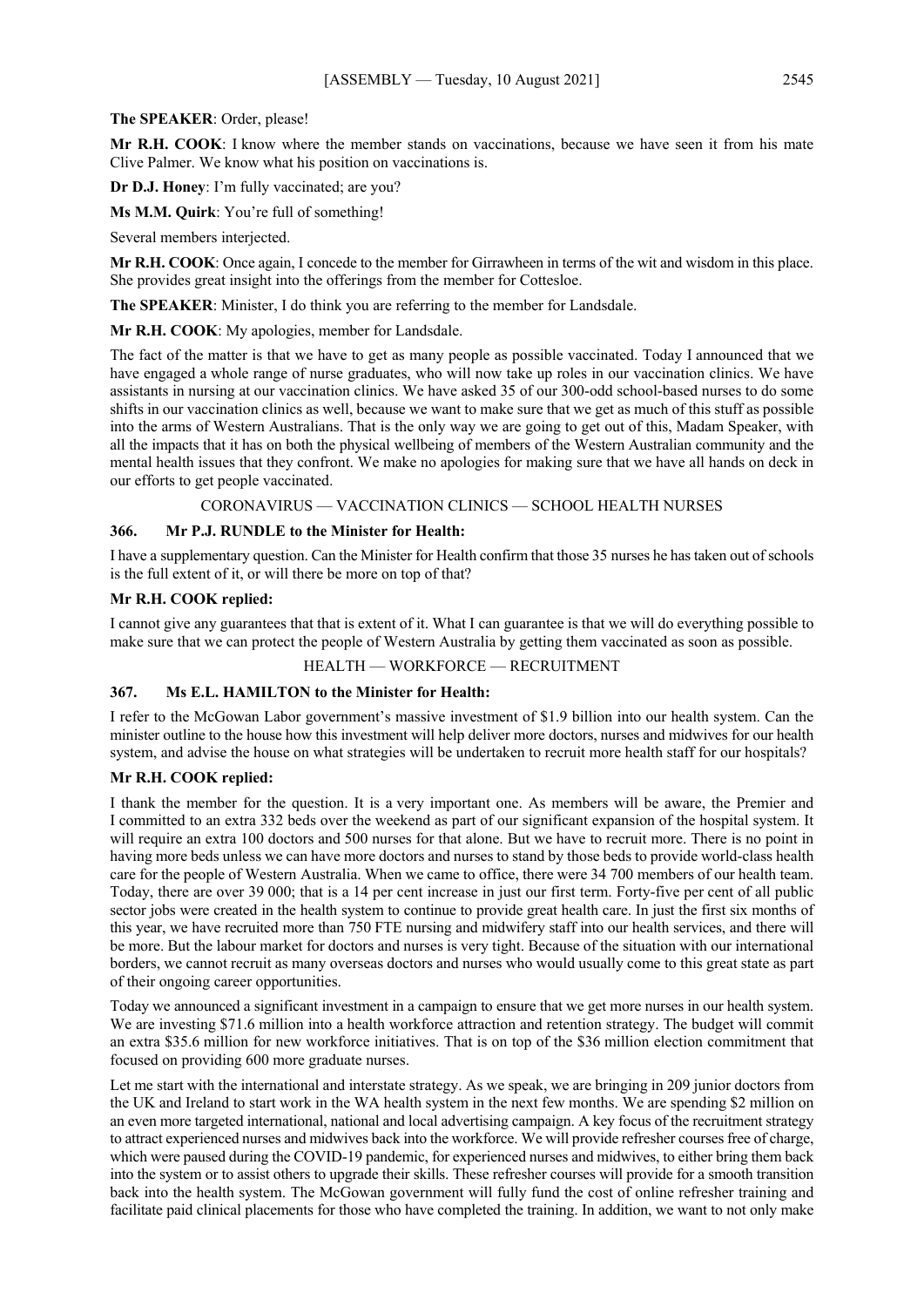sure that we continue to engage as many experienced nurses and midwives as possible, but also make sure that they are supported by great nursing graduates. In a typical year, about 700 graduates will be offered places in the health system. As a result of this initiative, this will come on top of the 600 new graduates and nurses already promised. This year, 1 100 new graduates will receive jobs.

I draw this to your attention, Madam Speaker, because I think all members of the chamber should be concerned about this. It is important for an opposition to know that if it is going to make accusations against a government and its efforts to recruit, it should do so in a way that is truthful to the people of the Western Australian community. I was disturbed to see a tweet from the member for Cottesloe recently that said, "We were promised 1 000 new nurses. Cook delivered none." Let me take the opportunity to explain, again in very slow English, to the member for Cottesloe that to date we have recruited 927 of those 1 100 nurse graduates—they are already in our system, working the wards of the WA health system and providing great support to our experienced doctors and nurses. By the end of the month, that will have increased to 949.

This is a tough job. The spike in demand in our hospitals is putting the hospital system under great pressure, but we are bringing the resources and extra doctors and nurses to bear. One thing that this health system should not have to bear is the untruthfulness of those opposite and their tweets in the community.

## CYCLONE SEROJA — TEMPORARY HOUSING — CARAVANS

## **368. Mr R.S. LOVE to the Minister for Emergency Services:**

I refer to the minister's announcement of 11 caravans to be supplied to people seeking emergency and temporary accommodation in the midwest as a result of the devastation of cyclone Seroja.

- (1) Is the minister aware that five of those 11 caravans appear to have not been allocated to families in need and are currently parked at the Geraldton State Emergency Services headquarters? Here is a picture of them in all their glory; they do not seem to have left the yard.
- (2) How is this excusable when the minister announced this measure back on 21 July, which was already weeks late?

## **Mr R.R. WHITBY replied:**

 $(1)$ – $(2)$  I thank the member for the question. The provision of caravans was part of a response to a request from the community directly. We consulted some—indeed, all—of the 16 local governments affected by cyclone Seroja. There was feedback from communities through local councils and local community outreach. The member should be reminded that a range of accommodation was offered to, given to and taken by people impacted by the cyclone.

It is not that all people wanted a caravan—indeed, some people were provided with accommodation in towns like Geraldton, some people had other sources of accommodation and other people made other arrangements. The number of caravans provided was as a result of direct contact with the community. Those caravans were taken to Geraldton, where they are being made good. The member would know that if he were to try to buy a caravan in Western Australia today, he would not get one. If he wanted to order a new one, it would take at least six months to get it. These caravans are second hand and were provided on the basis that they could be provided quickly to the people who needed them.

There are some issues with the caravans in terms of licensing—they have to be licensed. But for those people who will get those caravans, they are the right fix, because some people want to stay in their community in Northampton and some want to be on properties that were destroyed—they want to be close to animals and close to communities. The response we have provided for accommodation has been varied and bespoke according to need. The need, based on what the community told us, in terms of a small number of people, was the provision of caravans. They are being provided. I cannot give the exact reason why those caravans are there at the moment in Geraldton, but they are in the region ready to go. Obviously, most of those caravans have now been provided to the people who needed them. If it is an issue of putting a registration on a caravan and getting it on site, then that can be done quite quickly.

## CYCLONE SEROJA — TEMPORARY HOUSING — CARAVANS

#### **369. Mr R.S. LOVE to the Minister for Emergency Services:**

I have a supplementary question. I am staggered by that response. Where in the minister's press release does it outline that these caravans would not be fit for use when they were taken to the people in the Shire of Northampton, Shire of Chapman Valley and City of Greater Geraldton? That is staggering! You sent up caravans that are not fit for purpose.

#### *Point of Order*

**Mr D.A. TEMPLEMAN**: This is an opportunity for a supplementary question, not a dialogue from the member.

**The SPEAKER**: That is right; it is not an opportunity for further arguments. You have asked your question. I would ask the minister to respond.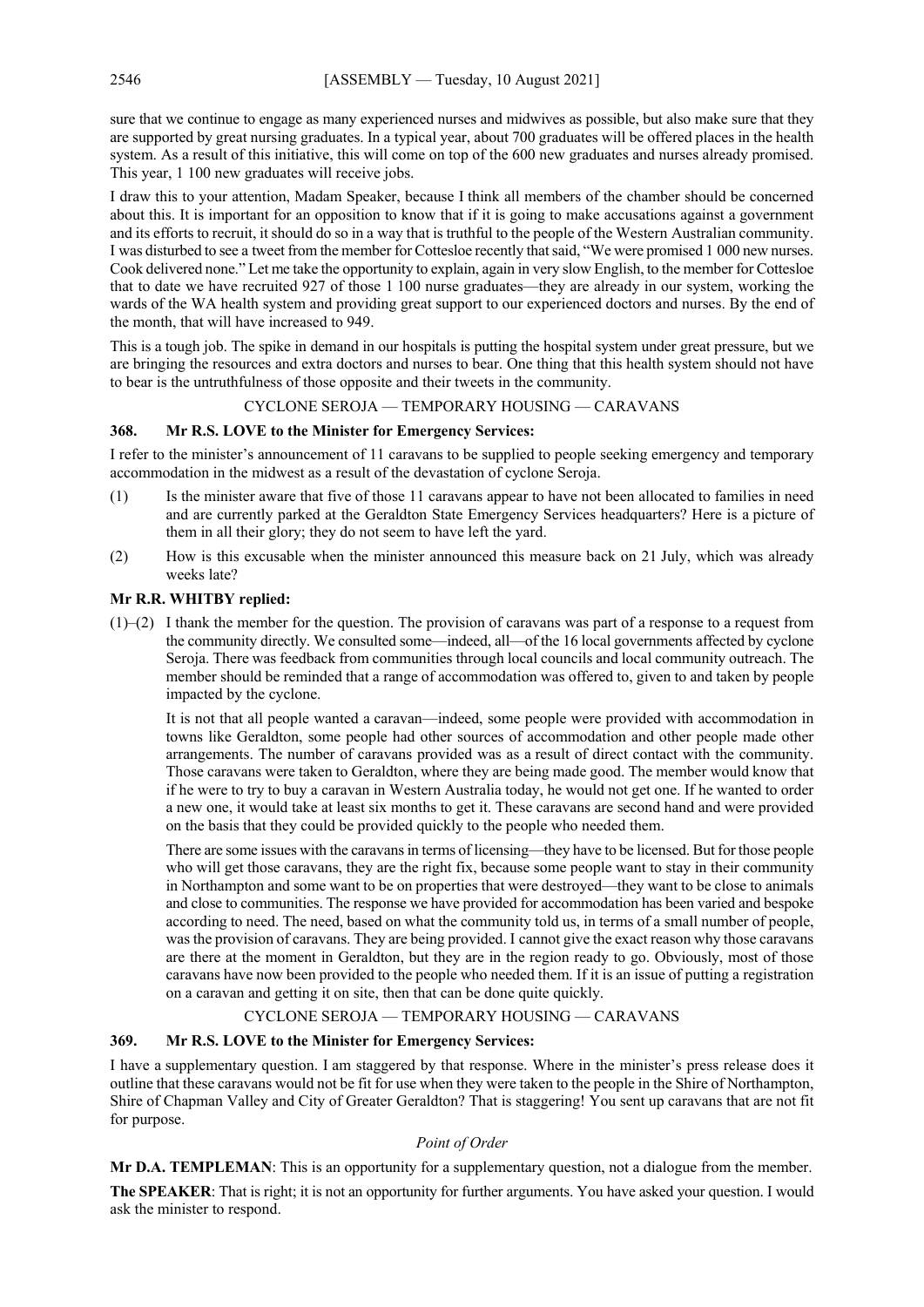#### *Questions without Notice Resumed*

## **Mr R.R. WHITBY replied:**

Member, they are adequate caravans to be provided to people.

**Mr R.S. Love** interjected.

**The SPEAKER**: Sorry. We are to just hear from the minister, thanks.

**Mr R.R. WHITBY**: Quite frankly, the response of the Nationals WA to an issue that has impacted its own constituents has been woeful. I have been in the community in the midwest many times and have not seen the member there once.

Several members interjected.

**Mr R.R. WHITBY**: It is very easy to criticise from the cheap seats, but this is a huge disaster that has impacted many areas of our state—across 16 local government regions. We provided a massive response for the clean-up and in terms of ongoing support and emergency accommodation. We went to the community. We went to local governments. We asked, "What is it you need?" A range of requests came back. In terms of caravans, it was 11—that was from all the shire presidents and CEOs contacted. They said they wanted 11 caravans. Guess what they got, member? They got 11 caravans.

**Mr R.S. Love** interjected.

**Mr R.R. WHITBY**: If more caravans are needed, they will get them.

**Mr R.S. Love** interjected.

**The SPEAKER**: Order, please!

**Mr R.R. WHITBY**: It is not easy in the current market to walk into a shop and get a brand new caravan. The caravans are fit for purpose. They are late models. They are being provided and are being accepted gratefully by the people who need them. Instead of sitting there criticising and carping, I would rather the member got behind the effort that is being launched to support his own constituents.

Several members interjected.

**The SPEAKER**: That concludes that question.

BEELIAR WETLANDS — ROE 8

## **370. Mrs L.M. O'MALLEY to the Minister for Transport:**

I refer to the McGowan Labor government's commitment to permanently protect the Beeliar wetlands, which was delivered last week with the passing of the Metropolitan Region Scheme (Beeliar Wetlands) Bill 2021.

- (1) Can the minister remind the house how this government came to the decision to stop the destructive Roe 8 project and protect the wetlands?
- (2) Can the minister update the house on the work that is underway to deliver a long-term responsible solution to getting trucks off local roads in the southern suburbs?

## **Ms R. SAFFIOTI replied:**

(1)–(2) I thank the member for Bicton for that question and, of course, for her work over many years to help to deliver this commitment. It was with great pride last week that we finally delivered the commitment that we gave to the people—that is, to save the Beeliar wetlands for future generations. Members will remember that we took that policy commitment to the 2017 election and, of course, the Liberal and National Parties frustrated it in the other place. We again took that policy to the 2021 election. I will refer to some of the comments and the attitudes of the Liberal and National Parties in a minute. What we have been able to do is to change the reservation from roads to parks and recreation and to extend the A-class reserve boundary to include the Beeliar wetlands.

This has been a fight over many decades, and people have been working very hard year in, year out to deliver it. I thank my parliamentary colleagues the member for Fremantle, the member for Bicton and the member for Willagee. I also thank the federal member for Fremantle, Josh Wilson, for all his work, too. I acknowledge all the work done by the general community and also some community leaders, in particular Kim Dravnieks, and Kate Kelly from the Save Beeliar Wetlands group. I acknowledge all the work they did over many years.

We have extended the A-class reserve. We are deleting the Roe 8 corridor. We are also building new infrastructure under the stewardship of the Minister for Environment—extended boardwalks and more infrastructure so more people can appreciate these beautiful wetlands. We are doing that and, at the same time, we are delivering the broader commitments of moving more freight onto rail, improving the roads leading to Fremantle, such as High Street, and developing intermodals. All those commitments are being delivered.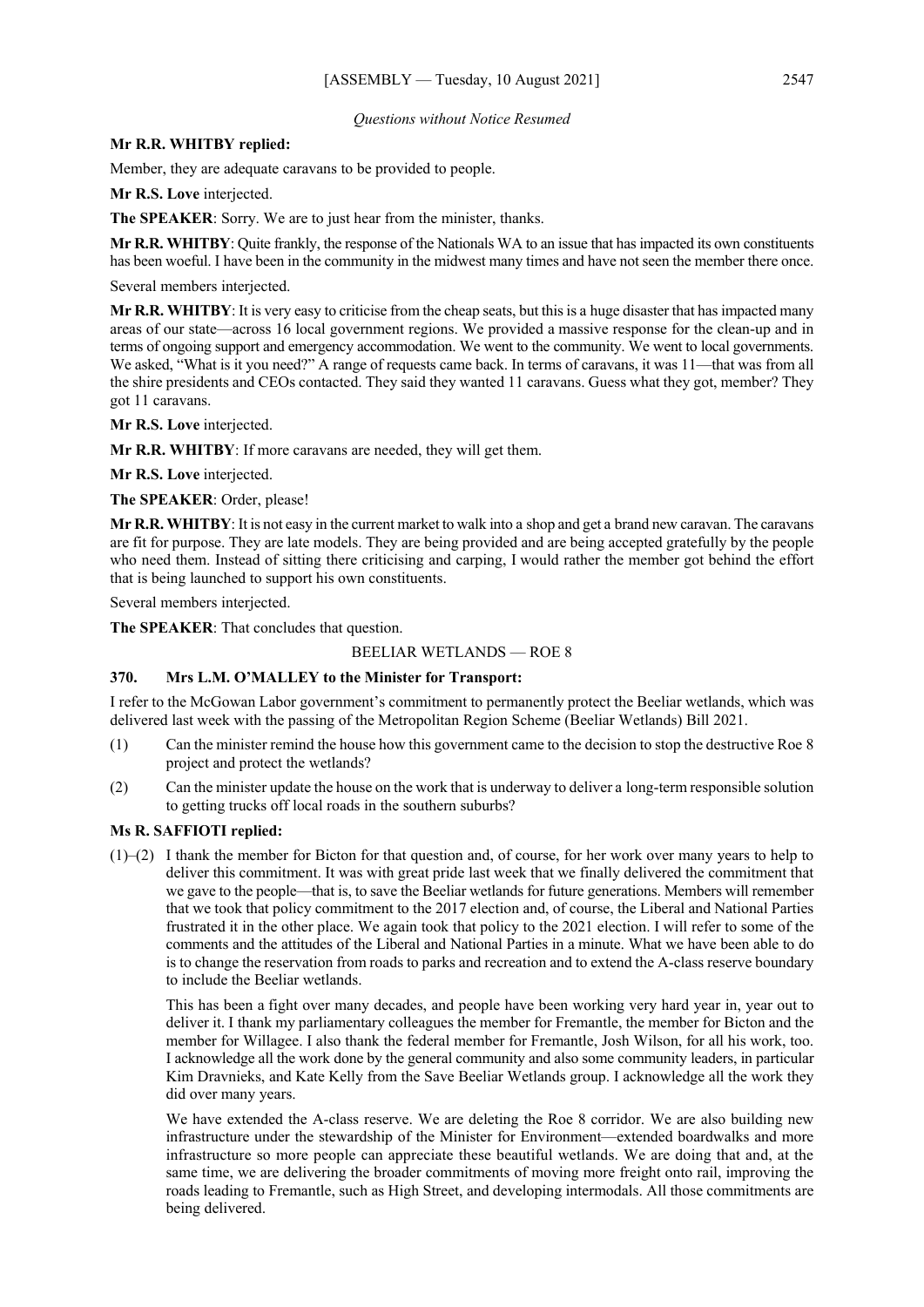What is the attitude of the Liberal and National Parties? They still want to build Roe 8–Roe 9. We would think the Nationals WA would be more concerned about regional roads, but their commitment has always been to the Perth Freight Link. It is the only road project that I have heard their members talk about. In the other house, Hon Nick Goiran and his new apprentice, Neil Thomson, are talking about these projects. Nick Goiran -

## *Point of Order*

**Dr D.J. HONEY**: The minister should refer to members by their full title.

**The SPEAKER**: That is correct —

Several members interjected.

**The SPEAKER**: Sorry; I am giving a ruling. If you refer to a member in another place, you need to refer to them appropriately.

#### *Questions without Notice Resumed*

**Ms R. SAFFIOTI**: Sorry about that. They are Hon Nick Goiran and Hon Neil Thomson.

Hon Nick Goiran led the Liberal Party from a record, I think, six seats in the South Metropolitan Region to zero seats. "Honey, I shrunk the Liberal Party"—that is a description of Hon Nick Goiran! He shrunk the Liberal Party into oblivion and now he is still in the other place insulting our commitment and the people of Western Australia who have voted on this issue twice.

Let us look at that whole corridor. The member for Riverton, member for Jandakot, member for Bateman and member for Bicton all fought on this issue. Again, we delivered on the overwhelming response that people wanted to save Beeliar wetlands and an alternative freight and trade plan for Western Australia.

NURSES — RECRUITMENT

## **371. Dr D.J. HONEY to the Minister for Health:**

I refer to the minister's commitment to recruit an additional 1 000 nurses in April this year through a national and international advertising blitz. How many nurses has the government recruited from overseas as part of this advertising blitz?

## **Mr R.H. COOK replied:**

I am not sure, but I am pretty sure that I answered this in response to the last question.

Several members interjected.

**The SPEAKER**: Members, the Minister for Health is answering the question. I ask everyone else to listen to the answer.

**Mr R.H. COOK**: It is difficult to know where to start to address the incompetence, but let me explain. I promised the people of Western Australia that we would recruit through the nurse graduate intake program 1 000 nurses this year and 1 000 nurses next year. Normally, we take just over 700, so this is a significant increase. It not only takes account of our election commitment, but also goes beyond that, because the McGowan Labor government is investing in our health system to meet its demands. In addition to that, the Premier and I recently announced an expansion of the program, so we have 1 100 nurses this year and 1 200 next year. This has never been done in our health system before. It is an unprecedented level of expansion of the intake of nurse graduates. We want to blend them with experienced nurses, so—I will speak this point very slowly—we have recruited 750 experienced nurses so far this year. Although it was a long time ago—at least two questions ago—we have recruited 927 nurse graduates this year, and by the end of this month, that will have got to 949. That was our commitment: 1 000 nurse graduate places this year. We are at 927 and there will be 949 by the end of this month, so, member, do not bother asking a supplementary question.

$$
\mathsf{NURSES} - \mathsf{RECRUITMENT}
$$

## **372. Dr D.J. HONEY to the Minister for Health:**

I have a supplementary question. The minister clearly does not listen to the questions asked of him, so I will ask this supplementary question slowly so he can understand!

**The SPEAKER**: No preamble; just a question.

**Dr D.J. HONEY**: How many nurses has the government recruited from overseas as a consequence of its advertising blitz?

## **Mr R.H. COOK replied:**

I have just come from a press conference where we provided details about that, so maybe I will take up a little bit more of the opposition's question time to explain that program. This is an exciting program whereby we are advertising in the United Kingdom, Ireland and other places to try to bring in nurses from overseas. They will be recruited via a program that will see them come to Western Australia over and above our cap. They will not have to pay their quarantine fees and we will provide them with a relocation allowance. The program has nothing to do with the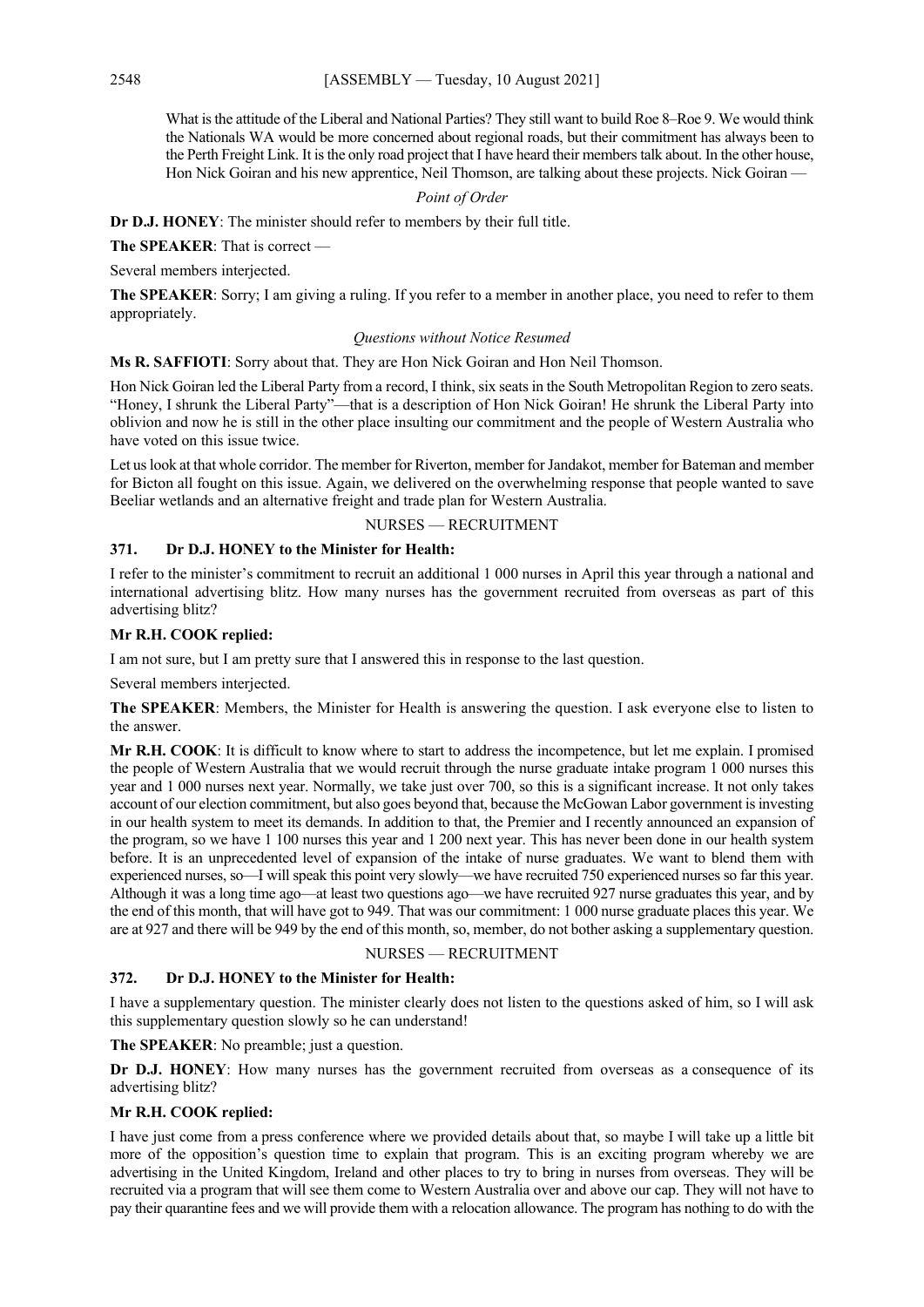commitment of 1 000 nurse graduates that we made back in April this year. That is a completely separate commitment. As a result, we will hopefully have a great blend of nurse graduates and experienced nurses. As I said, we have already recruited 750 experienced nurses. Some will be locals, some will come from interstate and some will come from overseas, but we welcome them all, because they will provide great care for the people of Western Australia.

#### SYNERGY — HARDSHIP SUPPORT

#### **373. Ms C.M. ROWE to the Minister for Energy:**

I refer to the McGowan Labor government's commitment to supporting Western Australians facing hardship, particularly as the state recovers from the economic impacts of the COVID-19 pandemic.

- (1) Can the minister outline to the house how Synergy is supporting those Western Australians who are doing it tough and helping prevent them from being disconnected?
- (2) Can the minister advise the house whether he is aware of anyone who believes the government should not support struggling Western Australians?

## **Mr W.J. JOHNSTON replied:**

(1)–(2) I am very pleased to answer the question from the member for Belmont. I know her deep commitment to helping people in hardship. I know that is one of the motivations that led her to this place.

Synergy has been prioritising hardship support over the time that the McGowan government has been in power. Last year, we saw a range of COVID supports that helped people in hardship. We saw the \$600 account offset. We also saw the doubling of the energy assistance payment from \$305.25, which meant that the lowest income earners in Western Australia got \$1 210.50 worth of free electricity from the government of Western Australia during 2020. The government has reformed the hardship utility grant scheme program, so that rather than helping Synergy, it helps people in need. We have introduced a household energy efficiency scheme, which is mirrored on a program run by the former Gallop and Carpenter government, but it was abandoned by the Liberal Party when it was in power. We are also implementing the smart energy for social housing program, and that has seen significant bill reductions for people in social housing.

Synergy continues to work hard through the Keeping Connected program, which is in-person outreach to its customers. Synergy is now advertising, inviting customers who are having trouble with their bills to speak directly to it, so rather than the first problem being a bill that customers cannot handle, they are inbound to Synergy to get help from the range of assistance that it can provide. Synergy has been working with financial counsellors and it has created an online portal, which is a really major reform. It allows the financial counsellors to see exactly what is happening with the Synergy billing system. It has led to the Financial Counsellors' Association of Western Australia writing to me to congratulate Synergy on the work it is doing with financial counsellors to help people in hardship. We have seen the government fund additional case managers in Synergy starting in July last year. Seven of the 11 dedicated managers are already on board and we are already seeing excellent results. They have worked with the 1 600 people in most hardship and we have seen 430 of those—over a quarter—already graduate so that they can now support themselves without needing additional assistance. We have also seen Synergy focus on family violence. We know that one of the problems that many people in hardship have is that they are the victims of domestic violence; they have been subject to coercive control and have been left with debts. I am very proud of the work that Synergy is doing there to help people in that terrible situation who are suffering from family violence.

The member asks who is not supporting this action. I was very surprised on Friday to hear that the member for Cottesloe does not support this action. The member for Cottesloe went on radio and said that it was shocking that the Labor government is working with Synergy to do all these things. He said that it was shocking that we are not sending in the debt collectors, that we are not just taking a financial approach to this and that we are actually working with customers to make sure that their life can handle the situation that they are in, because we care for people in that situation. I do not go on radio saying that it is shocking that no debt collectors are being sent out to the people of this state. It is no wonder that that is the attitude of the member for Cottesloe, because the last time the Liberal Party was in government, disconnections went up by 86.2 per cent.

#### HOMELESSNESS — PREGNANT WOMEN

#### **374. Ms M.J. DAVIES to the Minister for Community Services:**

I refer to local support service providers in the south west reporting that there are approximately 100 pregnant women without a fixed address and a recent significant spike in demand for newborn packs for homeless mothers.

- (1) Can the minister guarantee that women giving birth at local hospitals and their newborns will be supported and provided with suitable and stable accommodation?
- (2) Is there any risk that mothers who do not have a fixed address at discharge would be separated from their children?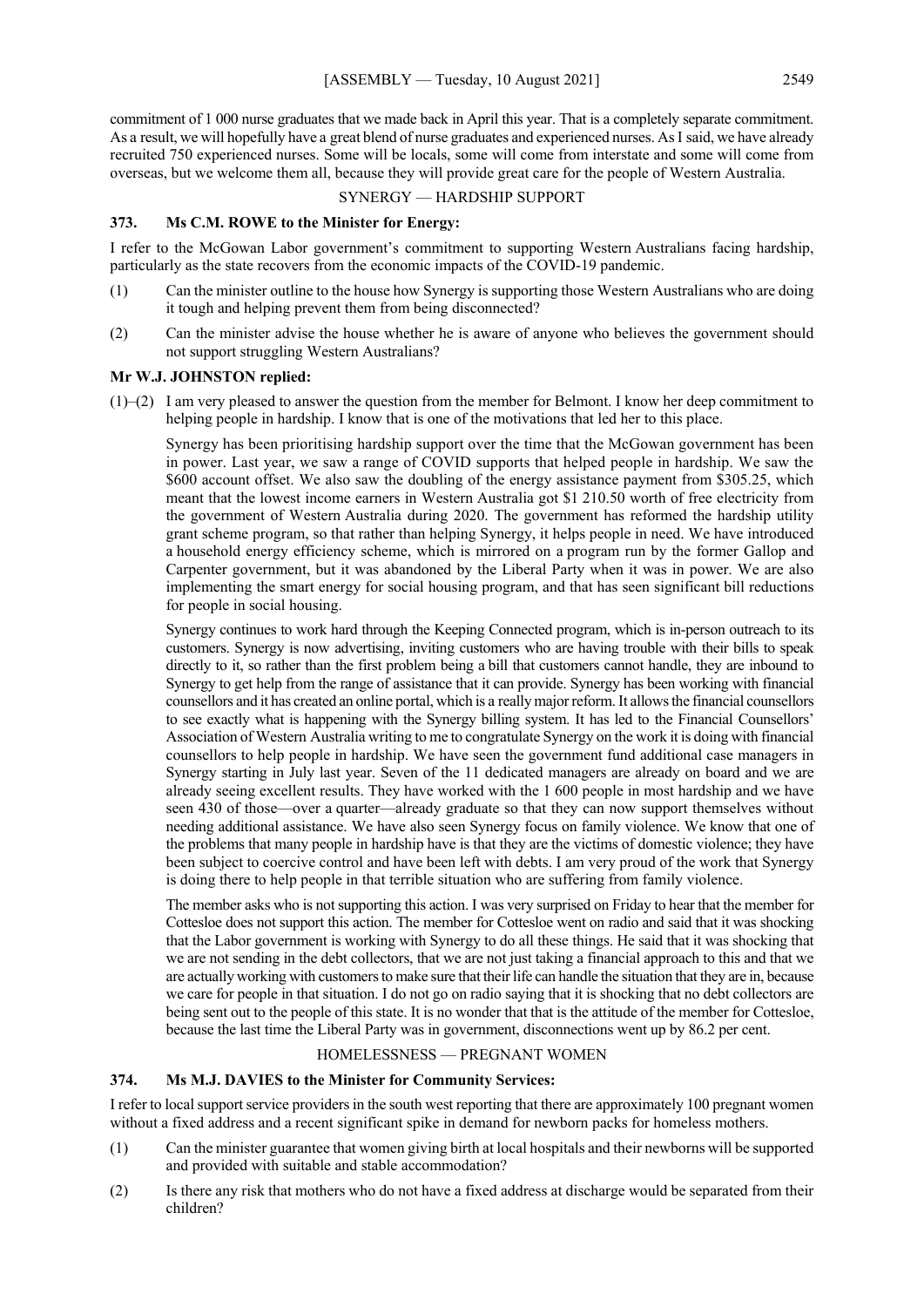## **Ms S.F. McGURK replied:**

(1)–(2) I actually have not heard the information that the member is referring to, and I would have appreciated her bringing that to the attention of my office before raising it in this place. It is not my understanding that children are ever taken into the care of child protection simply because there is no accommodation available for the mother. In fact, everything is done to make sure that people who need emergency accommodation are given emergency accommodation, and if there are any concerns about what would happen to someone who is facing a range of difficulties, whether they be domestic violence, mental health, drug and alcohol or housing insecurity issues—whatever they are—those issues are dealt with before the baby is born and supports are given to that family. In fact, we have put a record amount of investment into early intervention assistance for families to ensure that children do not come into the child protection system.

To answer the member's question, I am not aware of the circumstances that she is talking about. We are well aware that there are housing pressures throughout the state with the demands on private rentals as well as in the public system. However, I do also note that there has been a record number of building approvals. The Premier talked about this in question time last week. I think over the last year there has been an increase in building approvals of over 80 per cent. There have been a significant number of building approvals, and there has been quite a bit of commentary that once those buildings are built and people are able to move into them, that will in turn take the pressure off private rentals and get them into the public system. Of course, there has been significant investment by this government into public and social housing as well.

I would urge any individuals, families, community members or their representatives, if they know of people living in that sort of hardship, to get involved with services or the Department of Communities, because it certainly should not be the case that there are risks to families being kept together because of homelessness or the threat of homelessness.

#### HOMELESSNESS — PREGNANT WOMEN

## **375. Ms M.J. DAVIES to the Minister for Community Services:**

I have a supplementary question. I thank the minister. One hundred women without an address is seriously concerning. Is there a specific program or support service that the government offers that women can access, given their vulnerability as they go into hospital potentially with the risk of losing their child?

## **Ms S.F. McGURK replied:**

I note that the member has not referred to the authority for the information that she has given to us today, so I would urge her to come to the Department of Communities through my office to give that information so that we can give proper support to those women and their families as required. It is important to note that extensive services are available for people throughout the state, and that includes in regional areas. Whether those women are pregnant, or have or do not have children, quite a lot of work is done to ensure that there is stable accommodation and, importantly, proper supports. In fact, the Department of Communities is best placed to do that now, knowing that, together, child protection services and the Department of Housing give support to people who are in public housing or are looking for public housing. On behalf of both the Department of Communities and the Department of Health, I am surprised that the Leader of the Opposition talks about those numbers and I would urge her to seek that those people get in touch with the Department of Communities district officers or to give me some of that detail through my office so that we can deal with those issues a bit more constructively than in the Parliament.

#### SENIORS — FINANCIAL ASSISTANCE

#### **376. Mr T.J. HEALY to the Minister for Seniors and Ageing:**

Before I ask my question, on behalf of myself and the member for Jandakot, I acknowledge the students of Canning Vale College in the public gallery.

I refer to the McGowan Labor government's commitment to continuing Labor's strong record on supporting our seniors, including the introduction of the WA Seniors Card by the Dowding Labor government 33 years ago. Can the minister update the house on how the McGowan Labor government is helping to ease the financial strain on Seniors Card holders, particularly those who are facing financial challenges as a result of COVID-19?

## **Mr D.T. PUNCH replied:**

I certainly can. I would like to thank the member for Southern River for his question and also acknowledge the tireless work that he does in connecting with his community and in particular bringing forward the issues that seniors face in his community. I thank him.

The McGowan government is a champion for seniors in Western Australia. The WA Seniors Card program was brought into being by a great Labor minister, Hon Kay Hallahan, in 1988. It was the first program of its kind in Australia and it was subsequently taken up right throughout Australia. That just goes to show what a great and innovative initiative it is. The WA program provides seniors across the state with access to, on average, \$650 annually in total value for state government concessions. That figure is higher if they hold a Commonwealth Seniors Health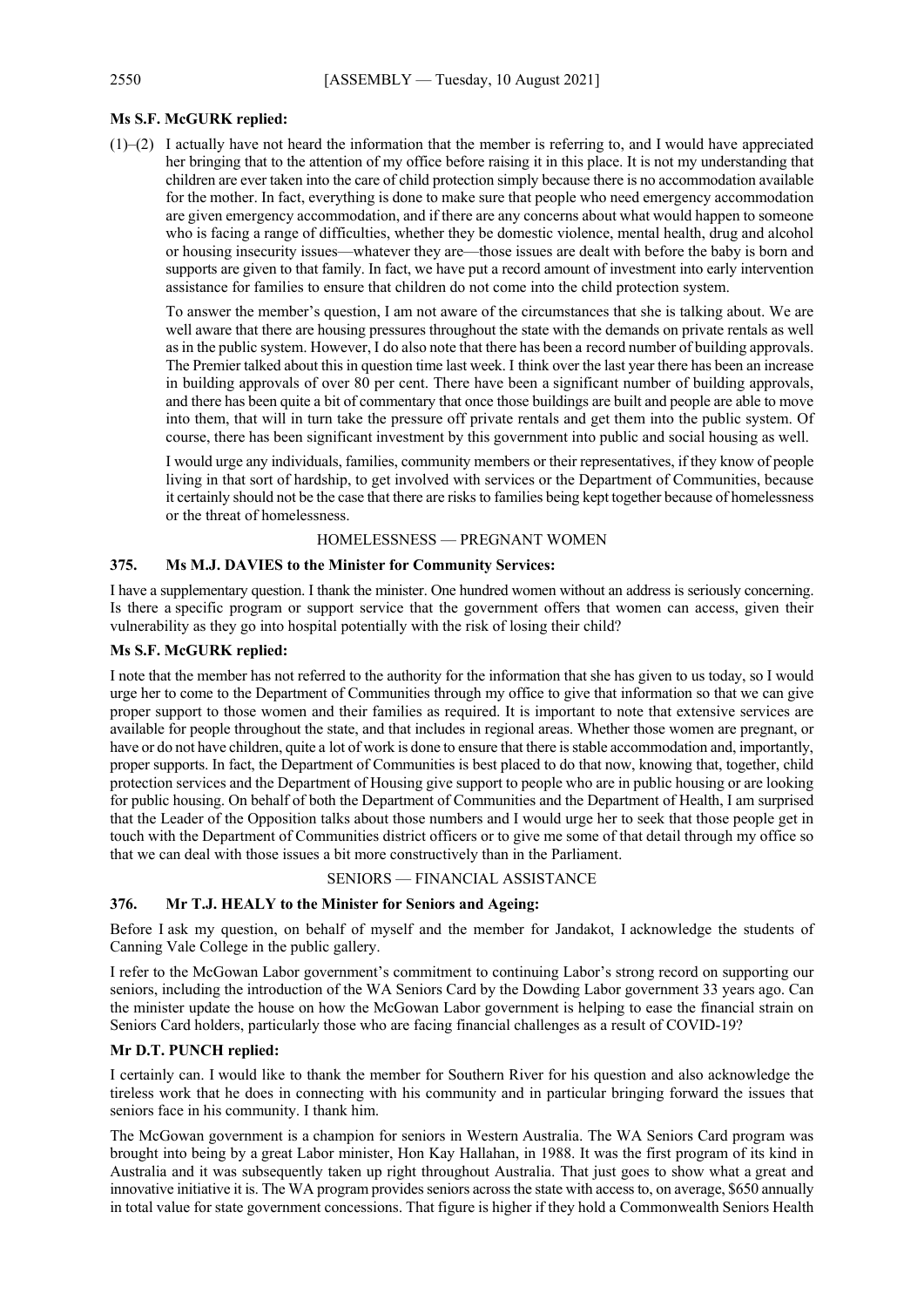Card or a Pensioner Concession Card. In July 2021, more than 312 000 Western Australian Seniors Card members received the cost-of-living rebate—in total, approximately \$25.5 million. Singles receive \$93.12 and couples receive \$139.64.

The WA Seniors Card program also provides members with access to over 900 business discounts, and I know that those are in great demand. Those discounts offer great savings every day, assisting seniors with the cost of living. What is more, Madam Speaker, the McGowan government will soon be reintroducing the safety and security rebate, and that will allow WA Seniors Card members to claim up to \$400 per household to go towards installing or buying home safety or security devices. We are able to deliver these concessions because of the strong and responsible budget management of the McGowan Labor government. I know they are going to be very well received by our seniors community.

**The SPEAKER**: The Leader of the Opposition with the last question.

#### QUARANTINE ADVISORY PANEL — MEETINGS

#### **377. Ms M.J. DAVIES to the Minister for Health:**

I refer to the state government's Quarantine Advisory Panel.

- (1) How many times has the Quarantine Advisory Panel met since its formation?
- (2) Will the minister table the minutes of these meetings; and, if not, why not?

#### **Mr R.H. COOK replied:**

(1)–(2) Madam Speaker, I do not have the answer to that. The Quarantine Advisory Panel is actually formed under the Department of the Premier and Cabinet. Obviously, it is meeting on an ongoing basis. I had a meeting with the chair, so I know that it is meeting and considering items, and I spoke with the director general of Health yesterday, who I think has a meeting with the panel today. That provides the member with an idea of the level of activity, but, beyond that, I do not have any other details.

## QUARANTINE ADVISORY PANEL — MEETINGS

## **378. Ms M.J. DAVIES to the Minister for Health:**

I have a supplementary question. Can the minister confirm that all 16 recommendations of the Weeramanthri report, of which the formation of this panel was one, have been implemented?

**The SPEAKER**: I would suggest that you are vastly expanding your original question. It is not really a supplementary question, but I will allow the minister to respond on this occasion.

#### **Mr R.H. COOK replied:**

I do not have any more details to provide the chamber, Madam Speaker.

## **EQUAL OPPORTUNITY ACT — LGBTQIA+ STUDENTS**

## *Petition*

**MR J.R. QUIGLEY (Butler — Attorney General)** [3.00 pm]: I have a petition that reads as follows —

To the Honourable the Speaker and Members of the Legislative Assembly of the Parliament of Western Australia in Parliament assembled.

We, the undersigned, say LGBTIQA+ students in WA public schools are not receiving the protections to which they are entitled under law, and are instead suffering from a culture that enables and perpetuates homophobia and transphobia. Currently, students in the LGBTIQA+ community are being consistently demeaned and stigmatised by their peers, through actions such as: referring particular behaviours as gay and mimicking typical gay behaviour and attitudes- with the incentive to cause offence. As a direct result from this, LGBTIQA+ students are being substantially affected with some of these harms being: having a feeling of shame, a rise in sleep disturbance, experience of social isolation, having low self-esteem, school avoidance, a loss in mental stability and having to stay hidden in the 'closet'.

The Western Australian Equal Opportunity Act 1984, which has the key objective to promote the recognition and acceptance within the community regarding equality of all persons regardless of their sexual orientation, does not outline what is classified as intolerable student conduct. Despite the Act covering how LGBTIQA+ individuals should be treated in schools by school administrators, there is nothing stating how students should treat each other.

#### **Now we ask the Legislative Assembly of Western Australia**, to take action on:

- a) Legislation to protect LGBTIQA+ students from discrimination in our public schools, by other students.
- b) Acknowledge that LGBTIQA+ students need special protection under law.
- c) Immediately investigate why this issue is still evolving despite societies shift in values and attitudes towards LGBTIQA+ acceptance.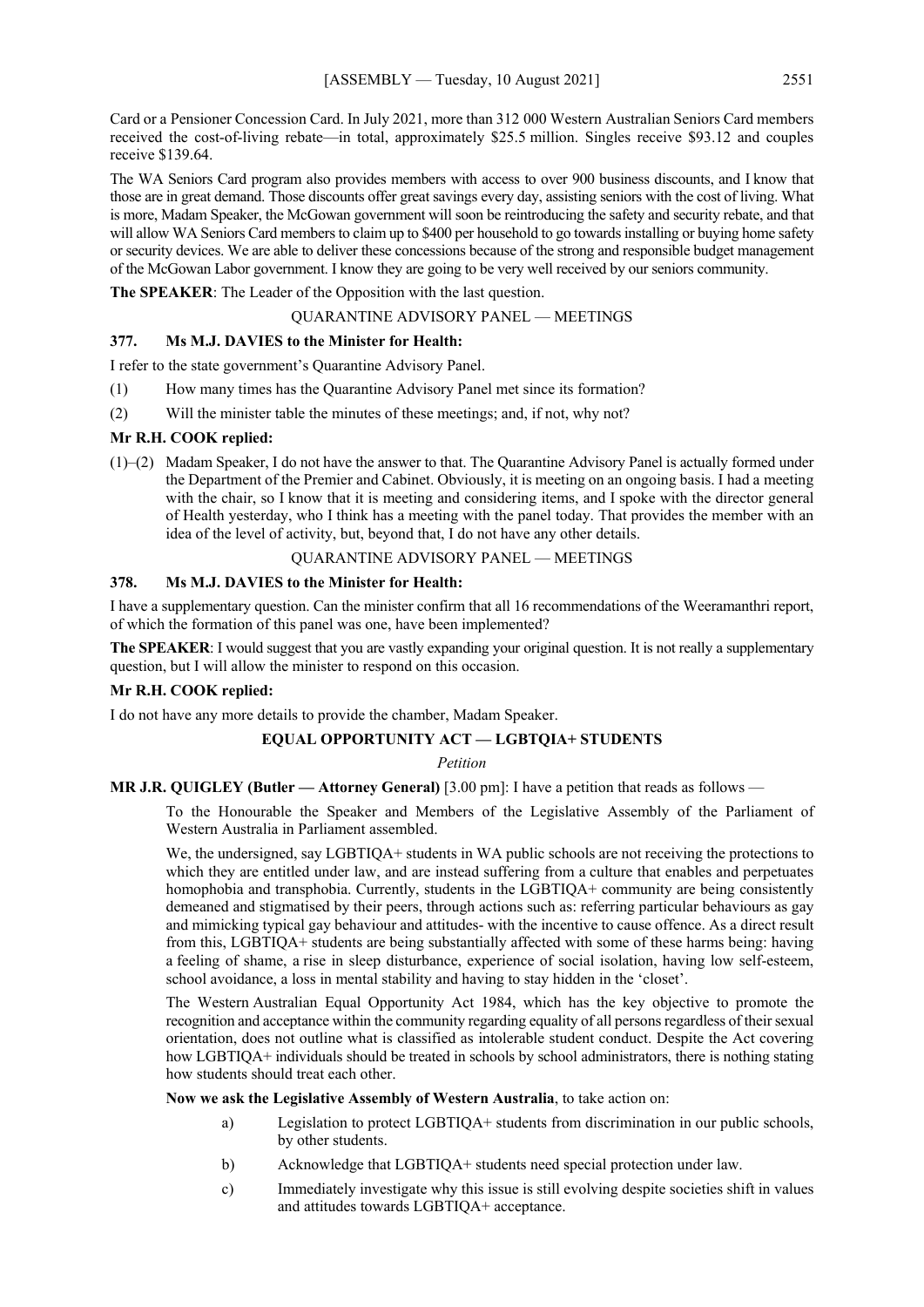Additionally, will you integrate and update the current 2018 version of the Equal Opportunity Act 1984, to address:

- a) It is unlawful for students to bully, intimidate or discriminate an individual because of their sexual orientation.
- b) It is unlawful for students to use offensive slurs with the incentive to cause harm and offence to that individual.

Otherwise, will the State Government, produce a new Act to address these matters.

The total number of signatures is 91.

[See petition 9.]

#### **PAPER TABLED**

A paper was tabled and ordered to lie upon the table of the house.

#### **CRIMINAL APPEALS AMENDMENT BILL 2021**

*Notice of Motion to Introduce*

Notice of motion given by **Mr J.R. Quigley (Attorney General)**.

#### **McGOWAN GOVERNMENT — HOUSING — PERFORMANCE**

#### *Notice of Motion*

**Mr V.A. Catania** gave notice that at the next sitting of the house he would move —

That this house condemns the Labor government for its failure to prioritise housing in the last five years of government, creating a housing crisis that the state has never seen before, triggering significant economic and social consequences.

#### **METROPOLITAN REGION SCHEME (BEELIAR WETLANDS) BILL 2021**

*Returned*

Bill returned from the Council without amendment.

## **McGOWAN GOVERNMENT — HEALTH — PERFORMANCE**

#### *Matter of Public Interest*

**THE SPEAKER (Mrs M.H. Roberts)** informed the Assembly that she was in receipt within the prescribed time of a letter from the Leader of the Liberal Party seeking to debate a matter of public interest.

[In compliance with standing orders, at least five members rose in their places.]

**DR D.J. HONEY (Cottesloe — Leader of the Liberal Party)** [3.05 pm]: Is it not interesting, members, that we go back to last week and there was not a health crisis —

**The SPEAKER**: Sorry, Leader of the Liberal Party!

**Dr D.J. HONEY**: I will read the motion. I apologise.

**The SPEAKER**: If you could move the motion, that would be great.

**Dr D.J. HONEY**: I will.

**The SPEAKER**: Thank you.

**Dr D.J. HONEY**: I was almost off in flight. Thank you very much for bringing me back to the important task of reading the motion. I move —

That this house condemns the Labor government's inability to acknowledge the ongoing and deeply devastating health crisis and its impacts upon Western Australians.

As I say, is it not interesting how things change in a week? They say that a day is a long time in politics. A couple of days over the weekend is certainly a long time in politics because last week we did not have a health crisis in this place but all of a sudden over the weekend we have seen \$1.9 billion mysteriously appear to get out of the crisis. When we discussed this matter last week, I pointed out that it seemed that the Minister for Transport had the magic key when it came to getting money out of the Treasurer for the enormous blow-out in the Metronet project. I suggested that perhaps the Minister for Health could take some hints, and obviously the Minister for Health has. I imagine the Minister for Health has said, "Look, Minister for Transport, what's the magic, because I'm just not getting any traction to get the support that I need?" Good on the Minister for Health. I think admitting it is a crisis and putting up his hand and seeking the support from his colleagues for this is a good thing and we welcome that recognition that this is a health crisis.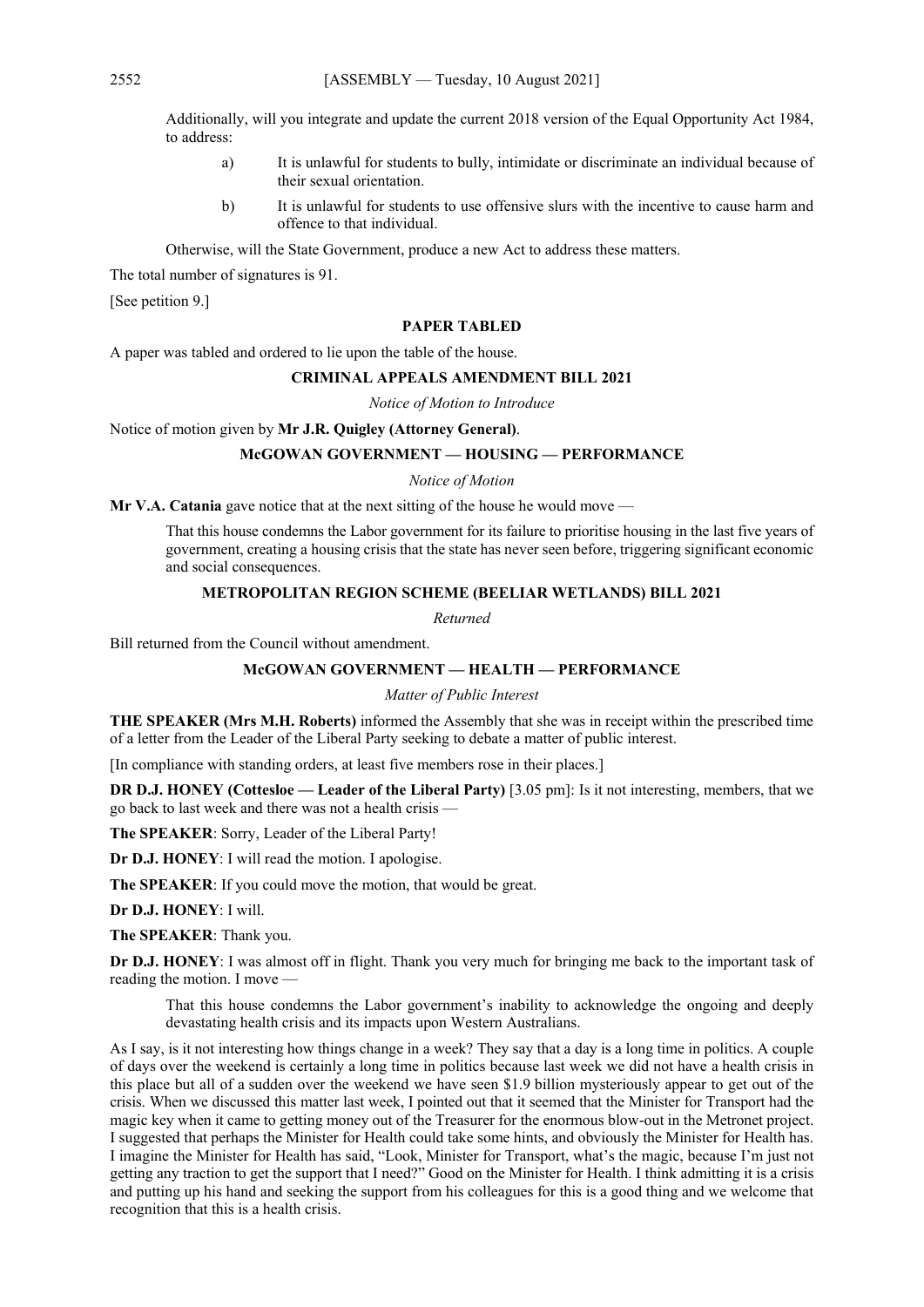However, the reason that we are here—I do not think we will see anything different going forward, to be quite frank is the mismanagement of this portfolio under the part-time health minister. I do not blame the minister for that in the sense that the Premier has given him a whole range of portfolios. We have said for some time that that will be a real problem because it will be very hard for this minister to focus on the matters that need to be dealt with. We have seen that it has taken four and a half years for this government to recognise that there is a health crisis despite members on this side repeatedly telling the government it is a problem and that there are major problems in the health system.

At this point, I would especially like to recognise the excellent work done by the opposition health spokesperson, Libby Mettam, and all the work that she and my parliamentary colleagues have done to shine a light on this matter. I hope that has given the Minister for Health some assistance to get his support because finally the Treasurer has realised there is a crisis. It is a crisis that no-one could ignore. Everyone to whom I speak who goes into hospitals tells me about it. They tell me about the stress the staff are under and the time they have to wait to get services. I would also like to thank the Australian Medical Association and the Australian Nursing Federation. I assume that they have the minister on speed dial and the button is just about worn out. They are doing the excellent job of representing our healthcare workers in this state and recognising the enormous mental and physical stress that those members are under in trying to provide a good service to the people of Western Australia. Sometimes the government tries to make out that we on this side are somehow critical of those healthcare workers. Nothing could be further from the truth. We have deep empathy for what those healthcare workers are going through because of the inaction of this government.

The government is treating this health crisis as a political issue. All of a sudden, we hear that a great bucket of money is available. We saw the media statement announcing a \$1.9 billion boost in funding and 332 extra beds, comprising 223 general beds and 109 mental health beds, and so on. It went on to refer to the delivery of various services and investments in this particular area. I want to go into that in a little detail because it sounds like there is a significant investment. We do not know exactly how much of this is new funding because, like all funding announcements by this government, it wraps up old commitments with new commitments and presents it all as a new commitment. We are not sure whether the \$1.9 billion is additional funding or whether some old funding is wrapped up in that. We have a hint that a bit of it is old funding. The media announcement exposes itself as smoke and mirrors. It states —

… funding for 332 extra beds and more frontline staff at WA hospitals

Members would assume that that is 332 beds on top of whatever the government has already planned to do. We would welcome more beds; they are desperately needed. It is quite clear that hospitals are massively overstretched. The government made that announcement. What do we see when we go into the detail? It turns out that 158 of those beds have already been committed, so this is an old announcement. It is not 332 new beds; it is almost 160 beds fewer than that. Why spin it? Why does the government not say that it is committing an additional number of beds? Why does the government spin it as if it is adding 332 new beds on top of former commitments? That \$1.9 billion is a new commitment. If that money was well spent, we would say that that money allocated by this government is probably appropriate, but it is an old announcement.

We also see that Labor is being deliberately opaque about the timing of the implementation of these measures. We cannot wait four years for this crisis to be solved. We have seen a three to four per cent increase in demand for services year on year. There seems to be some desire to deny that that is the case. We need a solution now. We have a health system that is massively overstretched.

The minister promised 1 000 nurses back on 14 April and we saw the announcement about that then. It talked about 1 000 newly qualified nurses joining the health system this year. Today the minister said that the government is well on track to do that. It will be interesting to see what the net increase is. As the minister said, he gave a detailed press conference outlining all that. We will look at that and see whether the number of staff in the hospital system will be increased. The media announcement states -

… an extra 200 newly qualified nurses are in addition to the McGowan Government's election commitment …

This announcement was made in April. During the election, the government said that there was no problem, no health crisis. In April, it already admitted that there was a crisis. Now we have seen an admission that there is an even greater crisis—a \$1.9 billion crisis in the health system. The minister has now said that there will be an advertising blitz. He stood up in this place and said that the government is undertaking a national and international advertising blitz. Just like the broader health announcements, the campaign sounds very glitzy—big on promise but extremely light on detail. No-one has seen the advertising blitz. The Australian Nursing Federation is certainly querying why it has not seen it. If we are fighting for nurses and advertising internationally, why have we not seen that advertising blitz? We have not seen it.

The minister cannot even tell us how many nurses have come in from overseas. We know the reality. Let us provide a bit of logic. We knew a year ago that there were shortages in the hospitals. When we talk about getting these extra nurses, we know that the government could not even fill current vacancies in the hospitals. The health system in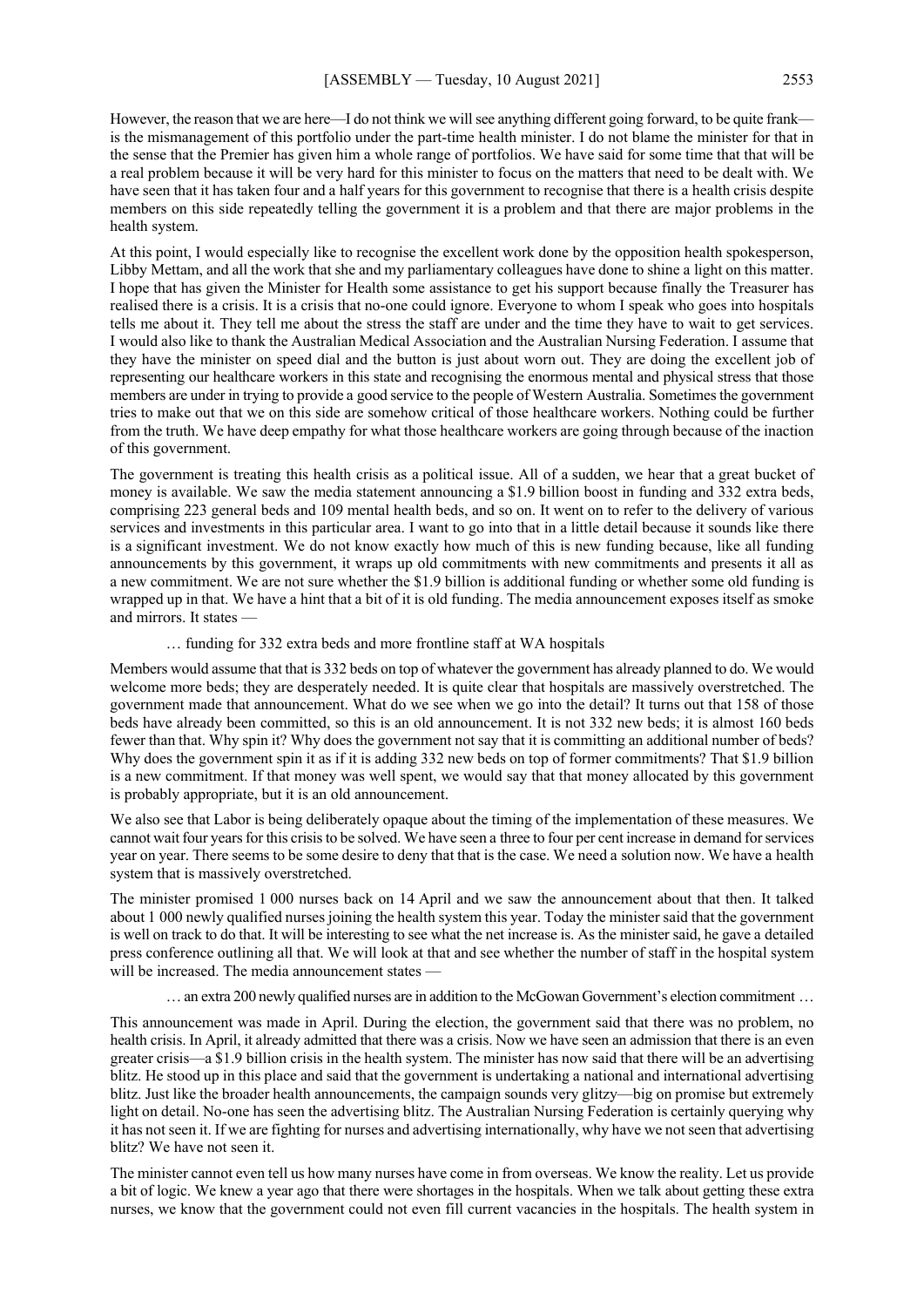Western Australia has always been critically dependent on a steady stream of doctors, nurses and other health professionals coming from overseas, yet the minister cannot even tell us how many medical professionals we are getting in from overseas. We know there is competition for talent but the truth is that Western Australia and Australia are highly desirable locations for people from all over the world. Surely it cannot be beyond the wits of this government to have brought in people already. We should know how many have arrived. To be quite frank, I believe that the efforts to do so have been unsuccessful.

I have no faith whatsoever that in the future this minister will deliver health professionals as a result of those additional recruitment exercises. We do not have the details. What countries are we advertising in? How much money is being spent on the campaign? How many nurses do we expect to recruit? What is the target for overseas recruitment? We cannot fill all those places. It is all right for the government to say that it is getting in graduate nurses, but anyone who has been involved in the health industry would know that first-year graduate nurses consume the resources of a hospital. One of the problems in hospitals is that staff are taken off training because they cannot afford to spend the time to train the new nursing staff. Those new nurses will be extremely helpful in our medical system in four years, but right now we need experienced additional nurses in the health system. We are not seeing any detail on those targets. The minister gave a bit of detail today, saying that the government was going to bring in these nurses and they were going to be above the cap. I would be interested to know the details. How many nurses will be brought in above the cap?

Just as a little aside, on *Landline* on the weekend we heard about the dire straits that farmers will be in come the next harvest because they simply do not have the labour coming in. If it can be done for nursing, why can it not be done for other professions and other critical needs in this state? That is an aside. I am glad to see that additional nurses will be recruited and that the number is above the cap because that certainly answered some questions that we had on this side of the house.

What will we do when those new nurses are recruited? Where will they be housed? What accommodation is available for them? The other thing we have in parallel with the health crisis in this state is a housing crisis. When people try to get in workers, there is nowhere for them to live. I understand the situation if people are currently living in the state, such as trainees, but when new nurses and doctors are coming in from overseas and interstate, do we have any plan whatsoever for housing them? I know that regional communities have not been able to get workers because there is simply nowhere for them to live. That includes police and nurses. I understand that the government is availing itself of Airbnb accommodation in Geraldton to try to house government workers. That issue has to be dealt with in parallel if we are going to see a real solution to this problem.

I want to turn to the issue of nurses being used to administer COVID vaccinations. I was stunned by the minister's answer to a question asked in this place today. I know that a number of members in this place care about mental health issues in the community. Over about a year, we have seen a trebling of the most severe presentations in schools for students suffering from mental health problems. Overwhelmingly, about twice as many young women as men are affected. Members who have been to schools will know that self-harm is one of the major factors that presents itself with students in response to mental health issues. How can school nurses be taken out of schools? School nurses are the ones who see those students with mental health problems and injuries. School nurses are the canaries in the cage in their reporting and dealing with those issues. School nurses are not just some ancillary. It is not just the school psychologist, school counsellor or school chaplain. They may deal with parts of it but, in fact, school nurses are highly trained medical professionals who identify those key issues and can then refer those students. I really find it incomprehensible, given the enormous —

**Mr P.J. Rundle**: It's offensive.

**Dr D.J. HONEY**: It is offensive given the enormous crisis we have in schools right across this state. We can all hypothesise about what we think the cause is—whether we think it is COVID or something else. Those frontline staff deal with the mental health of those students and this minister thinks, "No, no; we will pull them out." The government's solution is to pull school nurses out of schools and put them into COVID vaccination centres. The truth is that if the government wants a priority, the mental health crisis is today. Today there are kids in those schools who are suffering enormous anguish and undertaking self-harm. They need treatment today.

Yes, we think the government should accelerate the vaccination program. I would be very surprised if other states have pulled their nurses out of schools. Western Australia is an absolute laggard in vaccinations. I think this should be a matter of shame for this government. As I said, I was shocked by the answer that the Minister for Health gave today in question time.

**MR R.S. LOVE (Moore — Deputy Leader of the Opposition)** [3.21 pm]: I would like to also contribute to this excellent motion, brought to the house by the Leader of the Liberal Party. I call on the house to recognise the Labor government's inability to acknowledge the ongoing and deeply devastating health crisis.

Nowhere is that health crisis more evident than in the level of ambulance ramping in our hospital system. It is emblematic of the entire crisis. It went up to 5 000 hours of ramping in a month, which is a shocking statistic to see. We know that the minister has responded to this through the member of the other place who has brought about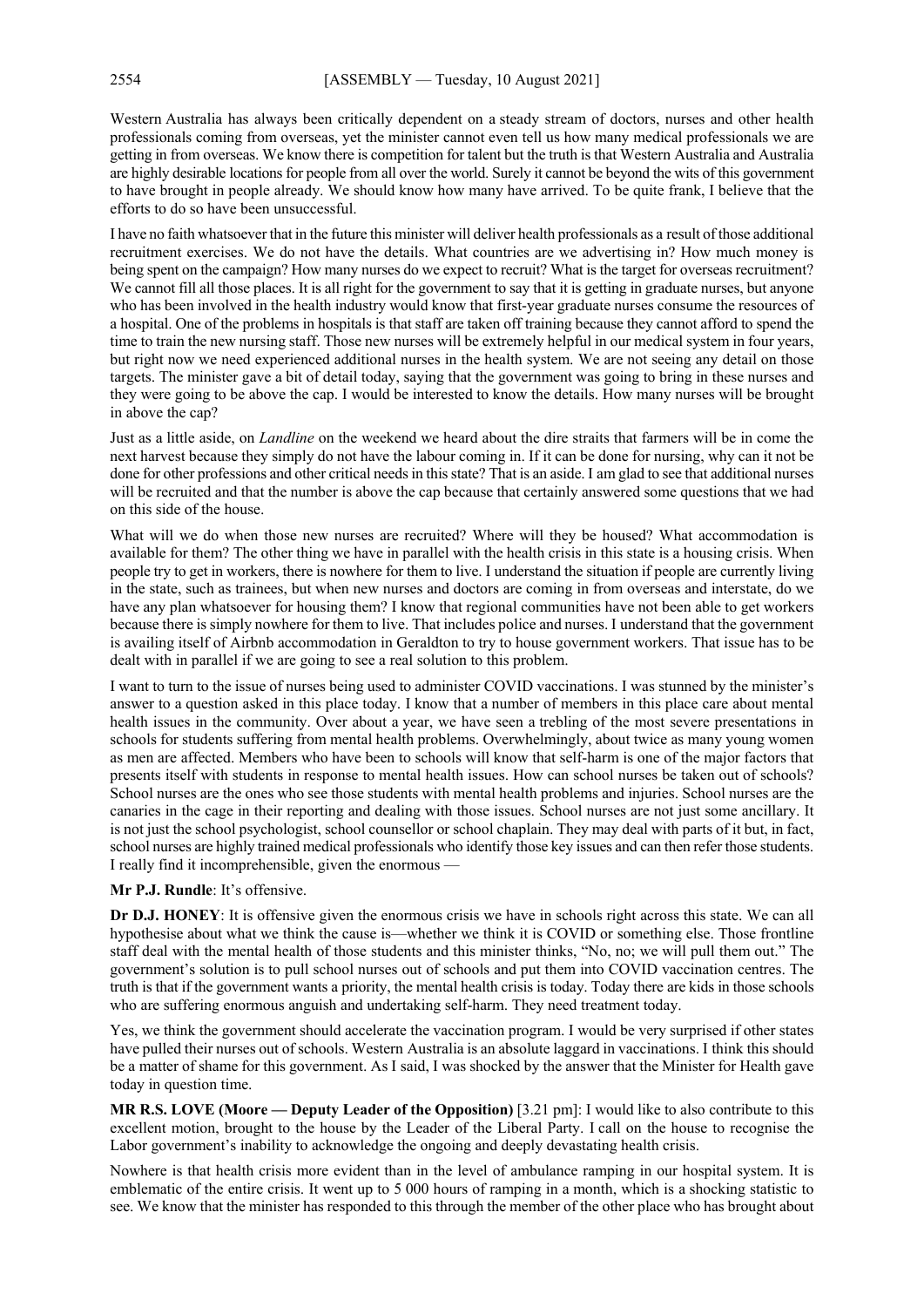an inquiry into St John Ambulance. Instead of looking at the reasons for the ambulance ramping, it appears that Labor wants to have a go at St John itself. We have raised this as a matter of concern before because we know how important St John Ambulance is to the communities that we represent right throughout Western Australia, in both city and country areas. Everybody knows that the issue of ambulance ramping is not down to St John; it is the mismanagement of the health system. Instead, we see this misguided approach by the minister to ensure that St John comes under some sort of review, led by the Standing Committee on Public Administration under Hon Pierre Yang. I would really think this was so bizarre and abnormal if it had not already happened before.

Back in 2008, a report from ABC news online was titled "Opposition wants to retain St John". The opposition then was members of the Liberal and National Parties. There were looking to stop St John being stripped out because the Australian Liquor, Hospitality and Miscellaneous Union was quite happy for the government to look at the situation with St John and it urged, back in 2008, the service to be taken over by the government. I quote the article —

The Opposition's health spokesman Kim Hames says the proposal has not worked in other states and should not be introduced in Western Australia.

"My understanding is that it's been far less than successful, that other states have ended up with services that are less efficient but cost a lot more," …

Dr Hames says he is concerned any change would result in a less efficient and more expensive service.

"The problem is not St John's ambulance service but Jim McGinty and his mismanagement of emergency departments, so that ambulances are ramped for hours at a time."

That was said long before we saw the 5 000 hours of ramping we have at the moment. We know that attacking St John seems to be in the DNA of this party, just as we know that attacking electoral representation for regional people is in the DNA of this party. Similarly, we see a process now being launched for reform in that area, even though misallocation of representation between the city and the bush is not a problem that needs to be addressed. The government is doing its best to make a problem, to publicise that there is a problem, and go out and find its own solution, which is in its existing policy from before the election. That is just as it is doing with St John here. There is apparently a long-held desire from the union movement for St John to be nationalised. It may well come to fruition as part of this review under the overwhelming majority that this government has in both houses of Parliament. That would allow it to achieve its long-held desire to rid itself of regional members of Parliament and St John Ambulance. It is a disgrace that it would even be contemplated at a time when we already have a crisis in our health system.

Very quickly, I want to turn to the breaches of protocol that took place recently on two vessels. The first one was in Geraldton where a person had COVID and was taken to Geraldton Health Campus. We have spoken before about the series of events that led to alarm and concern in the Geraldton community. Subsequently, a report was done. Last week, during private members' business, a motion was moved on the health situation and I asked the Minister for Health about it. I asked whether he would outline to us when that report would be made available and when it would be completed so that we could all see what went wrong when that whole hospital was badly impacted and 50-odd people had to be put into a level of isolation for some time. There was a great deal of concern in the community. Only a few weeks later, the exact same thing happened at Fiona Stanley Hospital. Instead of getting an answer from the minister on why we had not seen the report and when we would see it, no answer was given because the minister failed to respond to the motion. He sat there throughout the whole motion, took notes, then set a whole coterie of backbenchers to stand up and talk about unrelated matters. I am sure they had very interesting topics to talk about, but none of them responded to the very cogent arguments put by the opposition.

Instead of an answer, we saw a minister who chose to hide behind his backbenchers. I thought that was quite unprecedented. I have never seen it before. Usually the minister sits through the opposition's outline of the case and the minister chooses to respond. We have now got to the point at which the minister does not even respond. He just sits there and lets others stand up for him and make a response instead of himself. I think that is disgraceful. I asked some very relevant questions about Geraldton. I asked questions about the situation for regional people who were looking for their second dose of the vaccine, but found their local health centre had cancelled their appointments. We know that, to a certain degree, getting the second jab is time critical. I have been made aware that, in some circumstances, people have driven to Perth—several hours of travel—to ensure they could get their second jab at the appropriate time. I asked the minister about that and, again, there was no response. He just sat there and refused to respond. We are none the wiser about any of those issues. What happened in Geraldton? Why is it so important? It is because it threatened not only the staff in the hospital and the people in the community in the City of Greater Geraldton—as the case at Fiona Stanley Hospital threatened the wider metropolitan area here—but also the commerce between our state and the rest of the world.

This government has put out a notice to shippers about a range of procedures that it expects from what are known as high-risk countries or ports. The government's response is, in a way, threatening the trade upon which we all rely. That led to a kneejerk reaction last week when an announcement was made for \$2 million in assistance to a particular country—Indonesia. I think the government knew that it went too far and was damaging the trade of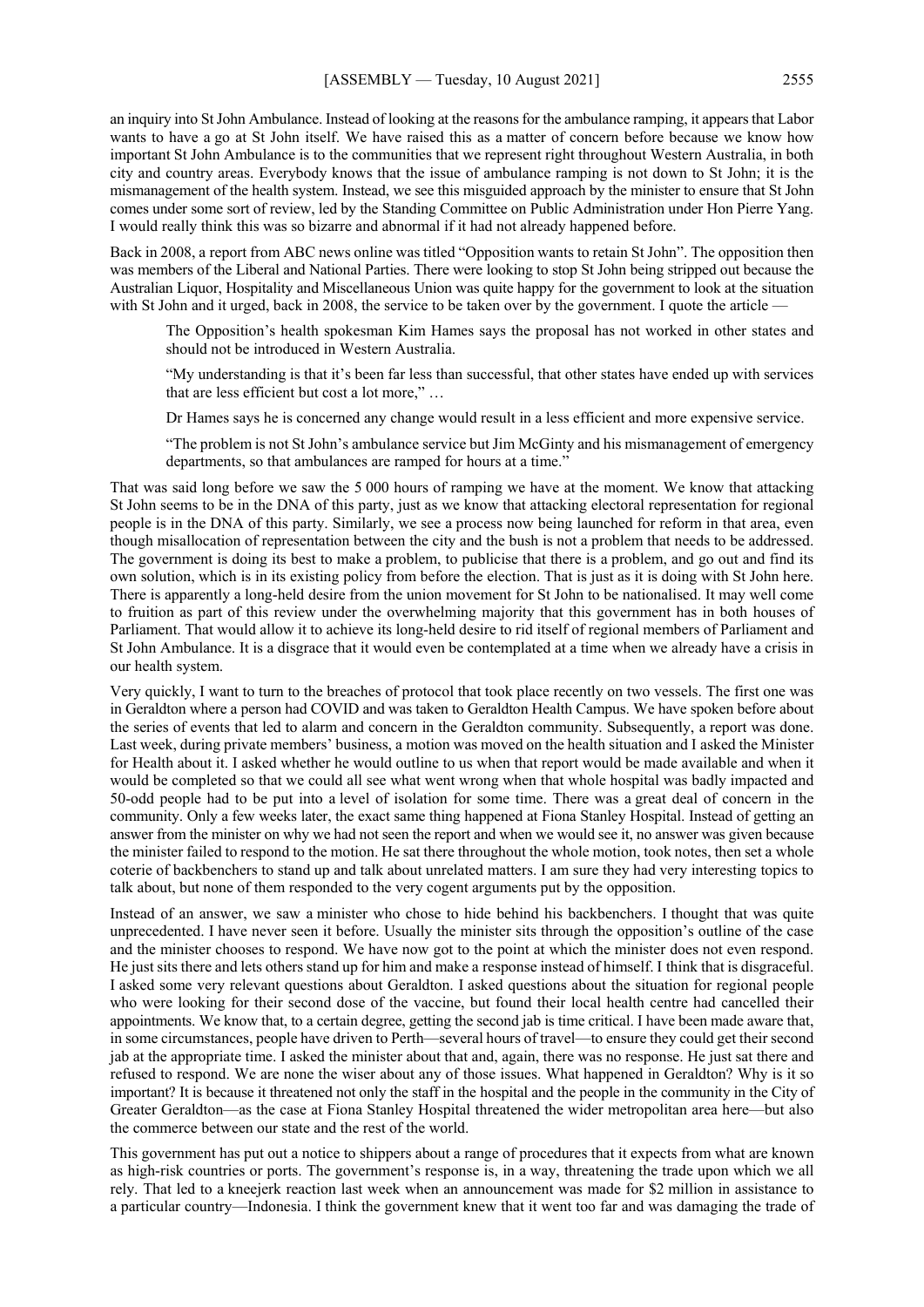our country going forward because of its inability to handle a couple of cases of COVID that had appeared in the ports. I am told by shippers that plenty of processes can be put in place to ensure there is zero contact between the ship and any persons that could lead to any risk of COVID coming into the community. Instead of the government looking at its protocols and failings, it has chosen to blame the shippers. It is trying to put the heat back on an industry that is already struggling to get vessels over here because there is a shortage of ships right around the world. If the government is not clear about how it is going to treat industry and those ships when they come here, they will choose to go elsewhere and we will not be able to get our products overseas. We will then see that the government's failings have gone far beyond simply its inability to run a health system.

**MS M.J. DAVIES (Central Wheatbelt — Leader of the Opposition)** [3.29 pm]: I rise to support this very good motion moved by the Leader of the Liberal Party. I hope that the Minister for Health stands to respond today, because as the Deputy Leader of the Opposition pointed out, it was quite extraordinary that when we brought on for debate last week quite significant issues about the state of our health system, the minister chose not to stand. That was either arrogance or simply that he had no answers. I suspect that the Minister for Health was waiting for a good news opportunity. Over the weekend, we saw a big headline about some much-needed dollars being put into the health system, but it is almost too little, too late. The Minister for Health is now mopping up four and a half years of neglect. I truly hope that he stands to respond to this debate and does not avoid our questions.

During last week's debate, similar to the Deputy Leader of the Opposition, I asked questions about recruitment, which we asked again today. We asked how and from where nurses and other staff would be recruited, but we were not provided any answers because the Minister for Health did not stand to answer those questions, which he has a responsibility to do as the Minister for Health. For months and months, this government has been blaming the influx of people through our emergency department doors for the crisis that is happening in our health system, but the figures do not lie and, I suggest, neither does the president of the Australian Medical Association (WA). Yesterday, he was on record as saying that there absolutely has not been a massive increase in demand on the health system. The figures that we have referred to about the number of people walking into emergency departments come directly from the Department of Health. There has been a steady increase of three to four per cent year on year in ED presentations and a three per cent increase in mental health presentations over four years, and ramping has gone up 300 per cent. That is a summary of the commentary that the president of the AMA (WA) gave yesterday in response to the government's funding announcement.

The bit that goes to the heart of what the opposition has been raising in this house every day that Parliament sits was the comment that neglect and underfunding by the state Labor government is to blame. The government can deflect as much as it likes, but all the key stakeholders in the industry and all the key people who are impacted are suggesting that the reason that we have this rescue package on the deck right now is because this government has failed the people of Western Australia for the last four and a half years. The Minister for Health has been asleep at the wheel.

The president of the AMA (WA) made some other comments, including that the workforce in WA is the only one without job security for senior doctors. He suggested that it would not be possible to get 100 more doctors if there is no job security. He mentioned that there was a severe shortage of child psychiatrists in particular. I am interested to learn, from the minister's perspective, how the government will address those issues, given the suggestion that there has been a significant increase in mental health presentations.

I will talk about some of the presentations in our emergency departments over the last six months. The average number of presentations over the last six months of 2019, pre-COVID, was 80 400 people, with the average number of presentations in the first six months of 2021 being 81 200 people. That is not a significant difference. The graph that we have shows that the number of presentations has been increasing in a predictable manner and should have been planned for by this government. It is great to have the big announcement of extra funding and services, but the devil will be in the detail. From where exactly will the government get staff and when can we expect them on our doorstep? I do not think that the AMA believes that the government can do it. I know that the Australian Nursing Federation in WA has serious concerns about how the government will achieve that outcome, and certainly the opposition has not heard any detail today that gives it confidence that we will see an end to the crisis that we are experiencing today and that we will experience in the future.

In particular, the shortage of midwives has been a significant problem, with a loss of 40 midwives over the past year. There were 1 191 midwives in the first quarter of 2020–21 and just 1 151 in the last quarter to June. With 6 200 bubs forecast for delivery at King Edward Memorial Hospital for Women alone, which is up from 5 800 in 2020, that is of serious concern. The minister will remember that some time ago—I think it was 2019—we referred to, from a regional perspective, some innovative solutions from the Geraldton Universities Centre and other industry-led solutions to get more midwives into Western Australia. The minister could not make it happen there was no will. The red flags that the opposition keeps talking about—the code yellows and the ambulance ramping figures of the last four years—and the solutions that have been put forward by industry to train more staff have all been left to the last minute so that this government could sail in and provide a big chunk of money, with no details. That is absolutely not good enough. The government is failing the people of Western Australia and it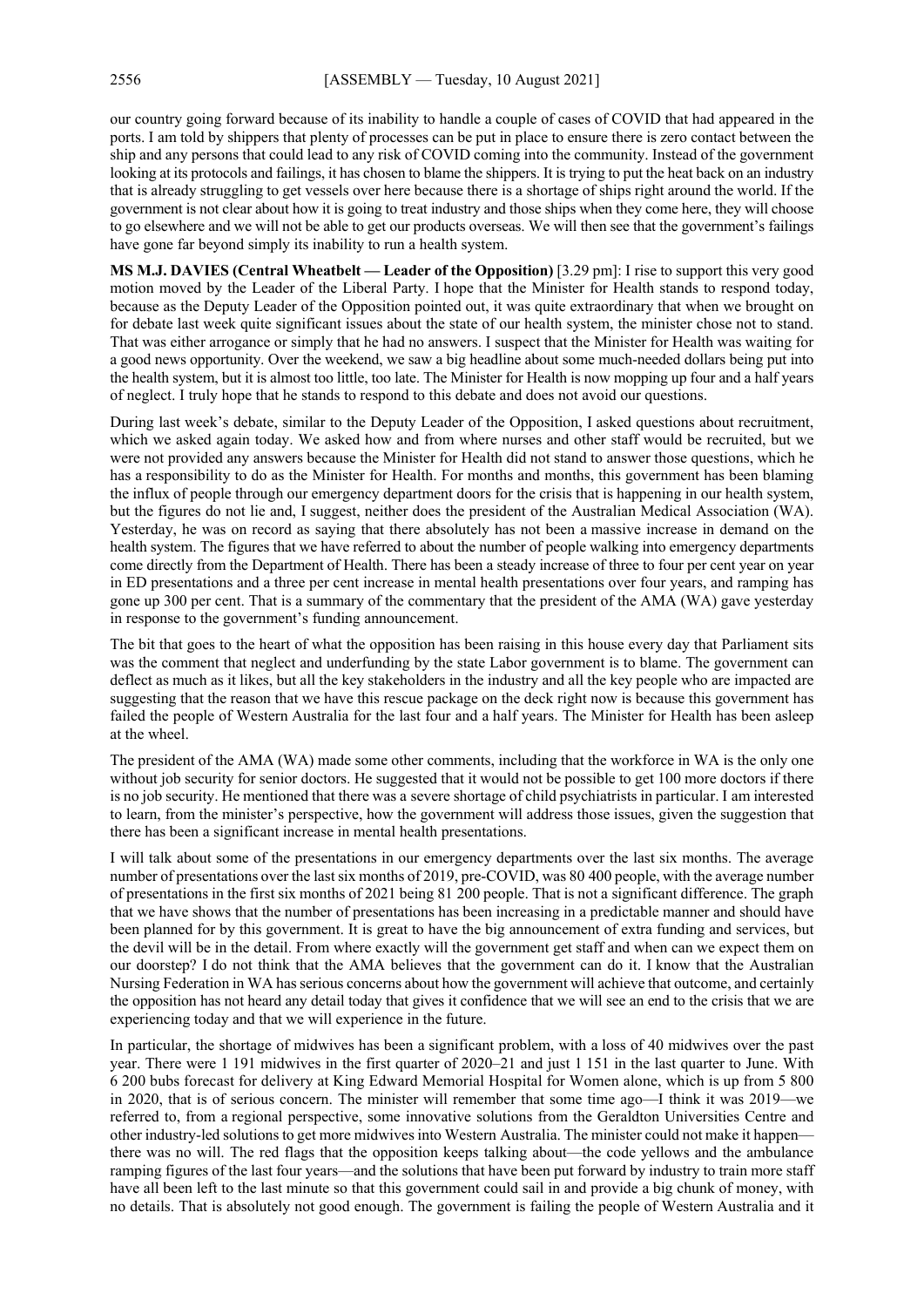is failing the people who work in that system. I absolutely guarantee, as stated by the president of the AMA (WA), Mr Mark Duncan-Smith, that the neglect and underfunding comes from the state Labor government—it is to blame. It has nothing to do with the people going through our emergency departments. The government cannot deflect to COVID; it is simply not true. I hope the minister stands to provide a response in this debate.

## **MR R.H. COOK (Kwinana — Minister for Health)** [3.36 pm]: Mr Deputy Speaker —

**Mr V.A. Catania**: Jim McGinty, mark 2. He's going down the same path.

**Mr R.H. COOK**: Well, my friend, you're no chip off the block, I can tell you that much. If I can be compared with Jim McGinty, I certainly would not compare you with Hon Nick Catania. You are a disgrace to the name Catania, you really are. I think at times members of your family must watch your political career and shake their heads in disappointment at you betraying such a great family name with such disreputable conduct.

#### *Point of Order*

**Mr R.S. LOVE**: This has no relevance to the motion whatsoever. I ask the minister to come back to the motion.

**Mr R.H. Cook**: I'm coming to you, sunshine, don't you worry about that!

**The DEPUTY SPEAKER**: Thank you. There is no point of order. Carry on, minister.

#### *Debate Resumed*

**Mr P.J. Rundle**: At least he's standing up for a change.

**Mr R.H. COOK**: Member for Roe, the opposition ran a matter of public interest last week in which it had the same arguments that it ran today, and then it ran the same arguments for three hours during private members' business, so I refer back to my arguments in last week's MPI. Quite frankly, other members of Parliament had the opposition's measure. The member for Cockburn mopped the floor with the opposition's arguments, which was a delight to see. We will entertain the same arguments that the opposition puts up. The Leader of the Opposition came into this place and peddled the same Liberal Party lies about ED presentations, which was disappointing. I thought she would do her own homework. I addressed that specific issue today in question time, and this is, in part, our frustration. We have said in this place on numerous occasions that there has been a change in the way people are presenting to EDs. They are presenting with greater acuity and more complex mental health issues. I hear the member for Cottesloe sighing, which means that he is obviously listening to me. Perhaps just for once this will sink in. The fact of the matter is that there has been a significant increase in the acuity of patients presenting at our hospital EDs. There has been a 10 per cent increase in triage 1 and a 15 per cent increase in triage 2. They are the people who have a significant impact on our EDs. We are not orphans in this; this is taking place right around Australia. I read an interesting article about South Australia the other day that stated that paramedics there are putting people into taxis and sending them to GP clinics so that they do not go to EDs, such is the pressure that they are under. That is being replicated elsewhere. What they are not doing elsewhere is responding in the same way that the McGowan government is responding, which is to oversee significant investment in the state's hospital system, and that is the reason why we say that the Western Australian community should have confidence.

The community understands that we have a plan to increase supply and that we will continue to invest in great health services so that we can we provide world-class health care. The \$1.9 billion in funding that the Premier and I announced the other day was a budget announcement. Yes, it does include announcements already made, but that is the nature of budgets; it is a budget announcement. It is a 332-bed increase. If only the member for Cottesloe had bothered to read the press release! It says —

The 332 new beds comprise 223 general beds and 109 mental health beds, with the Budget including funding for 158 beds already announced.

We are being completely up-front; it is on page 1 of the press release. It is a public document that we would hope the member for Cottesloe would read. We do not expect him to understand it! But we do expect him to read it, particularly if he is going to come into this place with the accusations that he is making. I think it is important that the community understands the unprecedented level of investment that is going into our health system to make sure that we can respond to the current situation, and respond we are.

Yesterday, I followed up with an announcement that we will significantly increase support provided to our emergency departments, including a \$50 million package to make sure that staff in our EDs have the support they need. That includes investment for 50 new staff, which is part of the significant announcements we made at Perth Children's Hospital. It also includes funding for the virtual emergency management program, which will provide an opportunity for paramedics to liaise with ED consultants to ensure that patients do not necessarily come to the ED; they may be diverted to ambulatory care or to a diagnostic or medical-imaging facility, or referred directly to an inpatient facility. That is what we are doing to continue to make sure that we manage the system in a dynamic way.

The member for Moore seems to think that there is some sort of conspiracy with the attacks on St John Ambulance. Of course, the CEO of St John Ambulance was with us yesterday to talk about the great partnership between the McGowan Labor government and St John Ambulance. It is a relationship that continues to grow through the great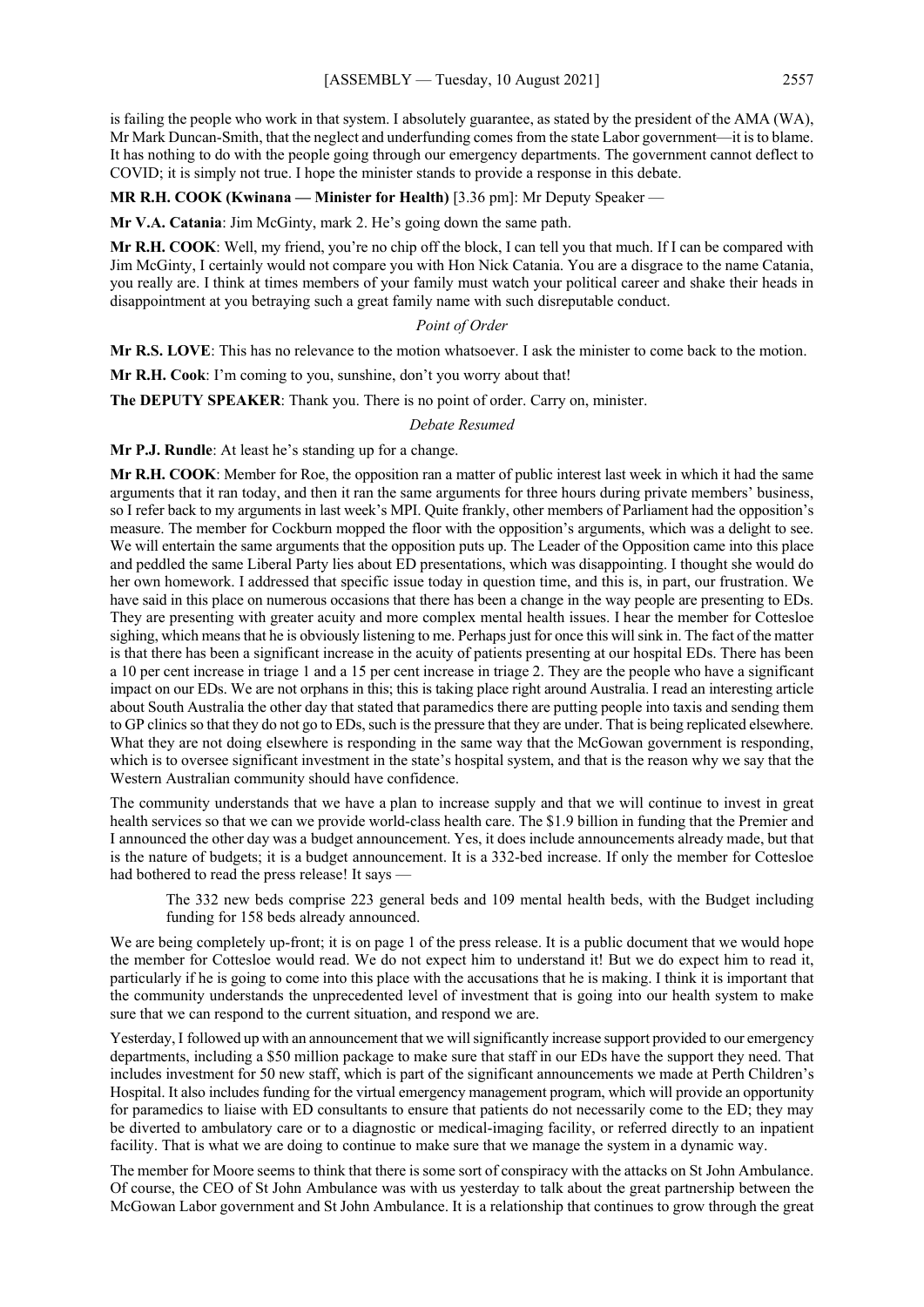work we are doing not only with innovations in metropolitan ambulance services, but also with our country ambulance strategy, which will see a significant increase in the number of professional community paramedics. It is part of our, I think, 30—no, I will not mislead the house with a number, but there will be a significant increase in the number of professional paramedics practising in Western Australia.

**Mr P.J. Rundle**: What about the union takeover; how's that going?

**Mr R.H. COOK**: Is the member some sort of ambassador for the HR Nicholls Society? Really, the member for Roe cannot say the unions are taking over the ambulance service, because union members are already in the ambulance service! That is why they have an interest. It is the same reason the Australian Medical Association—the doctors' union—has an interest in public health; it is because its members are there. It is the same reason the nurses' union is interested in the public health system; it is because its nurse members are there. I am not sure why the member thinks there is some sort of union takeover, because union members are already in the ambulance services and are keen to see those ambulance services thrive, like any other union involved in the public health system does.

This morning, we made some significant announcements on the recruitment of nurses, including celebrating that we have recruited 750 new experienced nurses either into or back into the hospital system and 927 nurse graduates as part of our 1 100 graduate nurse intake this year, and launched a program to recruit doctors and nurses from overseas. It has not started today because the announcement today is another budget announcement, so it will be funded. It is part of an ongoing program.

The member for Swan Hills is getting really loud and it is getting difficult to compete against her.

**The DEPUTY SPEAKER**: Members down the back, if you want to have a conversation, take it outside, thanks. Carry on, minister.

**Mr R.H. COOK**: Thank you, Deputy Speaker.

It is part of an ongoing recruitment program to make sure that we have quality doctors and nurses standing next to patients, particularly in the new beds. That includes 209 doctors we have already secured the services of, who in coming weeks will be making their way to Western Australia to practise their craft in our hospitals and provide great care. Usually these doctors and nurses would come to Western Australia automatically—British, Irish and Indian doctors would come to Western Australia as part of their professional experience—but because the borders are closed, we have to actively recruit and bring them to Western Australia over and above the cap of returning Western Australians. It is an important part of the program. Today we announced that we will pay for their hotel quarantine and provide them with a relocation allowance, because we want to make sure that we bring them on board.

In addition to that, we have refresher courses. Nurses currently registered but who have spent some time out of the wards will be able to undertake an online refresher course, which we will pay for, and then be placed in a hospital to complete the refresher course in paid employment. We are undertaking a range of measures to make sure that we can meet the current spike in hospital demand.

I am sorry if the statistics do not meet the opposition's narrative; it is just unfortunate that we are seeing significant pressure on our hospitals. It is not because of a lack of resources. AsI have already explained to this place on a number of occasions, we have increased hospital funding by 14 per cent since we came to office. We had 34 700 health workers in Western Australia; that figure is now at over 39 000. We have seen a significant increase in resources in the hospital system. Again, that does not meet the narrative of the AMA and the opposition, but they are the facts.

I want to turn momentarily to the issues raised by the member for Roe in question time and re-prosecuted as part of this debate today. School-based nurses do not undertake mental health care of kids. They might have those issues raised with them, but they will then refer them to a school psychologist. I am very proud of our election commitment, which we are currently implementing, to bring an extra 100 school-based nurses into our education system. It is a great initiative that will continue to make sure schools are a safe place for kids to come and where they can be cared for in that environment.

On the issues raised by the member for Moore, there is a review of what took place at Geraldton Health Campus. I think my response to the member is the same as my response last week: the member should put that question on notice. But when that information becomes available and the government is in a position to respond, I am sure that that will be undertaken. I think the premise of the member for Moore's comments was that we have done a bad job managing COVID and somehow Western Australia has not managed the COVID threat very well. The dominating narrative is the precise antithesis of what the member for Moore was trying to suggest; that is, even though no system is perfect at managing COVID, I think we have done a pretty good job! The people of Western Australia's response to COVID-19 has been outstanding. The Premier and I have been fortunate enough to have had the support of the people of Western Australia in guiding us through it. It is not perfect, but nothing in health care is perfect. What is important is that we learn from any clinical situation and make sure that we continue to improve, and we are.

The argument that somehow the whole system is broken because of one incident is just disgraceful but not unsurprising. Today, we saw dangerous commentary from Clive Palmer that vaccines are a threat.

**Dr D.J. Honey**: No-one supports that.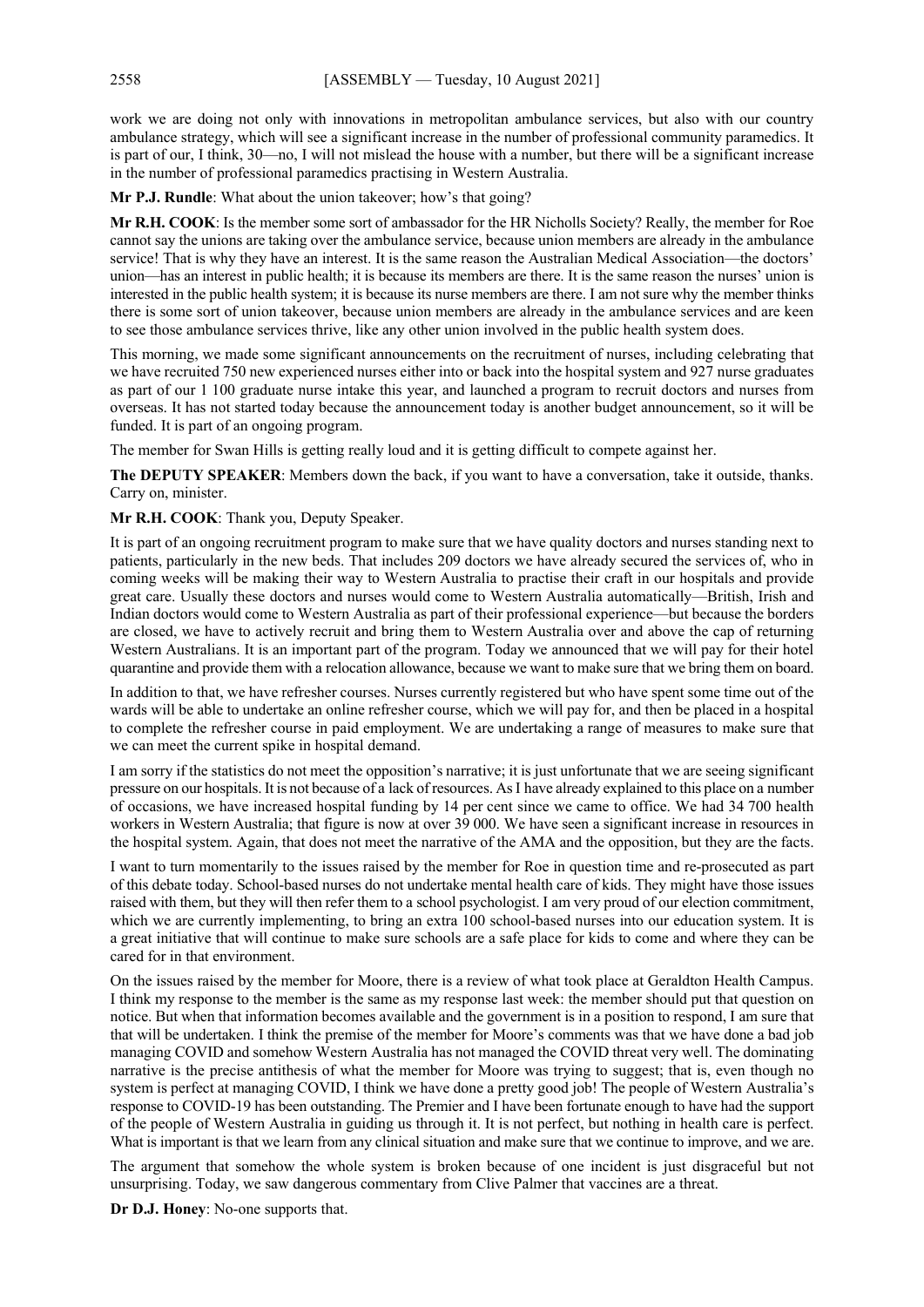**Mr R.H. COOK**: We know that Clive Palmer is the member for Cottesloe's friend. We know that the member for Cottesloe jumped into bed with Clive Palmer as quickly as possible last year to undermine our strategy. We know that he quietly enjoys Clive Palmer's narrative and efforts.

**Dr D.J. Honey**: That is just offensive.

**Mr R.H. COOK**: I tell you what is offensive, member for Cottesloe: it is the way that the member for Cottesloe scampered behind Clive Palmer's coattails last year to try to tear down our borders.

#### **Dr D.J. Honey** interjected.

**The DEPUTY SPEAKER**: Member for Cottesloe!

**Mr R.H. COOK**: I tell you what is offensive, member for Cottesloe: it is you continuing to try to detract from our great efforts to respond to the COVID-19 pandemic.

But I think the most damning effort by the member for Cottesloe over the last 74 hours has been his tweeting. His little activity on Twitter has suggested that we have not recruited as part of our 1 000 nurse graduate intake. I am very proud to say that today that stands at 927 and by the end of this month it will be 949 out of those 1 100. I am disappointed that the member for Cottesloe did not take the opportunity today when he was on his feet to apologise to the chamber and the government for trying to mislead the public. I am sorry that he was not respectful enough to the people whom he represents to say, "I got it wrong." But that is not surprising. It is what we have come to expect from the member for Cottesloe. Once again, in this motion, he has got it wrong.

**MR D.A.E. SCAIFE (Cockburn)** [3.52 pm]: Imagine this? Imagine being an opposition so hopeless at its job that it chooses its time during a matter of public interest to give the government an opportunity to speak about its \$1.9 billion investment in the health system. But we do not need to imagine because it is happening right now.

**Ms S.E. Winton**: Inconceivable!

**Mr D.A.E. SCAIFE**: It is inconceivable. It is just a continuation of the brilliant strategy that the member for Cottesloe has rolled out in this place time and again. But it is all right—I will get out my mop, as the Minister for Health said, and follow his very good work and talk about the additional \$1.9 billion that this Labor government will be investing in our health system. It is easy to see how we arrived at today's MPI after the opposition's performance in question time. A staffer probably wrote this MPI on Friday afternoon and left it on the desk of the member for Cottesloe. He walked in this morning, having swanned around Cottesloe all weekend, and picked up this thing and said, "This looks good; I'll put this in," completely oblivious, seemingly, of the fact that in the interim the government had made a very significant announcement about funding for our health system.

It was good to hear the member for Cottesloe in his contribution to this place acknowledge that, because otherwise we would have had no idea that he was aware of it when he moved this motion.I looked on the member for Cottesloe's Facebook page—he has about 1 400 followers, which is about the same as I have after being in this place for a matter of months. He shared a WAtoday article about the health system on his Facebook page six hours ago that was from 5 August. It was not contemporaneous. It had nothing to do with the significant announcements that this government has made in the health space, but, look, it exposes a crisis in Western Australia—that is, the crisis that is engulfing the Liberal Party.

**Dr D.J. Honey** interjected.

**Mr D.A.E. SCAIFE**: I have got him! I can reel him in.

**Dr D.J. Honey** interjected.

**The DEPUTY SPEAKER**: Leader of the Liberal Party!

**Mr D.A.E. SCAIFE**: That is the crisis that the member for Cottesloe is presiding over—a Liberal Party that is not a serious opposition in this place.

Several members interjected.

#### **The DEPUTY SPEAKER**: Members!

**Mr D.A.E. SCAIFE**: What do I want to say? Who am I to look a gift horse in the mouth?

Let us talk about what this government is doing in the health space. There will be an additional investment of \$1.9 billion in the health system. I am particularly proud of the investments in the mental health space, which is a very important area to me and something I spoke about in my first speech. It includes a record increase of \$495 million for the Mental Health Commission. A significant amount of that—\$129.9 million—will go to youth mental health services and initiatives. We know early intervention is critical in mental health and this investment shows that the government is serious about getting on with the job.

The government's commitments to mental health do not stop with extra funding for the Mental Health Commission; as the Minister for Health has repeatedly outlined in this place, mental health presentations are an issue for emergency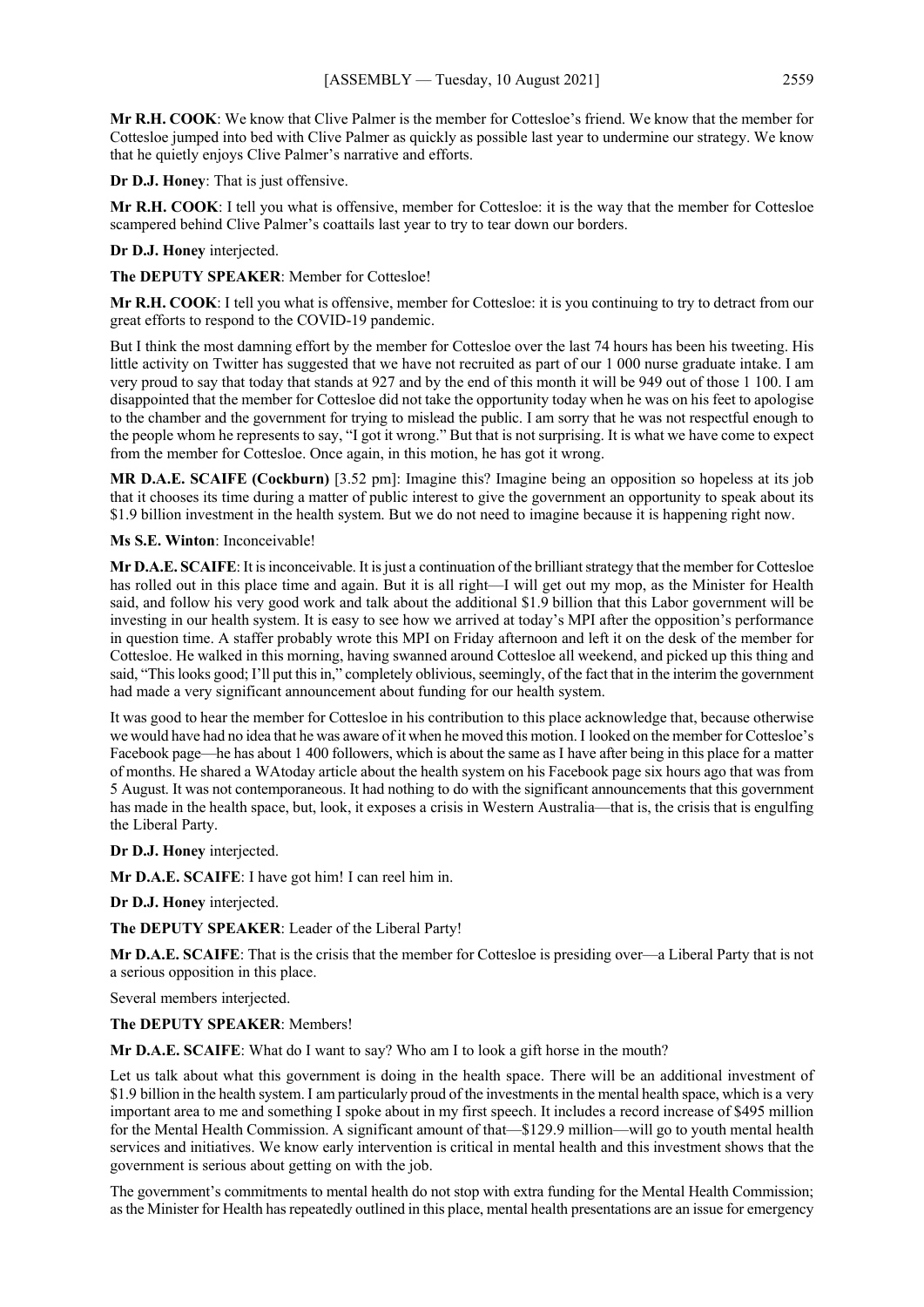departments as well. Mental health presentations in emergency departments have been up by 11.4 per cent over the past three years and people are spending longer in emergency departments. That is why there will be an additional \$100 million spent in the mental health space on things such as extra beds.

The member for Cottesloe and the Leader of the Opposition referred to the Australian Medical Association. It is always good to hear members of the Liberal and National Parties endorse the position of a good union. I spoke with a member of the AMA's council on Friday, who said to me, "You know what we really need? We need dedicated mental health facilities in our emergency departments." Lo and behold, member for Cottesloe! Included in the \$100 million spend on our emergency departments is a \$61.6 million commitment for mental health to contrast two mental health emergency centres at Rockingham and Armadale hospitals. That is an excellent announcement. Dedicated mental health emergency department facilities have been working very well overseas in places like Toronto and it is a credit to this government to be pushing ahead with those facilities.

This government is making significant investments in health and mental health. It is getting on with the job. It would be nice, for once, for the Liberal Party to get on with its job and be a credible opposition in this place.

**MS D.G. D'ANNA (Kimberley)** [3.57 pm]: The McGowan government is a government that delivers for regional Western Australians. As the member for Kimberley, I see firsthand the importance of quality health care and services. Since coming to office, the government has made sure to provide funding to regional WA for better health services. This includes \$7.98 million for the planning and development of the Broome Health and Wellbeing Campus, a Nyamba Buru Yawuru project, as part of the WA recovery plan. This is an exciting project that I will be watching closely.

In the previous term of government, we funded and delivered step-up, step-down community mental health facilities in Albany, Bunbury, Kalgoorlie and Geraldton. The government will continue to progress the delivery of further step-up, step-down facilities in Broome and Karratha, as well as new step-up, step-down facilities for Port Hedland and a dedicated youth step-up, step-down facility. Additionally, the implementation of WA's first-ever country ambulance strategy was released in November 2019 by this Labor government after the most extensive community consultations ever undertaken on country ambulance services. Since last October, the strategy has committed \$9.2 million for three paid paramedics and six new ambulances in the Kimberley and there has been funding to enhance access to care and patient flow for patients across all of regional WA through improved patient coordination services. Also, a further boost of \$10 million was announced this year for country ambulance services. It includes funding for the recruitment of paid paramedics in nine regional locations, which will further strengthen country ambulances and provide better on-the-ground support for local volunteers. Recruitment is already underway for 25 additional paramedics to expand the current workforce and to support local volunteers.

Yesterday, I welcomed the incredible announcement by Ministers Cook and Dawson that the upcoming state budget will invest \$1.9 billion in health and mental health across WA. Our regional communities will benefit from this massive boost. It will include \$960 million for WA Health to address the unprecedented demand in the health system. There will be 332 extra beds and more frontline staff in hospitals across the state. In addition, there are hundreds of millions of dollars to boost the capacity of health services around the state and a number of region-specific initiatives are being delivered, including commitments made at the 2021 election. As you know, Acting Speaker, the Kimberley is an extremely large and remote electorate, with a lot of people living in remote and rural locations and communities—not settlements. This Labor government knows that and that is why it is funding different programs and schemes to create better access for regional rural people to get the health care that they need. There will be \$19.7 million invested to expand the eligibility of the patient assisted travel scheme for patient-support escorts for patients from vulnerable and disadvantaged groups, as well as maternity patients.

I am pleased that this government will provide \$10.9 million to the Royal Flying Doctor Service to refurbish and replace aircraft engines, making sure that residents of the Kimberley can be taken to where they need to be in times of medical emergency. This is particularly sensitive for me. Just recently, in the winter break, my father's brother suffered a heart attack in a remote community. Thankfully, due to the RFDS, he was flown out from that remote community to the town base and then to Royal Perth Hospital, and he survived and is still recovering. It is a long recovery process, and my sisters and cousins are here. Through the help of PATS they were able to come down and make sure that he is supported through this process and can come out the other side.

I am also excited to see \$2.8 million to expand women's community health services in the Kimberley, which includes services for mental illness and family, domestic and sexual violence. This government is committed to responding to the mental health needs of all Western Australians. This includes improving support and services in the regions for people experiencing mental ill health or alcohol and other drug issues, as well as for their families, carers and support people. The new mental health services funded in the budget will make modern integrated care more accessible to people living in remote communities across the state. I would also like to mention that there was a concern about the mental health of students, and there is funding totalling \$42.4 million for the employment of 100 full-time equivalent psychologists, as well as additional supervising and lead psychologists, in public schools over four years. A commensurate increase in funding for non-government schools is also a commitment of this government.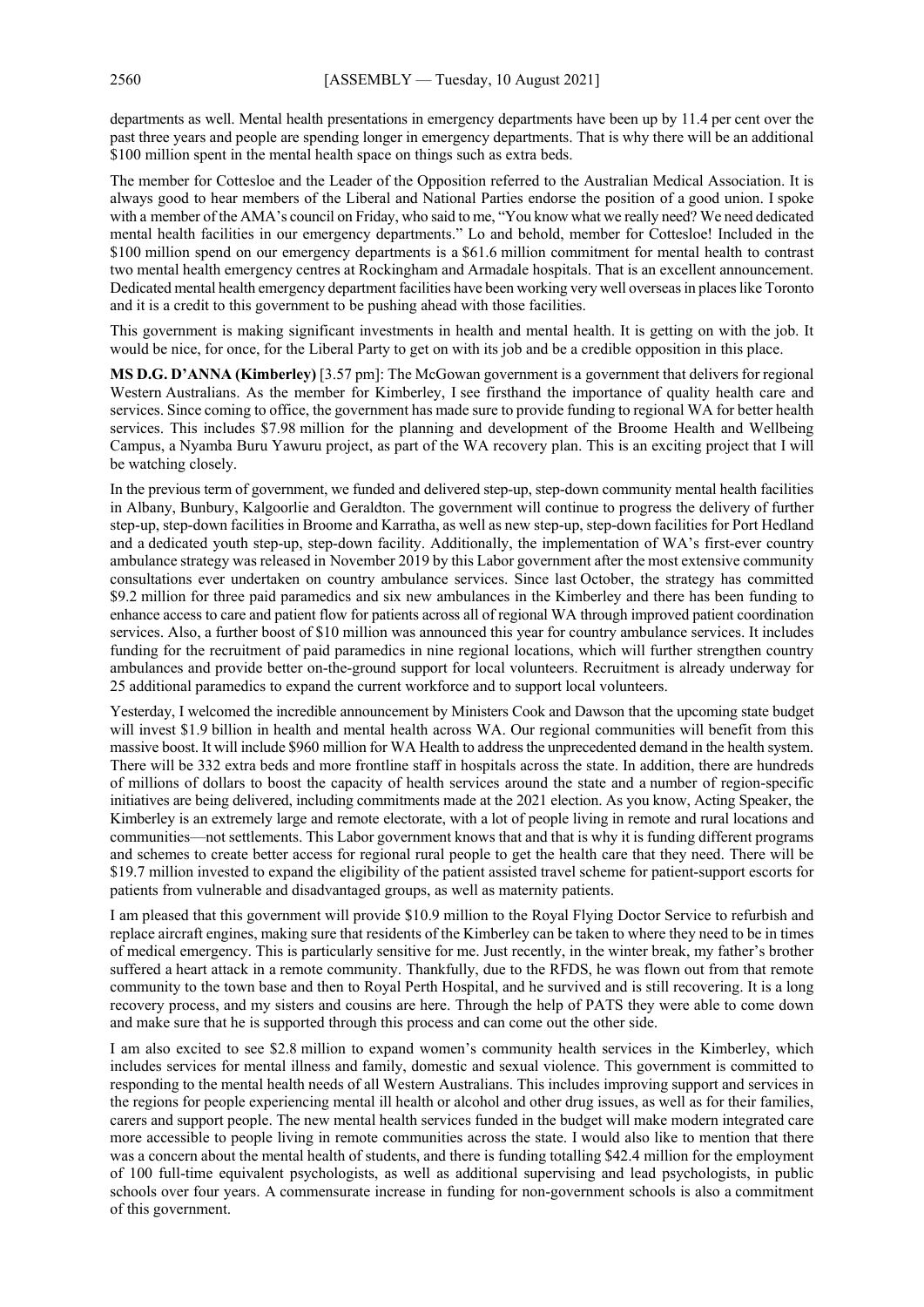Regional communities will benefit from the \$31.7 million invested to expand statewide eating disorder treatment programs. Eating disorders are a reality. I know this from my daughter's concerns for her friends who have shown signs of eating disorders. Our comprehensive health and mental health package for regional WA will ensure that all Western Australians will have access to quality health care no matter where they live.

**MR S.A. MILLMAN (Mount Lawley — Parliamentary Secretary)** [4.02 pm]: It is a great privilege for me to speak in opposition to this motion, and in particular to follow on from the member for Kimberley. Members take note: if you want to learn how to represent a regional constituency, listen to what the member for Kimberley has to say. She can speak up with passion, commitment and alacrity on what it takes to represent a regional community. She is a testament to her community and this chamber.

It is also a great privilege to follow the member for Cockburn's contribution. It struck me as well that this matter of public interest had the character of a Dorothy Dixer, and it was incredibly surprising. The member for Cockburn's explanation of how the member for Cottesloe arrived at moving this motion for debate this afternoon seemed all too accurate —

#### **Ms S.E. Winton**: Very plausible!

#### **Mr S.A. MILLMAN**: It was a very plausible proposition.

I suspect that we are coming towards the end of the time in which we talk about health. We will come towards the end of the time in which the state opposition continues to make the point that this government has not handled the health of Western Australians better than any previous government. I say that for a couple of reasons. I say that because the opposition's arguments today were completely paradoxical. For example, on the one hand, the member for Cottesloe said the minister did not listen to the workforce, but on the other, he said that the minister had the Australian Nursing Federation and the Australian Medical Association on speed dial. On the one hand, the Leader of the Opposition said this was too little too late, but on the other, we have a \$1.9 billion investment. On the one hand, the member for Moore said he did not agree with Clive Palmer and that the opposition was a safe pair of hands when it came to public health messages such as vaccination, but on the other, not one opposition member has publicly distanced themselves from their ideological bedfellows who are undermining public health in Australia, ideological bedfellows such as George Christensen, Craig Kelly and Barnaby Joyce. When will the members opposite say that they do not agree with anything those people are saying, that those people are wrong and they are concerned about the public health of Western Australia?

Several members interjected.

#### **Mr S.A. MILLMAN**: When are they going to apologise?

One fascinating thing the Leader of the Opposition brought up is the investment in midwives, and as a dad of two young kids, this is an issue close to my heart. I wondered what we could do as a state to encourage those perinatal and neonatal services, those birthing services—all those important services that are critical to the state of Western Australia. Most of my constituents in the electorate of Mount Lawley have the great opportunity to access the neonatal, obstetric and gynaecological services at Osborne Park Hospital. There are also incredible staff providing fantastic services to people across Western Australia at King Edward Memorial Hospital for Women.

#### *Division*

Question put and a division taken, the Acting Speaker (Ms R.S. Stephens) casting her vote with the noes, with the following result —

| Mr V.A. Catania  | Dr D.J. Honey    | Mr P.J. Rundle (Teller) |                |
|------------------|------------------|-------------------------|----------------|
| Ms M.J. Davies   | Mr R.S. Love     |                         |                |
|                  |                  |                         |                |
|                  |                  | Noes $(45)$             |                |
| Mr G. Baker      | Mr T.J. Healy    | Mr S.A. Millman         | Ms J.J. Shaw   |
| Ms L.L. Baker    | Mr M. Hughes     | Mr Y. Mubarakai         | Ms R.S. Steph  |
| Ms H.M. Beazley  | Mr W.J. Johnston | Ms L.A. Munday          | Dr K. Stratton |
| Mr J.N. Carey    | Mr H.T. Jones    | Mrs L.M. O'Malley       | Mr C.J. Taller |
| Ms C.M. Collins  | Mr D.J. Kelly    | Mr P. Papalia           | Mr D.A. Tem    |
| Mr R.H. Cook     | Ms E.J. Kelsbie  | Mr S.J. Price           | Ms C.M. Tonl   |
| Ms L. Dalton     | Ms A.E. Kent     | Mr D.T. Punch           | Mr R.R. Whit   |
| Ms D.G. D'Anna   | Dr J. Krishnan   | Mr J.R. Quigley         | Ms S.E. Winto  |
| Ms K.E. Giddens  | Mr P. Lilburne   | Ms M.M. Quirk           | Ms C.M. Row    |
| Ms E.L. Hamilton | Ms S.F. McGurk   | Ms R. Saffioti          |                |
| Ms M.J. Hammat   | Mr D.R. Michael  | Ms A. Sanderson         |                |
| Ms J.L. Hanns    | Mr K.J.J. Michel | Mr D.A.E. Scaife        |                |

Ms J.J. Shaw Ms R.S. Stephens Mr C.J. Tallentire Mr D.A. Templeman Ms C.M. Tonkin Mr R.R. Whitby Ms S.E. Winton Ms C.M. Rowe (Teller)

Question thus negatived.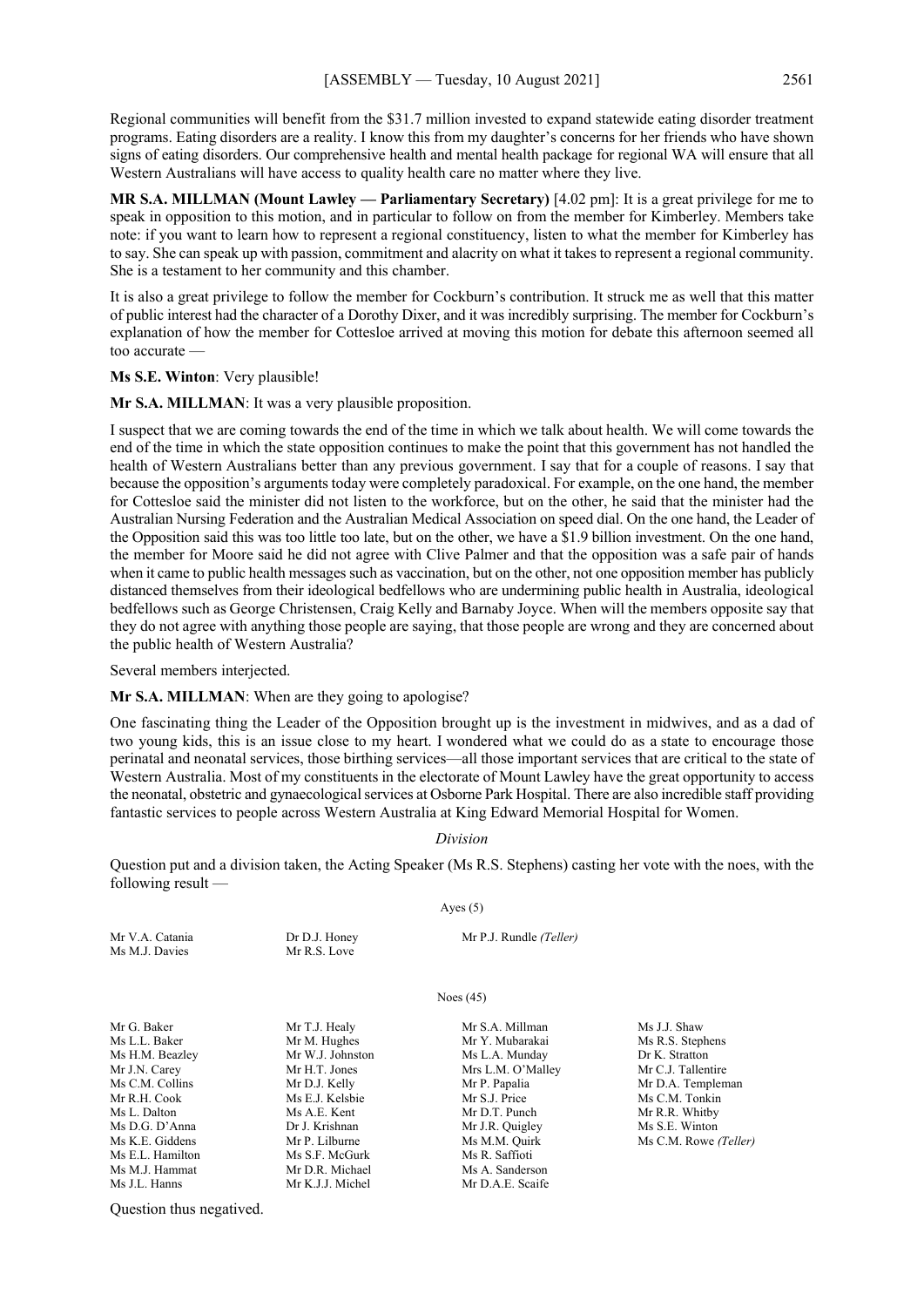## **ARTS AND CULTURE TRUST BILL 2021**

*Second Reading*

Resumed from 5 August.

**MS S.E. WINTON (Wanneroo — Parliamentary Secretary)** [4.11 pm]: I rise to make a contribution to the second reading debate on the Arts and Culture Trust Bill 2021. Members, despite some people's perception of me, I am not at all an extroverted person; in fact, I am rather shy, particularly when it comes to performing in front of an audience. I am sad to say that, unlike many other members who have made a contribution to the debate on this bill in recounting their own creative endeavours in years gone past—the members for Kingsley and Belmont come to mind—I certainly do not have anything to contribute in that regard. I cannot dance, I cannot sing, and I certainly cannot paint.

As good as some members in this place are, the most accomplished by way of public performance skills is surely our very own Minister for Culture and the Arts, the member for Mandurah, David Templeman. New members are most definitely in for a treat at the end of the year on the last sitting day, when our minister will, hopefully, again summarise 2021 in song for us. Incredible pressure must be on the minister to trump last year's performance of *Hallelujah*, which went viral.

## **Mr D.A. Templeman**: It went to the top 10!

**Ms S.E. WINTON**: It went to the top 10! Of course, although our Minister for Culture and the Arts is himself an accomplished performer, his real talents come in his championing—I mean this most sincerely—of the arts and creative industries in this state. It is very much through his leadership and passion that the McGowan Labor government is investing more than ever before to support our creative community and to put arts and culture back front and centre on the agenda.

I will quickly highlight this bill. The Arts and Culture Trust Bill 2021 is a reform initiative to improve the governance of the state's arts and cultural assets. The new Arts and Culture Trust will be a contemporary statutory authority and will have broader powers than the Perth Theatre Trust. This bill passed through this place in the last Parliament, of course, and is another example of a bill that did not quite make it through the Legislative Council in the fortieth Parliament. I congratulate the minister for bringing it back to this place so soon in our forty-first Parliament.

During the election campaign, the McGowan Labor government announced that we would invest \$100 million to build a state-of-the-art film studio and screen production facility at Victoria Quay in Fremantle. This facility is the critical piece of infrastructure that is needed to take WA's film industry to the next level. The commitment includes an additional \$20 million for a screen production attraction fund that will potentially create 2 800 new and ongoing jobs in the film production and hospitality industry. It is a very exciting development.

I note that the bill has been amended from the previous bill to give effect to the State Solicitor's Office advice concerning the proposal that the state will require legislative authority to establish, own and operate the screen production facility business.

I take this opportunity to share with members two of the extraordinary things that happen in Wanneroo that contribute to the arts sector. Wanneroo is quite a vibrant and buzzing little local arts community. The first thing I want to mention is, of course, our beloved local theatre, the Limelight Theatre, which is located right in the heart of Wanneroo. This theatre is managed and operated by Wanneroo Repertory Inc, a not-for-profit organisation. The Limelight Theatre is in its forty-eighth year this year, having been first established in 1973. The theatre is governed by a 10-member executive committee that is elected by the repertory membership. Volunteers for all aspects of the operation, including production, front of house, theatre maintenance, properties, membership services and financial control, are all drawn from the repertory's membership. I want to take this moment to outline to the house the current executive committee, including the wonderful president, Shelley McGinn; vice president, Karen Murray; secretary, Richard Tudge; Treasurer, Mike Gibbs; maintenance manager, Julie Clark; social media, Kathleen Del Casale; technical manager, Paul King; publicity and marketing, Sandra Powell; volunteer coordinator and front of house, R.J. Smolders; social media, Ashlee Torrens; committee tech, Gordon Park; bookings and membership, Patrick McGinn; wardrobe, Joan Braskic; props, Lorraine Jones; newsletter, Ian Jones; and, of course, the dozens and dozens of wonderful volunteers who help make Limelight Theatre such a fantastic part of Wanneroo.

Each year, the Limelight Theatre presents six major productions. These are very well attended not only locally by people from Wanneroo, the City of Joondalup and, more broadly, the northern suburbs, but also by people coming from far and wide, including south of the river, to attend the very successful productions. I want to also take the opportunity, in case the minister is interested, to mention the performances that are on the schedule for 2022. We not "we", I do not dare suggest that I am part of the wonderful work that Limelight Theatre does; I like supporting it, but I am certainly not going to take any credit for the wonderful work it does. My favourite upcoming production— I thought the minister might be interested in this one—is *The Woman Who Cooked Her Husband*. That sounds an interesting production.

#### **Mr D.A. Templeman**: A tasteful production!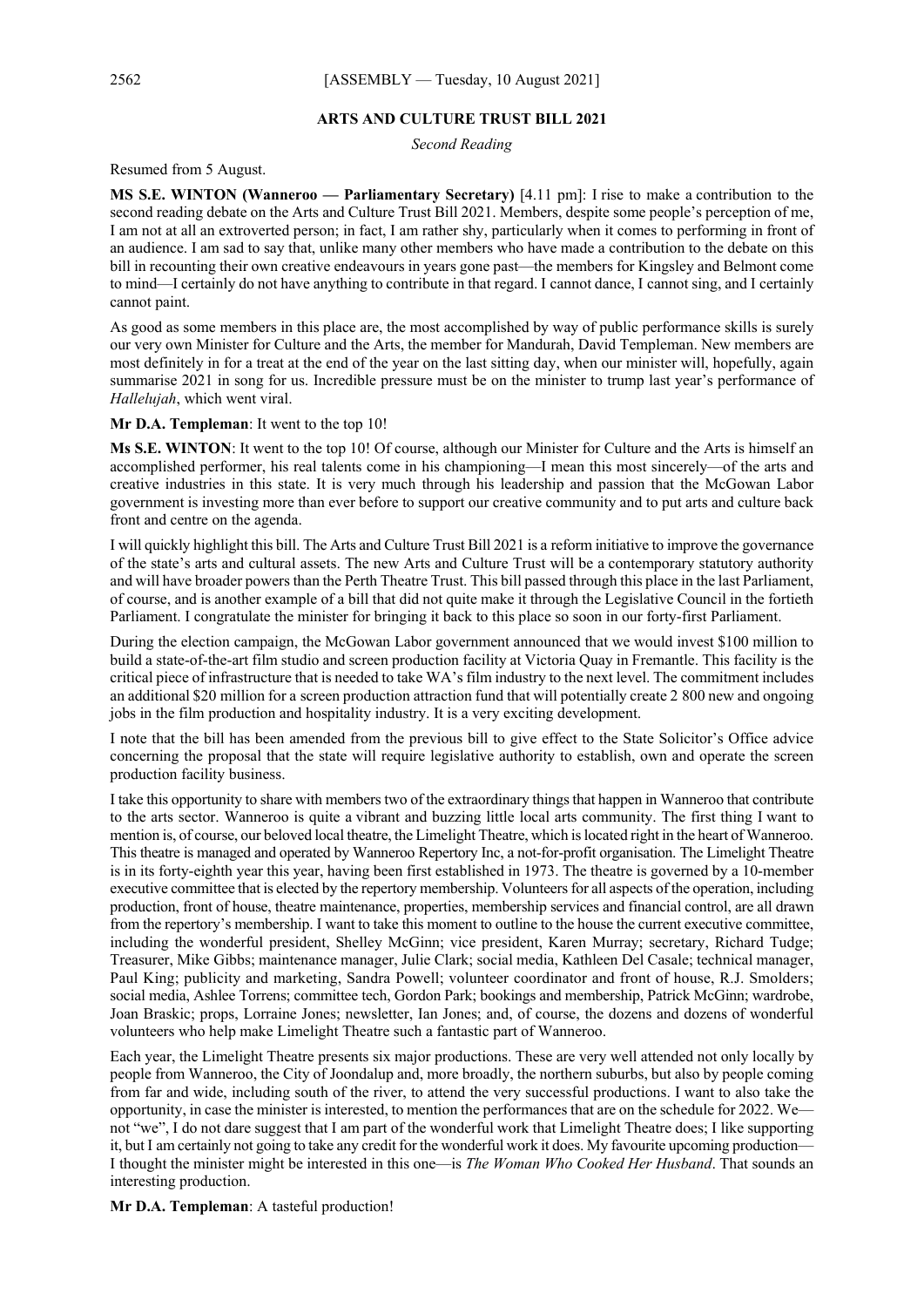**Ms S.E. WINTON**: A tasteful one! Others are *Equally Divided*, *Dusty*, *The Full Monty*, *Pack of Lies* and *42nd Street*.

**Mr D.A. Templeman**: I won't audition for *The Full Monty*!

**Ms S.E. WINTON**: Well, the minister has been there before.

**Mr D.A. Templeman**: A couple of times!

**Ms S.E. WINTON**: The minister has been on the boards on the stage of the Limelight Theatre. It was only for a photo, but I reckon, if the minister is up for it, I could have a chat with the people at the Limelight Theatre to see whether he could get a cameo performance in *The Full Monty*. I would like to see that! I will see what I can do for you, minister!

The minister knows that in 2017 I was able to deliver \$93 000 to Limelight Theatre to purchase new stage curtains and upgrade its foyer furniture as part of my election commitments, and the minister helped to announce that at the wonderful theatre. Prior to the election in 2021, I was happy to be able to achieve a \$25 000 commitment to replace drapes, tiles in five bathrooms, backstage lighting and a prop ladder. I look forward to seeing those further upgrades to a fabulous local theatre that is doing fantastic work, and I urge people who want to see those productions that are being planned and will be performed later this year to get online as soon as they can, because the tickets do not last very long. Our ongoing commitment to and support of local theatre companies like Limelight Theatre is indicative of the support and priority that the McGowan government is giving to the arts, with unprecedented investment in a range of areas from the grassroots level right through to the new \$100 million state-of-the-art facility in Fremantle that I mentioned.

I would like to take a couple of moments to talk a little bit about the current president of Limelight Theatre, Shelley McGinn, and my connection with her. Members know that prior to the election we made a lot of phone calls to reach out to the residents of our communities to introduce ourselves and have a chat to gauge what people's issues were in the local community and to get our finger on the pulse. I certainly did that back in 2016. I was making a bunch of calls when a lady who answered the phone introduced herself as Shelley McGinn. I introduced myself as Sabine Winton and we had a lovely chat about Wanneroo. She is a long-term local. As we were chatting, I explained to her that I was a former student of Wanneroo Secondary College. When I said that to her, she said that was lovely and that she was a former teacher at Wanneroo Secondary College. There was silence on the line as we both connected the dots and I said, "Hang on a sec, did you used to be called Shelley Brown?" She said, "Hang on a sec, did you used to be call Sabine Fenn?" I said yes, and it turns out that Shelley McGinn was Shelley Brown, who was my year 9 English teacher back in 1979, whom I had not heard of since then. Of course, I went home that night and rifled through my old report cards to make sure that her impression of me back in those days matched the impression I was trying to build with her as the potential member for Wanneroo. I am delighted that it was. Since that time, I have had a wonderful relationship with her. As well as being the president and a life member of Limelight Theatre, she is a former treasurer and a current committee member of the Wanneroo Sports and Social Club, convener of the Wanneroo Online Community Engagement Network, and an EdConnect volunteer at Spring Hill Primary School and Wanneroo Secondary College. For a retired teacher, she is the kind of person I aspire to be. She stays connected to her community and gives back so selflessly and in such a fantastic way, whether it be with students, with the local social club or through her work over a significant time with her first passion, Limelight Theatre.

I have some memories of attending Wanneroo Secondary College, and particularly drama. I was no star. It was not really my forte, but I remember one particular drama production that I was part of called the *Seven Deadly Sins*. I had to do a bit of googling in preparation for this today. The seven deadly sins are lust, gluttony, greed, sloth, wrath, envy and pride. As much as I try to reminisce and recollect, I cannot quite remember which of the seven I had to represent. Looking back now, I reckon maybe wrath would have suited me. There is a fair bit of sloth that comes in occasionally when we are in lockdown, and certainly occasionally I will accept that there is a little bit of lust that goes on! Maybe I need to go back to the school to go through the archives and see some of the old photographs and records of that production. I would be very interested to see which of those seven deadly sinsI had to represent. I am sure that I did not do a very good job at the time.

Building and supporting our arts—I am talking in particular about performing arts as a theme throughout my speech really starts in our schools. Wanneroo Secondary College has always had strong arts programs over the years, since I left back in 1982. In fact, Wanneroo Secondary College has a specialist performing arts program. This program specifically relates to dance, drama and instrumental and vocal music, with a strong focus on performance opportunities within the college, in the local community and nationally and internationally. It certainly is a highly sought after program and is widely known as the best specialist program of its type for students in the northern suburbs, and it has had much success. In July, it held a dance showcase called *Iridescent* at the Quinns Baptist College auditorium, which involved dancers from the years 7–10 SPA Dancers group as well as the years 11 and 12 ATAR and general dancers.

Of course, the success is really quite incredible when I think about it, given the current facilities. What was cutting edge nearly 40 years ago when I was a student performing the *Seven Deadly Sins* certainly is not good enough for the programs that the school offers now, but they are the current facilities under which the school operates. The same tiny stage on which I strutted my stuff very badly is exactly the same facility that the school has to work with,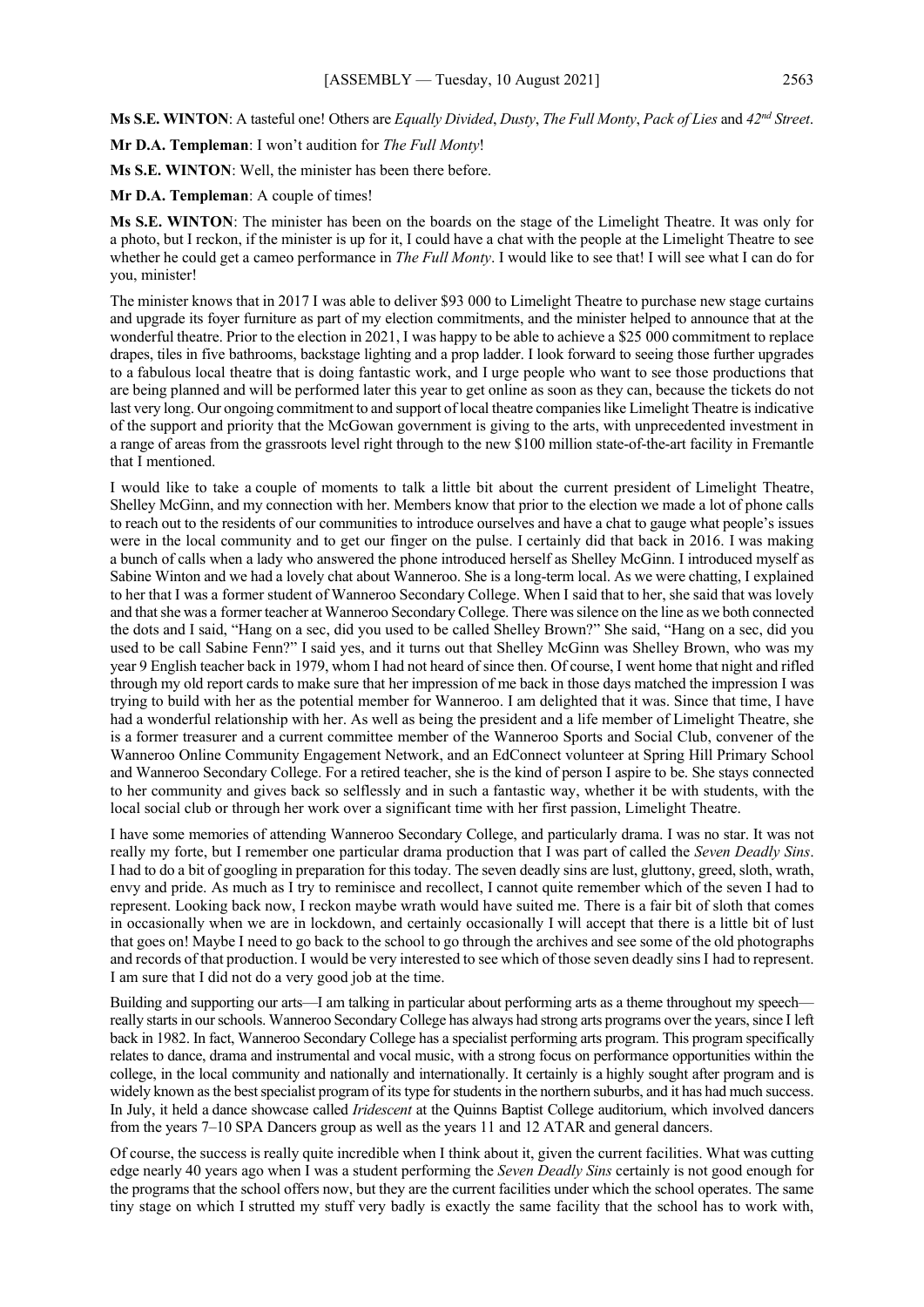despite the fact that it runs this most awesome specialist program. I am really delighted that as part of the election commitments, we are investing \$5 million for a state-of-the-art performing arts facility. That work is well underway and will allow the school to take its very popular and highly regarded performing arts program to the next level.

The brief to guide the architect includes a theatre with 250 retractable seats, a music and drama studio, green rooms, a bio box, a general learning area, a storeroom, a staff office and landscaping. Certainly, if I had some of those bells-and-whistles facilities available to me, who knows, I may have done better in my year 9 drama classes! But seriously, that school having its own purpose-built performing arts facility that can seat 250 guests to watch the performances will mean that the performers will not have to traipse to Quinns Rocks or other places to hold their functions. Work is well underway in the sense that the planning work is being done and construction is starting in October 2021, which is a couple of months away. We anticipate that the project will be completed in October 2022. This follows on from my 2017 election commitment, which has now been fully delivered; the school now also has a brand new state-of-the-art gymnasium, which means the school is able to do even better work in not just the general sports programs it runs, but also the highly regarded specialist sports programs.

I mentioned that Wanneroo Secondary College's performing arts program has a very strong focus on providing performance opportunities for the students not only at the college, but also out in the local community. That is nowhere better on display than the current performances this week. Last night was the opening night of a romantic comedy called *Crazy for You* performed by the year 10 specialist performing arts students. The nice segue from where I started speaking about Limelight Theatre is that that production is being held at Limelight Theatre. Hopefully, if I can get a leave pass out of here tomorrow night—hint, hint minister—I would love to see tomorrow night's performance!

I would like to give a special shout-out to Mr Matt Bell, who runs the entire specialist program at Wanneroo Secondary College. In particular, I thank the teachers who are involved in the year 10 production of *Crazy for You*, Mr John McPherson and Mrs Alysha Cheetham-Taylor.I wish all the best to all the students who are performing and participating in the various roles that are required to put on a production like this. I know that they will do a fantastic job.

#### [Member's time extended.]

**Ms S.E. WINTON**: Before I finish, I quickly want to move on to primary schools, as I always try to do whenever I get the opportunity. I am very proud of my local primary schools for encouraging, supporting and giving children the opportunity to strut their stuff in performances, productions and all sorts of things. In particular, I want to highlight Tapping Primary School, which is doing quite incredible stuff. Prior to the 2017 election, Cheryl Peak, the performing arts specialist at the school, advocated really strongly to me, saying that the undercover area was not large enough to house the entire school population for assemblies, nor was it ever contemplated that the space might be useful to perform productions. As a result, I was really happy to advocate and get funding of \$450 000, which resulted in a significant extension of the undercover area so that the entire school community of some 750 students can now participate in and be part of school assemblies. It has also given the school great scope because it does not need to spend lots of money offsite to host its yearly productions; it can hold them at the school. In 2018, it performed *Madagascar* in that new space; in 2020, it performed *Lion King*, and I am very much looking forward to its next production.

Finally, I want to highlight another local primary school that is doing fantastic things in the arts. I particularly want to highlight the Speak Out awards, which are coordinated by teacher Linda Gower. East Wanneroo Primary School has been hosting its annual Speak Out awards every year for a long period. It has been my great honour to be invited to be part of that process. The program essentially challenges and asks every single child in that school, from pre-primary all the way to year 6, to prepare and then perform a speech to their peers. Every single child in pre-primary has a go at getting up in front of their peers to speak. It is a highlight of the school calendar for all those students. Every single child does it. A school assembly is held, at which the winners are announced. The winner of each year gets to make a speech. Every year I attend, I am quite amazed by the quality and the standard of the work of these young people and their courage to get up and speak publicly in front of their peers. The standard gets higher and higher each year. The kids put expectations on themselves to do better each year. This year, the pre-primary, year 1 and year 2 winners are looking forward to next year to see whether they can back it up and be the year winner the following year. It is the most incredible program to be involved in. I commend not only Linda Gower, who coordinates it, but also every single classroom teacher who invests the time within their classroom to support the students to be involved in that program. I want to give a shout-out to the 2021 winners: in pre-primary, Zayna Loungani; in year 1, Flynn Eldridge; in year 2, Zayna's brother, Ruhaan Loungani; in year 3, Eleana Tsitiridou; in year 4, joint winners Sophie Rose and Chevelle Jones; in year 5, Llewellyn Daykin; and in year 6, Sol Richardson. I think Llewellyn has won it every year so far. He is quietly determined to pull out all stops in year 6. I look forward to his efforts next year.

I absolutely love being the member for Wanneroo. It is a thriving school-based creative environment, whether that be music, dance or the performing arts. I love being the member for Wanneroo as we have such a wonderful local arts scene, as I described before, including the wonderful Limelight Theatre. Lastly, I am absolutely very proud to be a member of the McGowan Labor government, which continues to value and invest significantly and without precedent in our arts sector. It has been fantastic to have the Minister for Culture and the Arts leading that charge on behalf of the McGowan government. I look forward to the next three years of much more.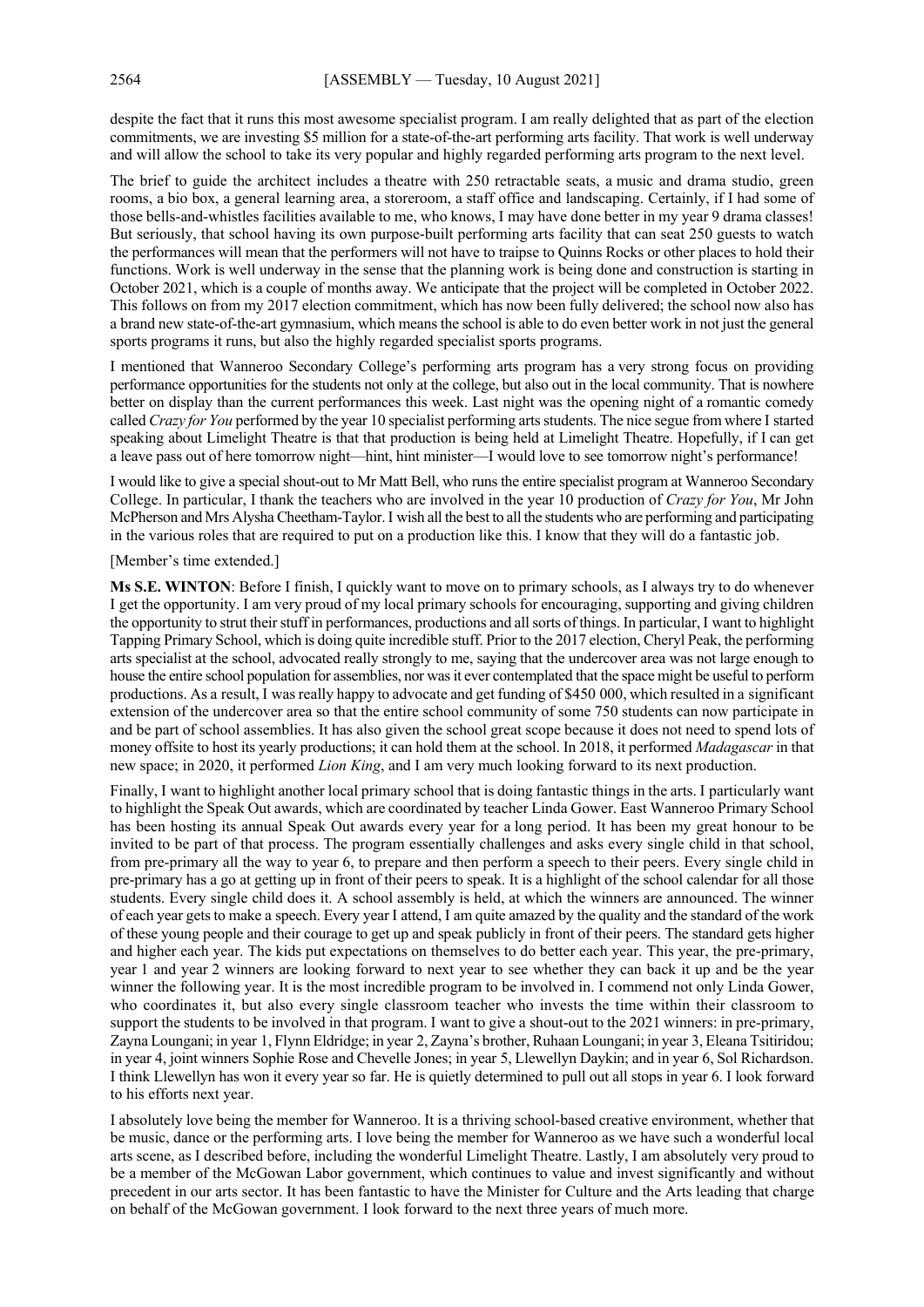**MS D.G. D'ANNA (Kimberley)** [4.35 pm]: I rise to speak on the Arts and Culture Trust Bill 2021. My electorate of the Kimberley contributes significant cultural, social and economic benefits to the state. A lot of amazing productions are held in the Kimberley every year, and there is the potential for so much more. When people think of productions in the Kimberley, they think of the wonderful *Bran Nue Dae*, a coming-of-age musical set in the 1960s, which was first written, produced and performed by talent from the Kimberley in 1990. Although the musical is at the apex of Kimberley performing arts talent, it is only one of the Kimberley's many successes in the performing arts. I was a boarding student down here in Perth when the production first came down. I was a 13-year-old kid from a small town who came down to watch people that I knew—my uncles, musicians and locals. Other school members and students from everywhere else came down to the Octagon Theatre to watch the show. I knew these songs and the people performing. I remember the pride I felt, thinking, "That's my uncle", "That mob is from Broome", and, "That mob is from Fitzroy." People were dancing and everyone was enjoying it. This was repeated. The production was so great. It was also felt by my children when it was revamped and then made into a movie.

The Kimberley supports a lot of screen activity that drives the industry, with outstanding works such as *Mystery Road* being filmed in the region a few years ago. Who can forget the flurry of Nicole Kidman and Hugh Jackman in Wyndham and Kununurra for the filming of *Australia*?

I welcome the McGowan government's election commitment of \$20 million for a screen production attraction fund and \$100 million to build a state-of-the-art studio production facility in Fremantle. This is a great commitment that I hope will support screen productions and performers from the Kimberley.

The Kimberley has many rich cultures across the region, from Broome to Kununurra. Indigenous people are inherent storytellers. We share our stories in many ways—orally, in film, in dance, in the theatre and in paintings. I do not have any of those skills, by the way! We are generous in sharing our stories with the world, but we need the support of facilities to do so in a culturally safe environment. Businesses such as Goolarri Media Enterprises are very important for telling these stories. Goolarri is a Broome-based multidimensional multimedia organisation that provides a unique, innovative and professional Indigenous service in all forms of media and communications to a wide multicultural audience in a culturally accepted way. Goolarri currently delivers television, radio and web-based media production and broadcasting, filmmaking, live performance productions and events and training in the performing arts and media, reaching out to mainstream audiences, as well as the Indigenous community throughout the Kimberley and beyond by using partner networks. Goolarri is 100 per cent owned by the Broome Aboriginal Media Association Aboriginal Corporation. Staging performing arts shows in the regions can be cost prohibitive for regional and remote artists as they often need to bring crew, sets and other equipment from Perth, and the small numbers of people who attend do not make it cost effective.

There are initiatives that help underwrite tour costs, which are great for the regions, but often it is about bringing a show from Perth out to the regions and they do not assist with staging home-grown shows. The Arts and Culture Trust Bill will establish the Arts and Culture Trust, which will have broad powers and flexibility to manage, care for and develop cultural assets for future generations. The Arts and Culture Trust will be a body that can not only manage theatres but also other cultural assets around the state that are entrusted to its care. It is exciting that the trust will provide help with managing venues in the regions in a more cost-effective way to help out emerging artists. The trust will have powers to manage all kinds of arts and cultural venues, including outdoor spaces. This body will have the capacity to optimise the potential of the assets it controls, creating flow-on benefits for local businesses. That will include state-owned assets assigned to the trust and, potentially, any privately owned assets that enter into partnership with it.

The trust will also have a greater power to engage in business arrangements that will help grow the local capacity of Kimberley-based organisations and performances. The state government supports many key arts and cultural projects in the Kimberley electorate. This includes funding for the Aboriginal arts commissioning fund to support senior cultural practitioners, including Tommy May and Tom Lawford's project to share the stories of Aboriginal trade networks through the development of a large-scale work embodied in the form of the Rainbow Serpent's belly the Kimberley Aboriginal Law and Culture Centre's *Sovereign Systems* project. The Waringarri Arts Aboriginal Corporation's *Kimberley Art Centres Alliance x New York City* project gained funding through the Aboriginal arts commissioning fund to support the commissioning of 10 artists to create significant new work for international exhibitions with a focus on New York. Theatre Kimberley was allocated grant funding through the Creative Communities COVID-19 Recovery Program, which will support two artists-in-residence to create connections with the Broome community through rollerskating and beatboxing workshops.

Grant funding through the Arts 15k-plus program for *Splash Test Dummies* in Broome is a collaboration with Sandfly Circus, artists and Kimberley locals. Funding will allow Theatre Kimberley to work with Broome-born artists Crystal Stacey and Rowan Thomas and Theatre Kimberley's Broome-based production team to create an exciting and engaging performance, rich with mentorships and learning opportunities. The Kimberley Stolen Generation Aboriginal Corporation Stompem Ground festival also has grant funding through the Arts 15k-plus program. Stompem Ground is a weekend of contemporary and traditional Aboriginal music, dance, culture, workshops, contact and experience that brings together the best cultural and contemporary performances for a music and culture festival to celebrate the spirit of Aboriginal peoples across the Kimberley.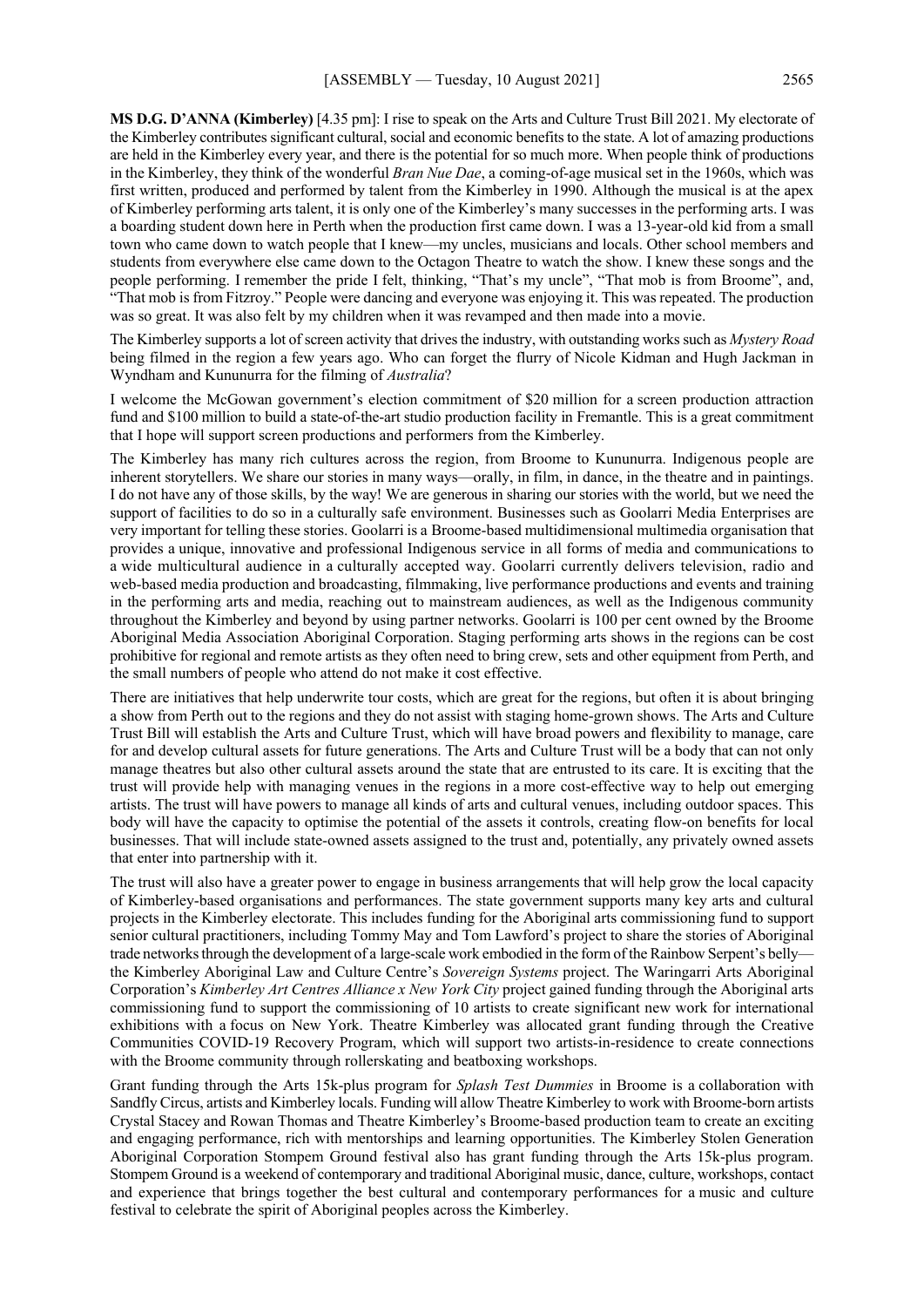Throughout my entire life, I have been privileged to see some great productions in the Kimberley. I mentioned *Bran Nue Dae*, which is the most memorable, as well as the Sandfly Circus. I have witnessed my sisters on the *Mystery Road* back scenes, fighting to try to get in front of the camera. Another incredible organisation in the Kimberley is Marrugeku, which is dedicated to Indigenous and non-Indigenous Australians working together to create new dance languages. It is working to build bridges and break down walls between urban and remote dance communities. Marrugeku creates many amazing opportunities for people across the Kimberley region to express their stories and culture through dance, allowing them to not only perform in the region but also travel across the country to perform for other audiences, too. Unfortunately, its 25-year celebration was recently cancelled due to the COVID-19 pandemic, but I look forward to attending the rescheduled event later in the year.

Recently, as the new member for Kimberley, I attended the 2021 Mowanjum culture and arts festival. This was hosted by the Mowanjum Art and Culture Centre. It celebrates the vibrant culture of three local tribes: the Ngarinyin, Worrorra and Wunambal peoples. It is one of Australia's longest-running festivals of Indigenous culture, having begun in 1997. It has become a roaring success, attracting visitors from all over Western Australia. Traditional song and dance, also known as junba, is a focal point for the festival, serving several important roles for the tribes, also educating and sharing their pride. As well as a form of storytelling, it is good for social and emotional wellbeing. This strengthens connections to country, as well as intergenerational bonds. In the lead-up to the festival, all the people in the tribes help young people to prepare totems and costumes and practise junba with them.

I am excited for the future of the arts in the Kimberley and I look forward to attending many more local performances in my electorate, as well as supporting people from our Kimberley region sharing with people everywhere else in the state and nation. I commend the bill to the house.

**DR D.J. HONEY (Cottesloe — Leader of the Liberal Party)** [4.45 pm]: I rise as the lead speaker for the opposition on the Arts and Culture Trust Bill 2021. The member for Vasse would normally be the lead speaker on this bill, but, as members may have heard, she has to deal with a serious health issue in her family so she cannot be in Parliament. I will soldier on. Hon Peter Collier is our shadow spokesperson in the other place. I will go through a little bit of analysis and discussion of the bill. I indicate at the outset that we support the bill. I might also say to members, in case they are worried about their health, that I had my second AstraZeneca COVID vaccination yesterday, so I am feeling somewhat less than average today. Anyway, I will soldier on.

The Arts and Culture Trust Bill 2021 will rename the Perth Theatre Trust as the Arts and Culture Trust while expanding its functions and responsibilities for art and cultural venues beyond the theatres. The trust will be the new government arts entity, managed by a board and accountable to the Minister for Culture and the Arts, the government and Parliament. The most iconic theatres, such as His Majesty's Theatre, are managed by the Perth Theatre Trust under the Perth Theatre Trust Act 1979. Over the years, various reviews have proposed to reform the trust to allow it to operate beyond its narrow role as a theatre manager. This bill will obviously achieve some of the outcomes of those various considerations. This bill will place more artistic and cultural venues under the control of the new trust, including the Perth Cultural Centre. The trust will have much broader responsibilities and powers, with more flexibility to manage our cultural assets. New responsibilities will include management of state-owned assets assigned to the trust and, potentially, any privately owned assets that enter a partnership with it. The trust board will consist of nine members, compared with the current eight, thus ensuring that there can be a majority position. The board members will be expected to have specific skills and experience that relate to the trust's operations.

Obviously, historically, the Perth Theatre Trust was focused mainly on Perth venues, hence most of its board members tended to be people with a central Perth–focus. We just heard from the member for Kimberley that, clearly, the scope of this bill will be much broader than simply metropolitan Perth. That is because the trust will have a statewide responsibility and broader membership. The bill will also expand the definition of an event, production or performance beyond immediate events to include performances that can be enjoyed at a later date, such as via streaming. The provision allows the trust to establish, own and operate the proposed \$100 million screen production facility, which I assume will be in Fremantle. It all seems fairly routine, although increased centralised control over government facilities may not always be the best way to do things. We need to be careful that bureaucracies do not become unresponsive to voices from further away, such as those in the regions, and even, can I say, from the suburbs of Perth.

I am going to try to be reasonably focused, but there are several parts of the bill that I want to discuss and I will cover them in the consideration in detail stage. Those are the declaration of places to be venues, declaring groups as resident companies, ministerial oversight of commercial contracts and permission for people to use trust property. Obviously, that last one was quite controversial a few weeks ago when a specific group was prevented from using the Albany Entertainment Centre.

Under part 1, clause 4, page 5, the minister may declare places to be venues. It is claimed that the current regime does not easily facilitate short-term events and opportunities. This clause will grant the minister the power to declare a place to be a venue used, or intended to be used, wholly or partly for cultural or artistic purposes. That is quite a broad power. I am interested to see whether there is any qualification on that power because as it sits, it does not appear that there are any restraints to what can be declared a venue. As it reads, the Minister for Culture and the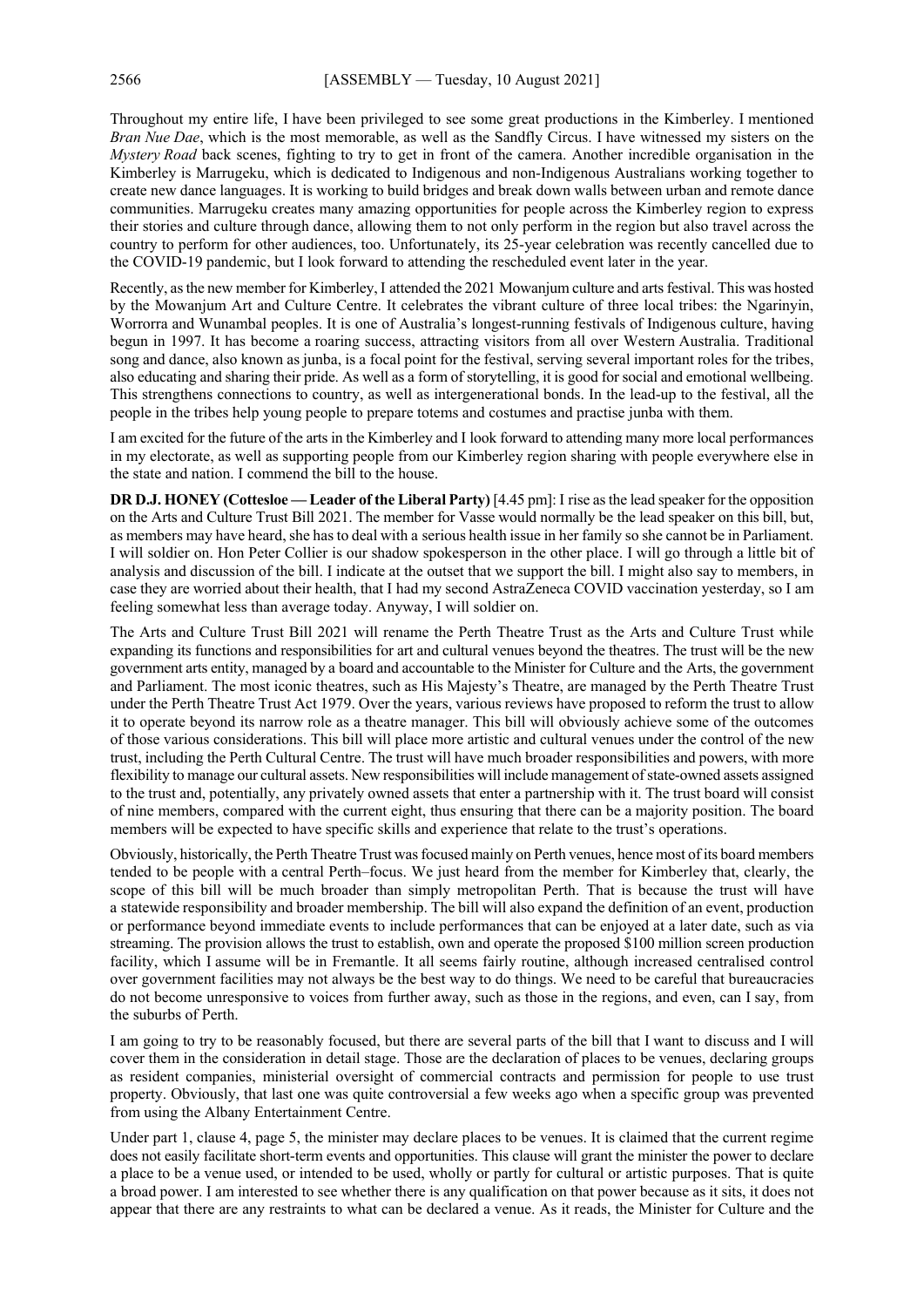Arts can impinge upon any property or piece of land for the purpose of accommodating an artistic event. The question is: is it really the government's intent to empower the minister with such unprecedented power over essentially the whole state and every property therein? The essence of that is: does that go to private property as well as public property? It is not clear whether that is the case. The bill does not seem to provide any constraints on the minister in declaring a privately owned or leased property to be a venue. We assume that the minister would not simply collectivise someone's private property for the purpose of an artistic event without agreement of the property owner. Obviously, we know that the Minister for Culture and the Arts is a well-meaning minister who would try to do things in a cooperative way, but it may be that a future minister is not so kindly disposed and might seek to exercise broader power if that is possible, particularly over private land. Obviously we on this side of the house do not want to see the compulsory exercise of state power over private property for artistic purposes. Clearly, if a private property owner does not wish for their property to be used for that purpose, we would hope that that is the case. As I said, it would be good if the minister could enlighten me as to whether the minister's powers extend to private properties as well as public properties.

The same goes for local government property or land that the minister wants to declare a venue. There is nothing specific in the bill about consultation with local government or local community representatives to ensure that a minister's proposed declarations do not create local problems. Furthermore, if a declaration is opposed by the local community, what is the process by which the community can have its views heard? I am not sure whether that is possible or whether that is needed, and, as I said, I genuinely seek clarification about that. Does the bill need amendment to specify that the power applies only to state government-owned leased property or land or is it implicit in the bill? If the state government should want to use private or local government property or land, there must be a requirement that the minister gains agreement from the property owner or holder. As I have said, it would be good if the minister could clarify that and make it clear that the minister's powers apply only to state-owned land or facilities and that any place not owned or controlled by the state government cannot be declared a venue unless with the agreement of the owner or the leaseholder of the place.

Clause 4(2) on page 5 refers to the declaration of a place to be a venue for a period specified in the declaration. Again, without any qualification in this clause, the concern is how long that period will go for. Obviously, it would be of concern if a declaration could go for extended periods and prevent other uses of the land. That question comes back to whether, in fact, this covers private venues as well as government venues. The question is: should there be a limit on the period or a compulsory review after a period of time? Obviously, if it is for three or six months or something like that, that is fine, but if it is longer, maybe we need a review process. I note that the minister can change a declaration.

Clause 5(1) states that the minister may declare arts organisations to be resident companies. The bill will allow the minister to declare a state-funded arts organisation to be a resident company for the purposes of the bill, which will provide greater clarity and certainty for performing groups. The concern about this clause is whether there is a requirement for consultation with the groups or bodies already using a facility. Again, I do not make this assertion about the current minister, but a future minister may want to make friends with lots of organisations and may start to assign organisations to facilities that simply do not have the capacity to cope or that are incompatible with the groups that are using the facility. Is there a requirement for consultation with the groups that already utilise a facility before other groups come in and use that facility?

Part 2 of the bill deals with the establishment of the new Arts and Culture Trust and its functions and powers, including the ability to enter into commercial arrangements. The bill enables the trust to enter into commercial arrangements to stipulate commercial and tourism hubs. It is envisaged that the trust will attract activities and events to enliven the Perth Cultural Centre and residential cultural institutions, including the Art Gallery of Western Australia, the State Library of Western Australia, the Western Australian Museum Boola Bardip and other facilities. The trust will need ministerial approval to exercise its powers to acquire or dispose of real property, to enter into contracts for the management of a venue and for ticketing services.

Part 2, clause 12, on page 11, refers to the general restrictions on the trust's powers. It states that approval will be needed from the minister before it can deal with real or personal property, as empowered by clause 11(3)(a) on page 9. Ministerial approval will also be required in the exercise of powers to enter into venue management arrangements given under part 2, clause 11(3)(d), on page 9. We obviously welcome the ministerial oversight; it is critically important and it will make sure that the minister will be held accountable for their decisions. There is a concern that this approach is not consistent throughout the bill. Although we recognise the role of the trust and like bodies, at the end of the day, the minister is the person who will always be accountable for what occurs on government property, entities and the like.

Part 2, clause 13, on page 12, deals with the requirement for approval to participate in business arrangements. The trust is empowered by part 2, clause 11(3)(f), to participate in business arrangements, including acquisition and disposal of interests in an arrangement. This is referred to on page 9. Clause 13 requires that such arrangements be approved by both the minister and the Treasurer. Again, that is very welcome because it will ensure robust ministerial control and, importantly, accountability. However, clause 13(2), page 12, states that the Treasurer can exempt trusts from these requirements. The concern here is that this may be a way for a minister to defer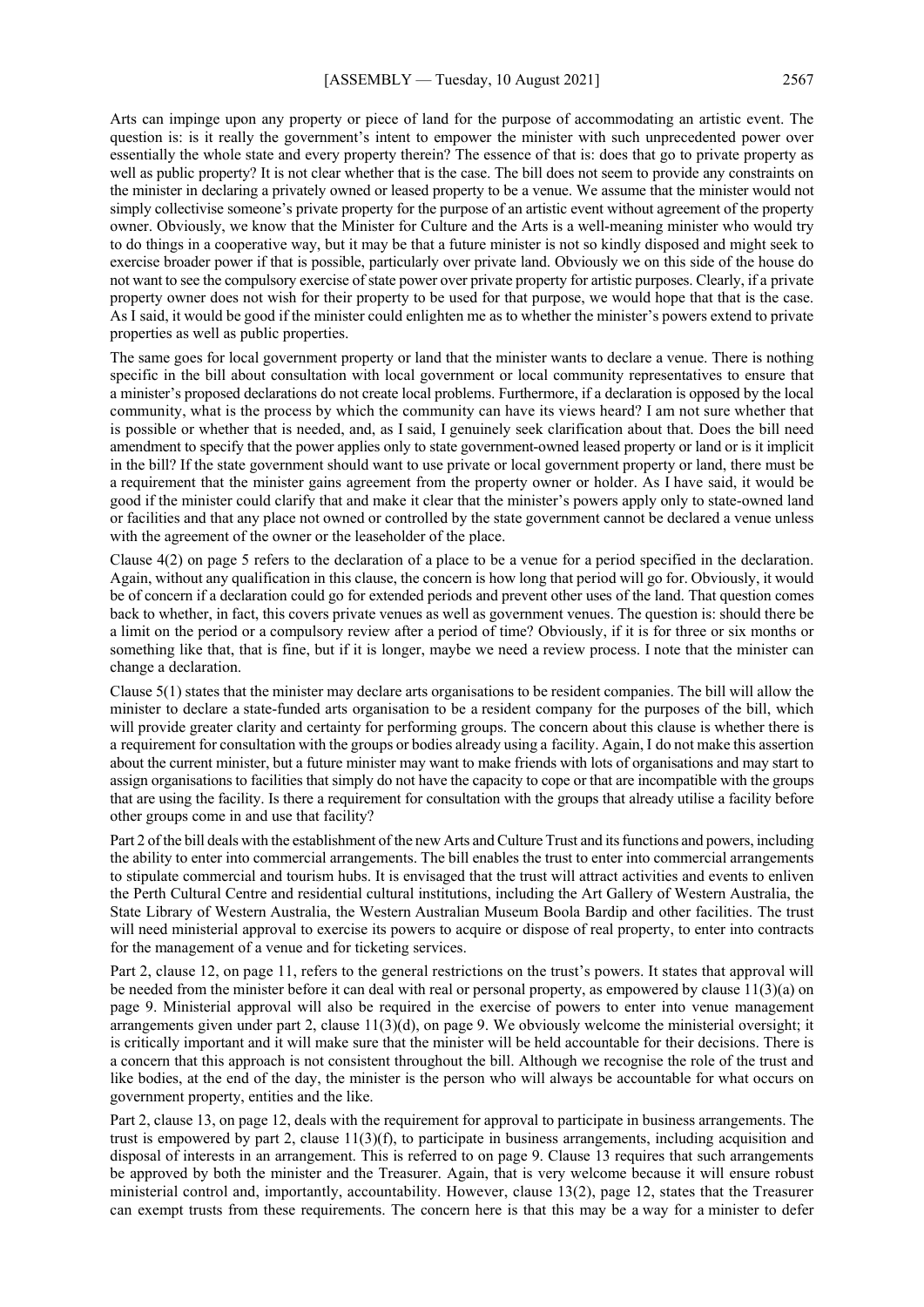accountability. If the minister defers authority to a subservient body, ultimately the minister can say, "I can't be held accountable for the decisions that were made by that body because they had the power and I had no say in that matter." We would prefer that, ultimately, the minister has authority and control over matters. It is worthwhile looking at that. I am not going to suggest any amendments in this place. I will leave any discussion of that to my lead in the other place. I am not foreshadowing amendments; I am just saying that these matters have been raised, and I am very interested in the minister's response. The question is whether that exemption should be there at all or whether it should be limited? The opposition is concerned that perhaps it could be a way for government to distance itself from decisions it knows will be made. A similar situation exists in clause 14(1), on page 12, concerning ministerial approval required for the trust to provide ticketing services for a non-trust venue. Again, ministerial oversight is welcome but there is a provision for the minister to exempt the trust from this requirement. For the same reasons, it would be interesting to know what the minister sees as the scope of that provision. Obviously, again, the concern is that important decisions will be made that are at some distance from the minister.

Part 5, clause 70, "General regulations", on page 36, refers to the regulations being made for various aspects of venue management. I will say that this section brings back memories of what happened recently with a group being banned from using the Albany Entertainment Centre. Clause 70 list examples of matters that will be subject to regulations. There are two matters that could be particularly sensitive. The first is clause  $70(2)(b)$ , which states –

the use and hiring out of Trust venues or any part of a Trust venue;

The second is clause  $70(2)(g)$ , which states —

the admission of persons, vehicles and animals to Trust venues;

These are sensitive matters and it concerns the opposition. We understand that there can be extremes, but banning the Australian Christian Lobby from the Albany Entertainment Centre was of enormous concern to a range of people. Members in this place may have different views about that group, and some people may have the view that they do not like or care about some of its views, but it is critically important in our society that we have as much tolerance as possible for groups with different views.

**Ms C.M. Rowe**: Member, they don't espouse tolerance themselves.

**Dr D.J. HONEY**: Pardon?

**Ms C.M. Rowe**: The group that you're referring to do not espouse tolerance themselves.

**Dr D.J. HONEY**: I guess, member, that is the issue; is it not? In a democracy, the member has the right to criticise but not to silence groups. My concern with this power is that we are seeing a narrowing of the opportunity for groups to use function venues. I support robust debate. There are people who I vehemently disagree with. There are people in this chamber who I vehemently disagree with, but, boy, do I respect and champion their right to have and state their opinions. People in this place say quite egregious things to me. I might not like it, but I respect that in this chamber people can say those things. Equally, members from time to time may not like things I say.

**Ms H.M. Beazley**: Never!

**Dr D.J. HONEY**: I know it is hard to believe, member, but I have heard that view expressed occasionally.

It is important that public venues are there. I appreciate that there are extremes in everything and that we need some capacity to have control over this. My concern is that there are differences that are not extreme in the views of the broader community, but because we have a particular view, we say, "We don't ever want to hear that. We don't want anyone to ever say that in a forum." As I say, I champion the right of everyone here and in the community to criticise people when they do not agree with them in a respectful way and the like, but I am concerned this legislation is a mechanism that will stifle public debate, and that is highly egregious. I will use the example of climate change this is not my view. On the issue of climate change, a significant percentage of the Australian population does not think that climate change is real —

**Ms C.M. Rowe**: They'd be wrong.

**Dr D.J. HONEY**: Hear me out, member.

The member might not agree with them, she may think they are misguided, but it would be egregious to say that they could not express those views. Equally, I am sure there would be a cavalcade of criticism from the media, from members opposite and others, and the community can form its own view. But I think it is dangerous for society when we start narrowing views, because that can become more extreme. I will say that I am a keen believer that the climate is changing but I am extremely dubious about some statements made by people around certain aspects of that debate.

**Ms C.M. Rowe**: Member, did you see the report that came out yesterday?

**Dr D.J. HONEY**: I am, in fact, very aware of it, member. It sounded quite alarming. As the member would know, during the previous election campaign, I was at the forefront of a visionary policy to move the government to zero carbon emissions and to catalyse the transition of our economy away from fossil fuels. The member can guess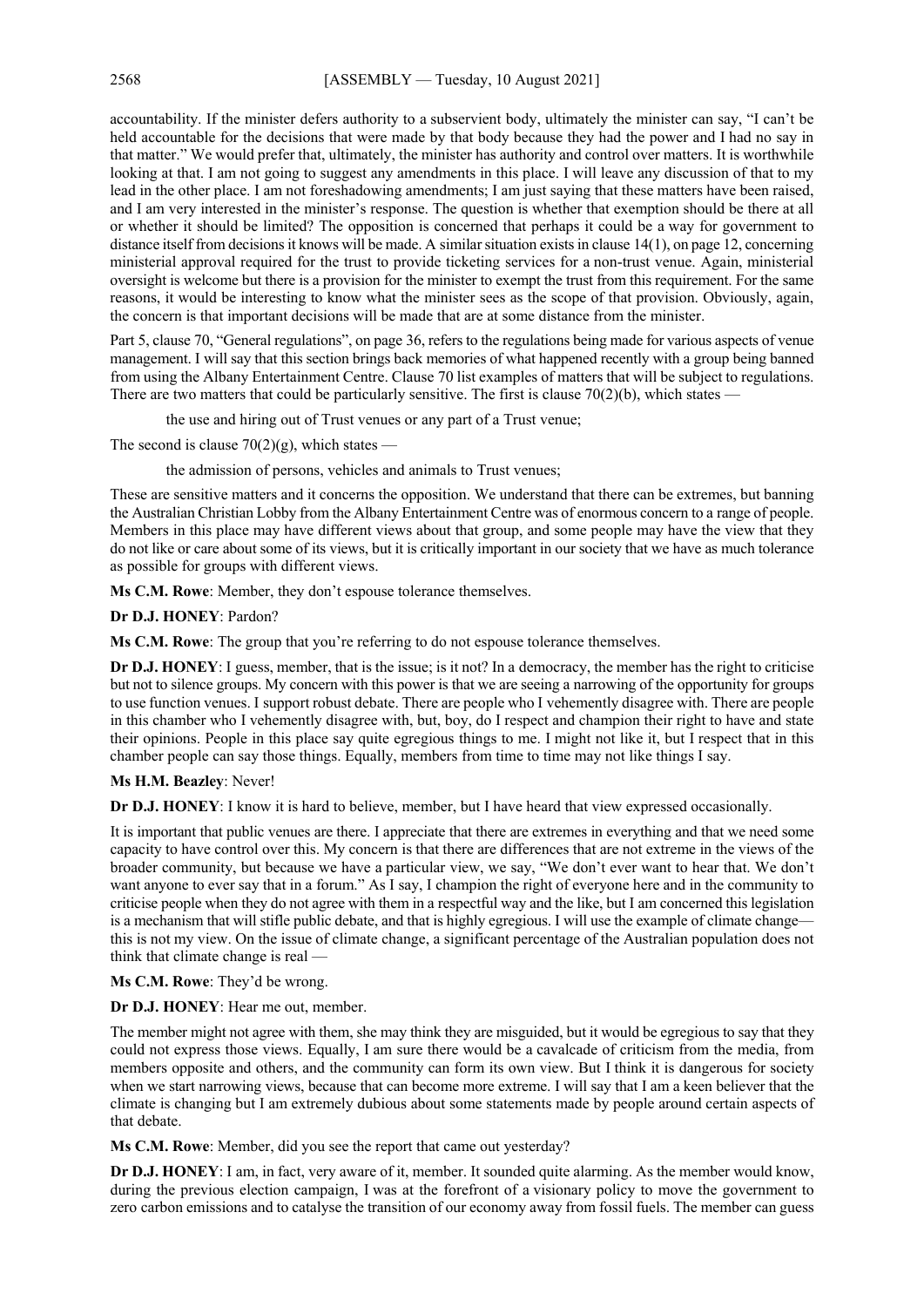where I stand on all of this but, equally, I respect that very good people I know—fine people—do not share those views, and I would not seek to stop them expressing their view in a public forum, even though I think it is wrong and I may well use my opportunity to speak in a public forum to criticise them.

I know it is irksome but I worry that in public debate now things that are irksome suddenly become offensive, are banned and people are not allowed to say them. I do not think that helps. I appreciate there are extremes of everything. It is probably best not to give very extreme examples, but members can imagine what they may be. My concern about public debate is that the definition of what is an extreme view is actually what is irritating, irksome or, as members suggested earlier, something that may be wrong. I think it is a power that should be used very wisely and very sparsely in our community, and as much as possible we should let those debates occur. On university campuses when I was a student and on campuses now—for example, the University of Western Australia—there are people who are anarchists. There are people who have some quite offensive views to the Jewish community on campus. I profoundly disagree with those groups and in no way support the views that they espouse, but I think when we go down this path of banning groups, it drives debate underground and it does not help. As I said, I appreciate there are extremes and we need some capacity here to have some controls, but it should be an extreme, not for things that we just find irritating or irksome.

**Mr D.T. Punch**: How extreme is extreme?

#### **Dr D.J. HONEY**: Pardon?

**Mr D.T. Punch**: How extreme is extreme?

**Dr D.J. HONEY**: It really is a matter for assessment, is it not, member for Bunbury? For example, with the group that was banned from the Albany Entertainment Centre, I do not share its views on many things. Half of Australia's population is Christian, and have a range of Christian views. Clearly, some of the group's views offend people. I have not examined in detail the group's statements. But we should call out those things that people regard as extreme. We should criticise them. On debates around the LGBTQIA+ community and so on, the broader community find that what people thought was acceptable 20 years ago is not acceptable now, and that debate is out there. I think it is healthy when we have that debate. It helps to normalise people's views and recognises that the world has moved on from a world they knew years and years ago.

In any case, on that, minister, I will end my contribution. We on this side of the chamber support the bill. We see it as a culmination of an important effort to modernise the role of the Perth Theatre Trust and to make it more contemporary. Thank you.

**MR D.A. TEMPLEMAN (Mandurah — Minister for Culture and the Arts)** [5.09 pm] — in reply: I thank all members who have contributed to the second reading debate of the Arts and Culture Trust Bill 2021. It is very important to have the opportunity to debate the importance of culture and the arts to the Western Australian community and, indeed, the story of us as Western Australians. I am very proud and pleased that a number of members took the opportunity during the second reading debate on the bill to outline their strong support for the cultural industries, their local community arts organisations, artisans and artists, and why we need to continue to have a vibrant, robust creative community. It is always pleasing to hear members of Parliament highlight their own experiences in the arts. Many contributors today and on previous days highlighted the impact that the arts has had on them as children, in education and in the broader community.

It has always been my view, of course, that the arts is a great enabler. It is also an important contributor to our economy and essentially tells the stories of us. The arts, in all its genres, has done that for centuries if not thousands of years, particularly with our First Nations people. I am particularly proud to have heard the contribution of the member for Kimberley who outlined the importance of culture and the arts to the broader communities across the Kimberley. Other members talked about the richness within their own communities, be they in the metropolitan area or regional Western Australia. It is important for all of us to understand that the arts is not just about seeing a great dance or hearing or participating in a great song; the arts is much deeper than that. It is my firm view that all of us, in terms of our own characters, are shaped by the influences of culture and practice, and the arts more broadly.

It is pleasing that this bill has evoked in many members in this place an appreciation of what the arts does for their communities. We must also be very mindful, as I am sure members are, that many people in our community draw their incomes and livelihoods from the arts. Many of them supplement their livelihoods and incomes through artistic practice. Many of them, of course, have been doing it particularly hard during the COVID-19 pandemic, including many in the entertainment industry, the performing arts industry, the visual arts, dance genres and those who also provide the equipment, backup, sound engineering et cetera. It is important to acknowledge that during this interesting period over the past 18 months or so since COVID struck this country, that, as we speak, Western Australia is one of the few state or territory jurisdictions where we can have 100 per cent attendance at our performance venues, where we can move freely in festivals and events, and where we can participate in culture and the arts activities. We should feel privileged that not only we can do that, but also we have been able to do that, particularly in more recent times, more freely in many respects than is the case in any other place in our nation. The livelihoods, situation and circumstances of many people of all ages involved in the arts in Victoria, New South Wales and Queensland have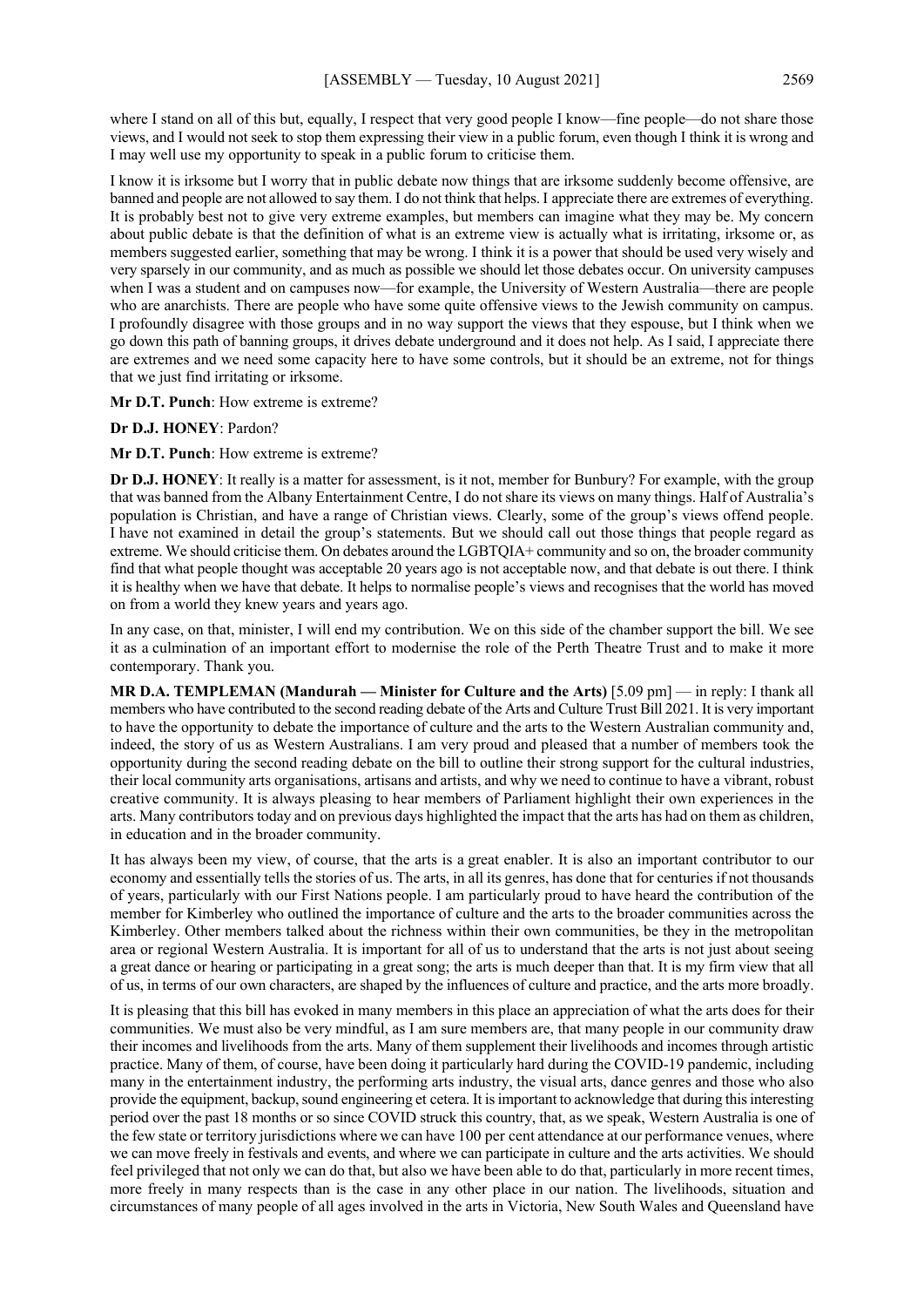been decimated. They are not able to practise in many respects their craft and art. In Western Australia, the impact was swift. When the COVID-19 pandemic hit, venues, spaces and places, museums, libraries and cultural places where creatives do their magnificent work were closed and impacted. As we know, many of the institutions and industries that were impacted first will be the ones that will be impacted again when there are lockdowns and in terms of sustaining themselves coming out of that situation.

To members of Parliament who have made a contribution—to all of you—I thank you sincerely. But there are some things that I want you to do on behalf of your communities. I want you to encourage the broader community in whatever seat to continue to reach out to those creative people in their communities—that is, musicians who perform in live music venues, and community theatre people who, as a number of members highlighted, have been making a tremendous cultural contribution to the community for many, many decades. We need you to reach out to them and support them. Go to their shows and activities, involve yourself in their events and encourage others to do so. When a local gallery is having an exhibition of a local artist, go there, as I know many people do. Encourage people to purchase their work and celebrate their creativity. When there are events that bring people together that celebrate the unique stories of Western Australia, share that. Share it on social media and in any other way that members can. This underpins that we and the community value those people who are part of our creative people. There are many, many thousands of them.

I have to say that we should not value and talk about only those who create the work and produce the magic. Only last week the Premier in question time highlighted that it is important to remind people that, in fact, there is a vastly greater participation rate in cultural and artistic endeavours—this is not an attack on my very good friend the Minister for Sport and Recreation—than in sport. There is no doubt that sport is important, but attendance at culture and the arts events continue to outnumber attendance at or engagement in sporting venues. People in Western Australia are in love with some of the codes that exist, and they are important, but so, too, are our cultural and artistic performances, activities and events. That is one reason I am unashamedly very pleased that I have both the tourism portfolio and the culture and arts portfolio. If we are to tell our stories to the world—tell it well and tell unique stories like those embedded in our First Nations people, for example—they deserve to be shared with the rest of the world. They are unique. That is something that all of us in Western Australia and Australia more broadly can be proud of. Not only we are home to the oldest living culture on the planet, but also that culture is embedded with magnificent, special and unique stories. Those stories need to be told and our First Nations people are very eager to share them. That is unique to us in Australia, so why would we not do everything possible to support our First Nations people and all our creatives to tell their unique stories to the world? When we are able to welcome back visitors from overseas and interstate in the future, I think they will be the stories that they will seek. They will seek to engage with and participate in those stories. Western Australia is so well placed to do that because not only have we been fortunate enough to have a Premier, government and Western Australian community that has been focused on keeping people safe, but also this period has allowed us some time to hone those stories and their uniqueness. I am very, very positive about the future. When people visit Western Australia in the future, they will be enticed here to see not just great sporting events at the stadium, but also the world-class storytelling of our Indigenous and First Nations people. They will see world-class dancers, writers, performers and visual artists with work on display. They will also see and hear those unique Western Australian stories. They will hear them in all parts of Western Australia. They will hear them in the regional communities of Western Australia and, of course, in the suburbs and the spaces and places around the CBD and our institutions that the Perth Theatre Trust currently has carriage of.

All members of Parliament can play a key role in supporting our cultural industries. That is why I am very proud that the McGowan government has made the \$100 million commitment for sound and screen infrastructure for the screen industry, along with a \$20 million commitment that will involve enticement and investment in our industry. We already have a great story in the screen industry in Western Australia. I and the member for Warren–Blackwood and, I am sure, the member for Bunbury and other members in the south west will look forward with great anticipation in the next few weeks to CinefestOZ, which is magnificent. It is now probably the premier regional screen festival here in Western Australia. It will be celebrated through great support by the government and other entities, such as local governments. It will celebrate the fact that Western Australia has huge potential in the screen industry. We will see this government's \$100 000 prize offered to the best film, along with the ongoing commitment to support CinefestOZ. It helps add to the picture of a burgeoning screen industry in Western Australia. The commitment of \$100 million for infrastructure and the \$20 million for film incentives help to complete the picture and to set ourselves up to be a place where not only great blockbusters have the potential to be filmed, but also great stories in our regional communities can continue to be filmed. The member for Kimberley highlighted that the first two series of *Mystery Road* were filmed in the Kimberley*.* The third series, which has just been announced, will be filmed in Kalgoorlie, so the member for Kalgoorlie and the communities in the goldfields will be beneficiaries of that. This is all about the picture of how we position our culture and arts in the future.

This bill is a critical part of that, because it will enable a number of things. I will address some of the important questions that the member for Cottesloe asked. I will go through them and if we want to tease some more out in consideration in detail, I am happy to do that. This bill is essentially a reform bill that seeks to improve the governance structures of our arts and culture facilities or assets. As members are aware, the Perth Theatre Trust, as it currently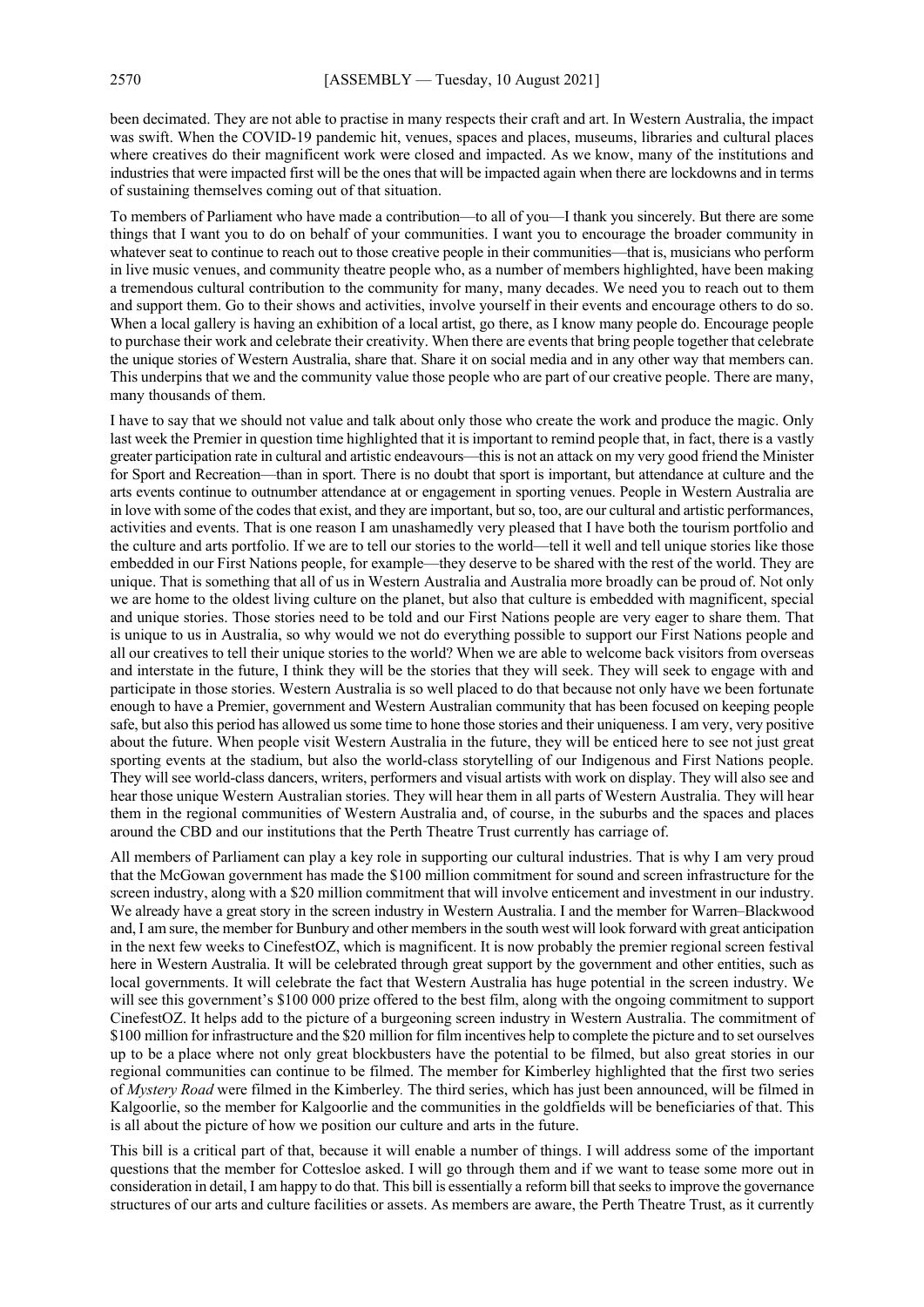exists, is a trust with authority over our state assets, including, of course, a number of our state performing arts centres. That includes those in the regions such as the Goldfields Arts Centre in Kalgoorlie and the Albany Entertainment Centre. The trust also has authority over His Majesty's Theatre, the Perth Concert Hall and other venues in the CBD. The new trust will have powers to manage all kinds of arts and cultural venues, including outdoor spaces such as the Perth Cultural Centre, and this is an important concept. The Perth Cultural Centre has had huge investment in it, with the opening of Boola Bardip, our new Museum, on 21 November 2020, my birthday. Of course, the new Museum is part of a number of cultural institutions within the Perth Cultural Centre. The element of this bill that allows spaces and places to be included gives great opportunity.

The member for Cottesloe highlighted issues with clause 4 of this bill and the declaration of places. The thinking behind this is quite simple. By allowing through agreement a place or a space to be declared means that the pursuit of a cultural or artistic nature can take place there. An example of an event that would have been made much more seamless, albeit it was still very successful, was *Highway to Hell*, which the member for Bicton highlighted in her contribution to the second reading debate. If this legislation had been in place, the Perth Theatre Trust, as the organising or auspicing entity, could have sought through agreement to declare nine kilometres of Canning Highway as a space for an artistic endeavour, in this case for the Perth Festival event *Highway to Hell*. It would have allowed for that place to be designated a cultural or artistic venue for a period, and the arrangements to ensure the successful delivery of that event would have been able to take place. As we know in the case of *Highway to Hell*, the alternative way to do that is through a whole range of arrangements, memorandums of understanding and agreements with a whole range of parties. In my view, this bill would have allowed that process to be much smoother.

I need to highlight something, and I think it is one of the points that the member for Cottesloe raised about clause 4. There are a couple of important things that go to transparency. The minister would need to publish the intent to declare any place to be a venue in the *Government Gazette*, and the declaration would be in effect for the period specified in it. The reason it would not go for a determined time is that all cultural events are different. For example, from memory, *Highway to Hell* was held on 1 March 2020. Preparation would have been required on the Canning Highway, including venues along the way for the concert infrastructure, so the declared period would have been the couple of days needed to enable that space to be set up and the time of the event taking place on the Sunday. The time period will vary, because we might have situations in the future in which Langley Park, for example, might be utilised for a Perth Festival or Fringe World Festival event of a grand scale. Again, through agreement, that would be negotiated for a period of days, or possibly even for a couple of weeks, depending upon the event and the extent of the event.

I need to highlight that the minister of the day would be able to issue only temporary declarations, not declarations of a permanent nature. The minister would be able to issue only temporary declarations that would have effect for a defined period to enable that event to take place. The declaration issued by the minister must be published in the *Government Gazette*. It is important to note that, in clause 3, which I think the member highlighted, there is a definition of "venue", which is —

- (a) a place declared under section 4(1) to be a venue used, or intended to be used, wholly or partly for cultural or artistic purposes; or
- (b) any other place used, or intended to be used, wholly or partly for cultural or artistic purposes.

"Place" is defined as -

… any land, building or structure (whether permanent or temporary) or any part of any land, building or structure;

The motivation for the expansion of the definition to include "land" stems from the limitations that the government and the Perth Theatre Trust have faced in the past when wanting to utilise public spaces. The example I gave was the Perth Cultural Centre, where, in the past, because of the definitions in the current act, there have been restrictions on what has been able to be carried out. We want the Perth Cultural Centre to be an active space, and we want to ensure that those institutions that have a footprint on the Perth Cultural Centre—the Western Australian Museum Boola Bardip, the State Library of Western Australia, the Art Gallery of Western Australia, the Perth Institute of Contemporary Arts and the State Theatre Centre of WA—have the capacity not only to be collaborative, but also for the spaces within and outside of those venues to be fully activated. That is why the definition has been expanded.

I think this is an important point. This was a good question. The member had a concern whether a future minister could simply say, "I'm taking that", and decree. I assure members that the minister cannot impose this power. A place can be declared a venue only if the venue is used or will be used for cultural or artistic purposes and with the agreement of all parties involved. That is a very important point. I think that the member raised a good concern.

**Dr D.J. Honey**: If the minister doesn't mind a question by way of interjection, just for the benefit of my colleagues in the upper house, where does that derive from in the bill, or is that sort of a statutory interpretation, if you like?

**Mr D.A. TEMPLEMAN**: I am sure that my advisers are listening to that. I will get a note from them to answer the member's question.

**Dr D.J. Honey**: Thank you.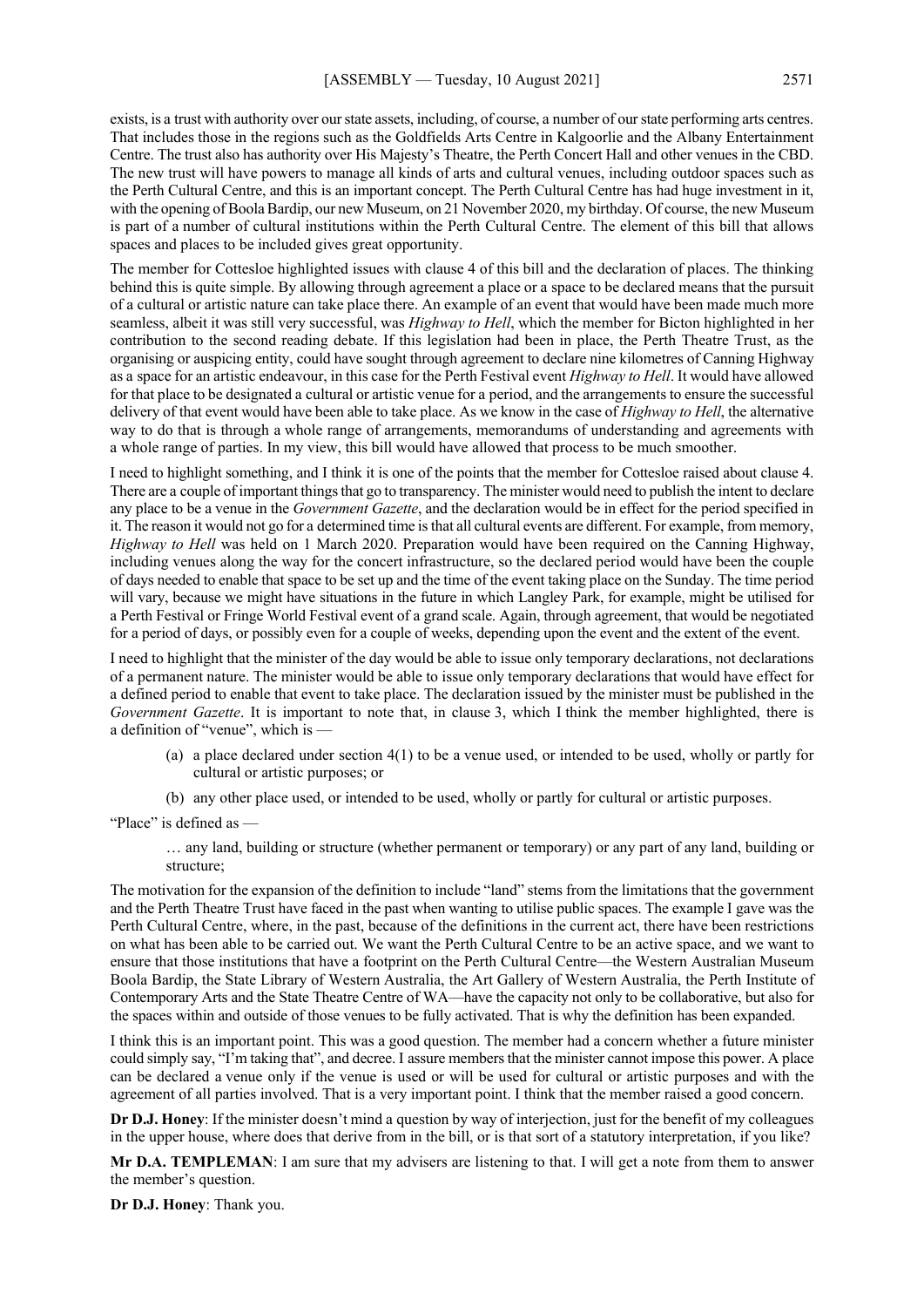**Mr D.A. TEMPLEMAN**: I want to assure the member that that is a key consideration. He also mentioned clause 5, which particularly refers to the declaration of an arts organisation to be a resident company. This clause allows the minister of the day to declare an arts organisation to be a resident company for the purposes of the act. Clause 5(1) provides the criteria that an organisation must meet to be declared a resident company. Specifically, to fulfil the requirements, for the minister to declare an arts organisation a resident company, the arts organisation must satisfy the minister that the organisation conducts activities at one or more trust venues and that it receives funding from a state government department, agency or instrumentality. Some organisations are already regarded as resident companies and could be declared, including the Black Swan State Theatre Company of WA; the Barking Gecko Theatre; Co3 Contemporary Dance, which is a dance company, of course; the West Australian Ballet; the West Australian Opera; and Yirra Yaakin Theatre Company. Essentially, this clause provides that an organisation must be a government-funded entity or receive government funding, and it will allow the organisation to be given some status because of that declaration. I am happy to go through it in a little bit more detail as we come to that.

The member for Cottesloe also mentioned clause 14, which specifically relates to—I am just turning to that—the ticketing services for activities not at trust venues. This clause provides that the trust cannot provide ticketing services for any activity outside a trust venue without the approval of the minister, so there is a ministerial approval requirement there. Clause 14(1) provides that the minister must approve the trust providing ticketing services for any activity outside of trust venues. Clause 14(2) and (3) provides that the minister may, in writing, exempt ticketing services for any activity or class of activities from the need for ministerial approval. An exemption can be unconditional or subject to conditions specified in the notice. Any notice issued by the minister may be revoked or amended by the minister at any time by sending written notice to the trust.

Clause 14(4) provides the minister with the power to give directions to the trust regarding how ticketing services may be provided. This ensures a layer of transparency with ticketing services; of course, that is through ultimate approval by the minister.

I want to highlight that a number of members talked about the importance of this bill and, essentially, the amendment that relates to the government's screen production facility. I mentioned this earlier. This is very exciting and very important. This will be a game changer for the screen industry in Western Australia. This bill will essentially expand the use of trust venues and trust property to include production activity or any other activities of an artistic, recreational or educational nature, and include a definition of "production activity". It is an enabling element of this bill. This is very important, because when the screen facility is constructed and the model of operation is finalised and determined, this legislation will enable that screen facility to operate. Of course, we are very keen for that screen facility to deliver to a whole range of screen industry outcomes—post-production, pre-production, smaller and larger scale production, production and filming—and that is one of the reasons that any build for screen facilities will include one, two or three sound stages and high-level production and technical resources on site. It is important to note that this screen facility is significant because it will complete the jigsaw. Some fantastic films, series and documentaries have been filmed in Western Australia. One of those series is *Outback Truckers*, as I think one member highlighted to us. It is a very successful streamed enterprise made in regional WA. We have these great entities that are filmed in the regions and in and around Perth, but we do not currently have the facilities for any major film activity that is required in a film share. With this initiative, we will have those facilities. It will complete that picture and also mean that post-production work, the creation of opportunities for digital screen technology, the ongoing development of virtual reality and other digital enterprises can be further encouraged. We want that to be seen as a creative hub, essentially, which, of course, not only provides and delivers outcomes for screen filming, but also nurtures and encourages activities in all the other genres including gaming, which is huge. Western Australia already has a number of independent and small entities that are delivering gaming and VR products to the world. We want to see more of that created and shared both creatively and economically throughout the world. An important component of this bill is that support for the establishment of our film infrastructure.

I might leave it there. I am sure that the member for Cottesloe may seek some clarification during the consideration in detail stage. Once again, I thank all the members. Some 15 or so members made a contribution to this bill through their comments, and I thank them because that was very enlightening for me and it gives me great faith that the arts are held in great esteem by so many members in this place. They will be great advocates and champions for the arts as they move about and celebrate the unique stories in the communities and the unique people who tell them.

Question put and passed.

Bill read a second time.

[Leave denied to proceed forthwith to third reading.]

*Consideration in Detail*

## **Clauses 1 and 2 put and passed.**

### **Clause 3: Terms used —**

**Dr D.J. HONEY**: The minister talked about the definition of "venue", which is at line 22 on page 4 of the bill. The question I asked earlier was whether some clarity could be provided on a venue being either public or private.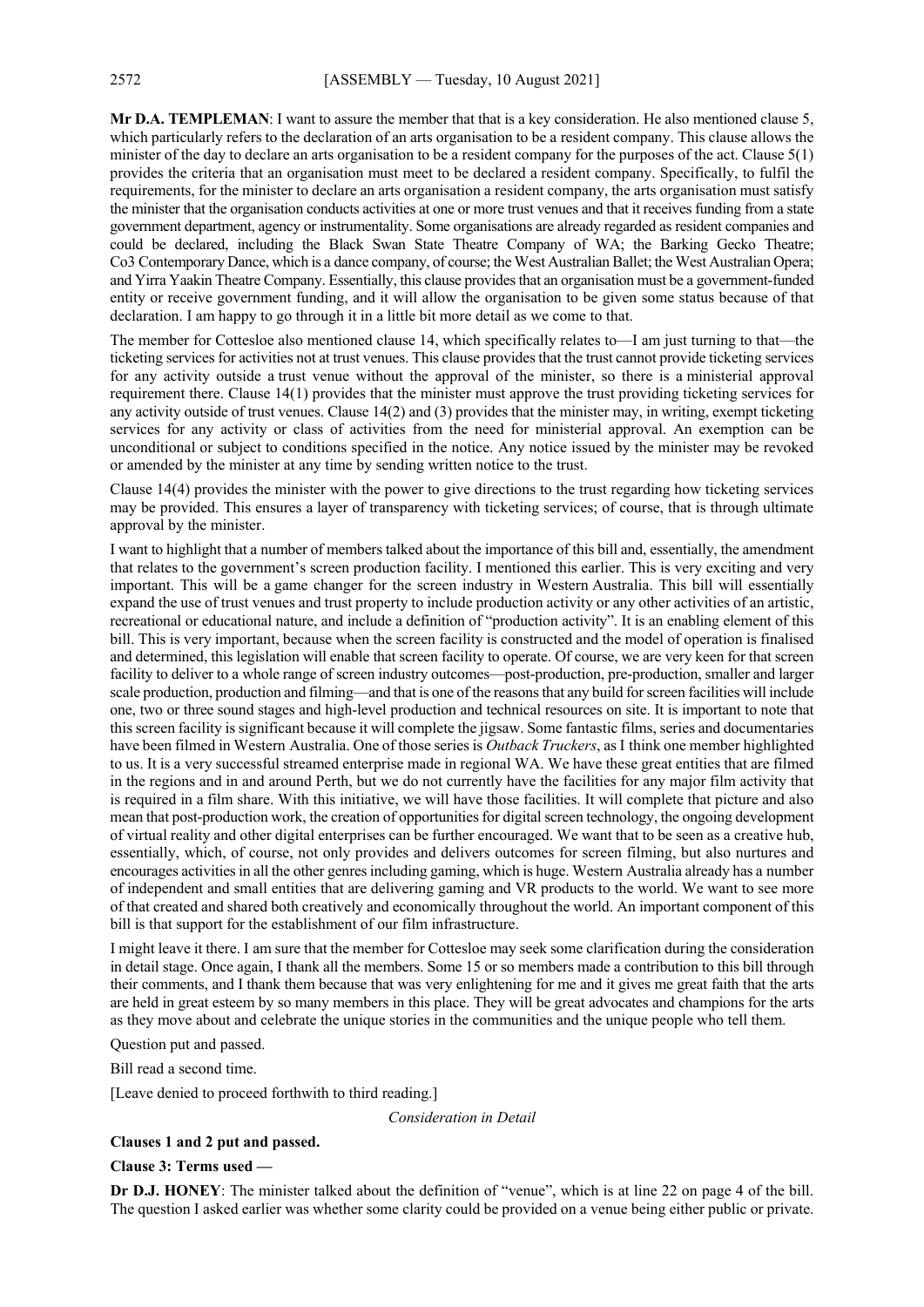Also, in the minister's second reading reply, he mentioned that there would be some negotiation. Clearly, the state should have, and will have, control over public land. My question was whether that control would also apply to private land or a private venue if it were a venue for the arts. I might say that although the minister referred to "venue", I do not see in the definition of venue—I stand corrected, minister, as I stand here in my slightly post-injection haze; I see that the bill refers to a place used wholly or partly for cultural or artistic purposes. To get to the point, does that cover venues on private as well as public land, or is it somehow implicit in the bill that it covers only public land?

**Mr D.A. TEMPLEMAN**: First of all, the only time a private venue could be declared by the minister is with the agreement of the private landowner, but it is possible that in the future the Perth Theatre Trust might identify private land for an event to be overseen by the trust. However, that would have to be agreed to by the owner. If the owner said no, it could not be done. That is the issue around the private aspect.

The other elements, of course, relate to land, spaces or places vested in local government or that are overseen by government and other entities—for example, Main Roads in the case of *Highway to Hell*—but, again, agreement would be required. The key aspect is agreement. The definition of "venue" in this clause allows a place to be declared as a venue for an artistic pursuit. However, it is very specific and very clear about the need for that to be done through agreement. I could not go to the member's house and say that I will declare his house and land will be used for a hip-hop festival.

**Dr D.J. Honey**: If you tidied up my garden, minister, it would be a big help!

**Mr D.A. TEMPLEMAN**: If the member agreed, it would be an interesting hip-hop festival! I have not been to the member's house. I do not know whether the accommodation would allow for it.

I also need to highlight that this aspect of the clause is the same as is currently found in the Perth Theatre Trust Act at section 3(2), which states —

The Minister may from time to time declare by notice published in the *Government Gazette* any building or structure constructed or adapted or to be constructed or adapted and used or to be used for the public presentation of one or more of the performing arts to be a theatre for the purposes of this Act.

**Dr D.J. HONEY**: I thank the minister for that. Again, this is for the information of my colleagues in the upper house so that they do not go through the same line of inquiry and debate. The minister said it has to be done by negotiation, but I am still not clear where that is. I know that is logically what would happen, but where is it actually required? Is it in this bill, does the power derive from another act, or is it an accepted statutory construction? I am intrigued.

**Mr D.A. TEMPLEMAN**: I refer the member to section 3(2) of the Land Administration Act. We are simply extending that aspect to land.

**Dr D.J. HONEY**: I did not want to labour the point. That is useful information.

**Clause put and passed.**

**Clause 4: Minister may declare places to be venues —**

**Dr D.J. HONEY**: We have now covered the question of public and private land. Clause 4(2) states —

A declaration under this section may be expressed to have effect for a period specified in the declaration.

Does the minister think it would be better to state "must be expressed to have effect for a period specified in the declaration"? That time period may be indefinite. It may be two or three months. I fully understand the point that the minister made about different events. For example, *Highway to Hell* may last for a week. Other events may go for months or even years. I would have thought that making it time-bound would give a deal of certainty to everyone.

**Mr D.A. TEMPLEMAN**: That is a good question. I need to highlight that the current act does not have any requirement to set out a specified period. This bill essentially does. As I said, being too prescriptive would not allow the flexibility that would be required of a future event. It is important to consider that in 2026, we will acknowledge it is still to be determined how—the bicentenary of Albany, followed by the bicentenary of the state in 2029. As we journey towards and beyond those dates, I envisage that a range of opportunities will be considered for celebration, commemoration and acknowledgement. They may be held for only a short time, be perhaps a one-off event, or be festival-based and go for several days. For example, some of the Perth Theatre Trust events can go on for two to three weeks. I do not want to constrain the capacity of events.

The important fact is that there is a commitment to determine a period. The artistic nature of an event or entity will determine how long the period of the declaration needs to be. It would be remiss of me to interfere in the creative juices of our creative people who come up with some magnificent ideas. For example, the previous government had the highly successful *The Giants* event, which was part of the Perth Festival. If this legislation had been in place at that time, with the capacity to declare in that case, the government would probably have declared several major sections of Perth CBD as the festival event, which would have resulted in a much more seamless collaboration capacity. I want to see more of those sorts of things happen. We have addressed the fact that there needs to be a specified period, but we have not determined exactly what it is because it is up to our creatives to essentially request that.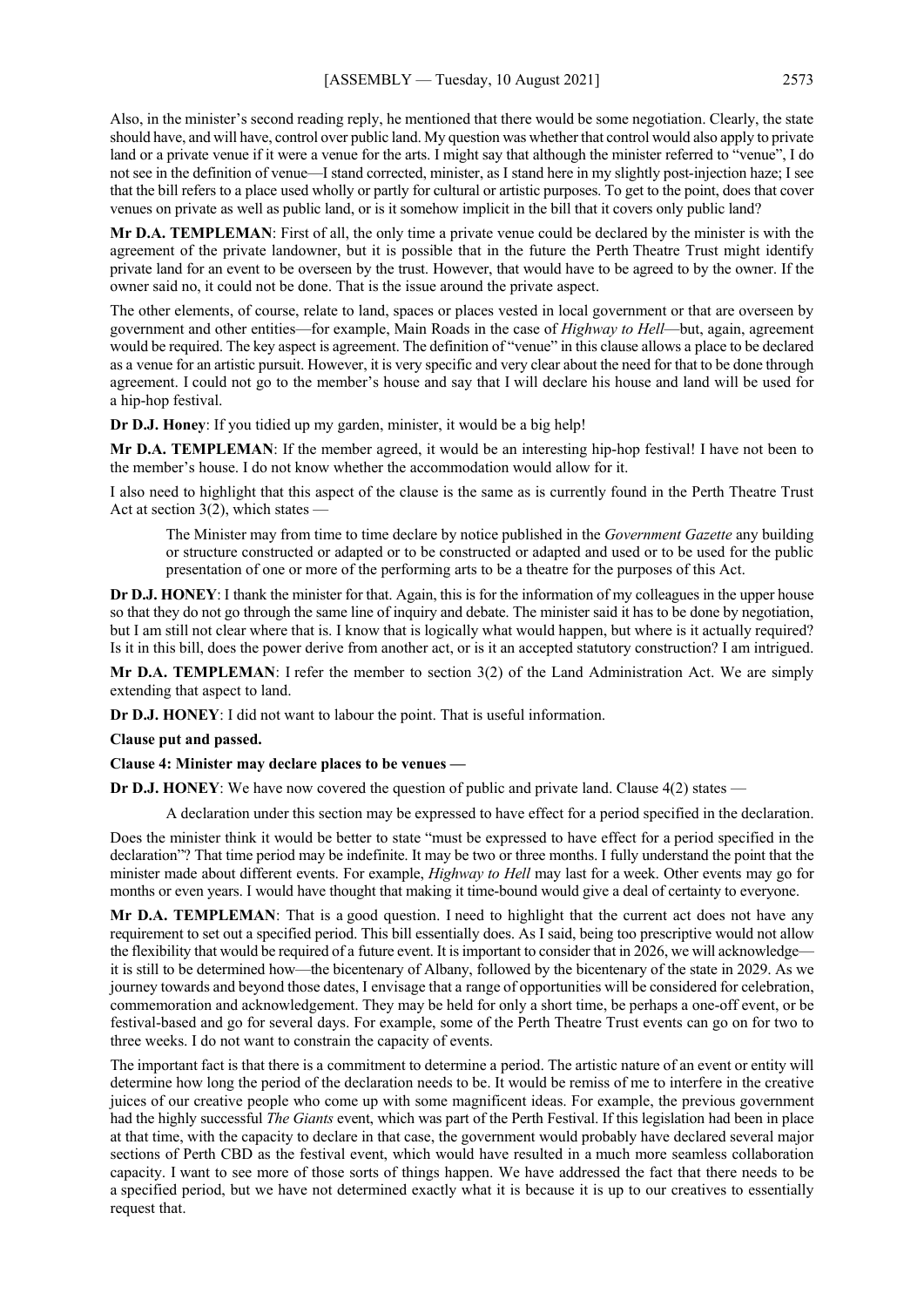**Dr D.J. HONEY**: I understand that. I clearly understood the minister's point when he said that events will run for different periods. Subclause (2) states —

A declaration under this section may be expressed to have effect for a period specified in the declaration.

The minister indicated that the period will be variable. Would it not be better if a period were always specified not that it is the same amount of time but only that a period is specified? Perhaps the word "must" rather than "may" should be used. It comes down to certainty. Everyone involved should clearly know what period of time the designation covers. I was really saying that "must" could be used. That would not alter the intent of the subclause but would say that we should do this all the time, as opposed to leaving it to someone's discretion.

I turn to the question of consultation, particularly for local communities and local government. For example, when a place is declared, such as the rugby playing fields in Cottesloe, will there be any requirement for consultation on public land to be used?

**Mr D.A. TEMPLEMAN**: The key word in the bill is "intent". The ultimate declaration by the minister of a place would obviously include a process that the minister has arrived at that, having satisfied a consultation process. That is how the clause relates to "intent". There are safeguards in the bill about the elements of agreement, which are embedded. The minister of the day would arrive at the proclamation, if you like, of the intent to declare a place at the end of the process of consultation. The provision in the existing act is the same, so we are not doing anything different.

## **Clause put and passed.**

**Clause 5: Minister may declare arts organisations to be resident companies —**

**Dr D.J. HONEY**: I have a question along similar lines, to which the minister may provide a very quick answer. I appreciate that the minister may not often declare arts organisations to be resident companies. If groups are forced together and there is some incompatibility or otherwise, would that consultation requirement also go to this clause when an organisation is declared to be a resident company, whether it is His Majesty's Theatre or some other venue? Can the minister simply say, "Look, I don't care, I've got the power and you're all going to work together in here", or will there be some consultation? I expect that bodies currently use all of those venues as their particular residences, if you like.

**Mr D.A. TEMPLEMAN**: It is important to highlight that declaring a resident company does not refer to a venue. There is the capacity to declare a company a resident company. The clause does not refer to a venue. It is not saying, "I am declaring you a resident company at His Majesty's Theatre." They are separate; they are not one and the same.

Why is this clause needed? This clause recognises that publicly funded arts organisations are critical to the performing arts sector. It is important for the minister of the day to publicly recognise such an entity, and this underpins their importance to the sector. Specifically, state-funded resident companies use the trust venues that are publicly owned or leased as their principal place of performance. That exists now. Essentially, the principal place of performance for the Black Swan State Theatre Company of WA is the State Theatre Centre. It regularly holds productions. I went to one recently at His Majesty's. There are performances at other venues around the state, when and if one of the state theatre company's productions is touring. Essentially, that is why this element is needed. I highlighted in my second reading response examples of some of our existing companies that essentially are already regarded as resident companies, including the West Australian Ballet, the West Australian Opera, the Black Swan State Theatre Company and Barking Gecko Theatre. It is important to understand that it is about the capacity to declare a resident company. It does not refer to a venue. In fact, to be a resident company, the organisation already needs to be an existing user of a trust venue. I refer the member to clause 5(1) of part 1.

## *Sitting suspended from 6.00 to 7.00 pm*

**Dr D.J. HONEY**: The minister was just warming to completing his answer to my query on clause 5.

**Mr D.A. TEMPLEMAN**: In concluding my comments, declaring a resident company does not refer to a venue. Ultimately, a declaration protects companies from future government decisions that may wish to put commercial interests ahead of state-funded arts organisations. This is important because we need to be reminded that the primary purpose of venues such as His Majesty's Theatre, the Perth Concert Hall and others is arts and culture.

**Dr D.J. HONEY**: That is fine. The next clause I want to talk on is clause 11, "Trust's powers".

**Clause put and passed.**

**Clauses 6 to 10 put and passed.**

**Clause 11: Trust's powers —**

**Dr D.J. HONEY**: Subclause (3) states —

The Trust may, for the purposes of performing any of its functions, do all or any of the following —

It lists a range of things that the trust can do. What ministerial oversight will exist over the trust on those matters, and what limit will there be on the trust in those transactions? My concern is whether the trust could enter into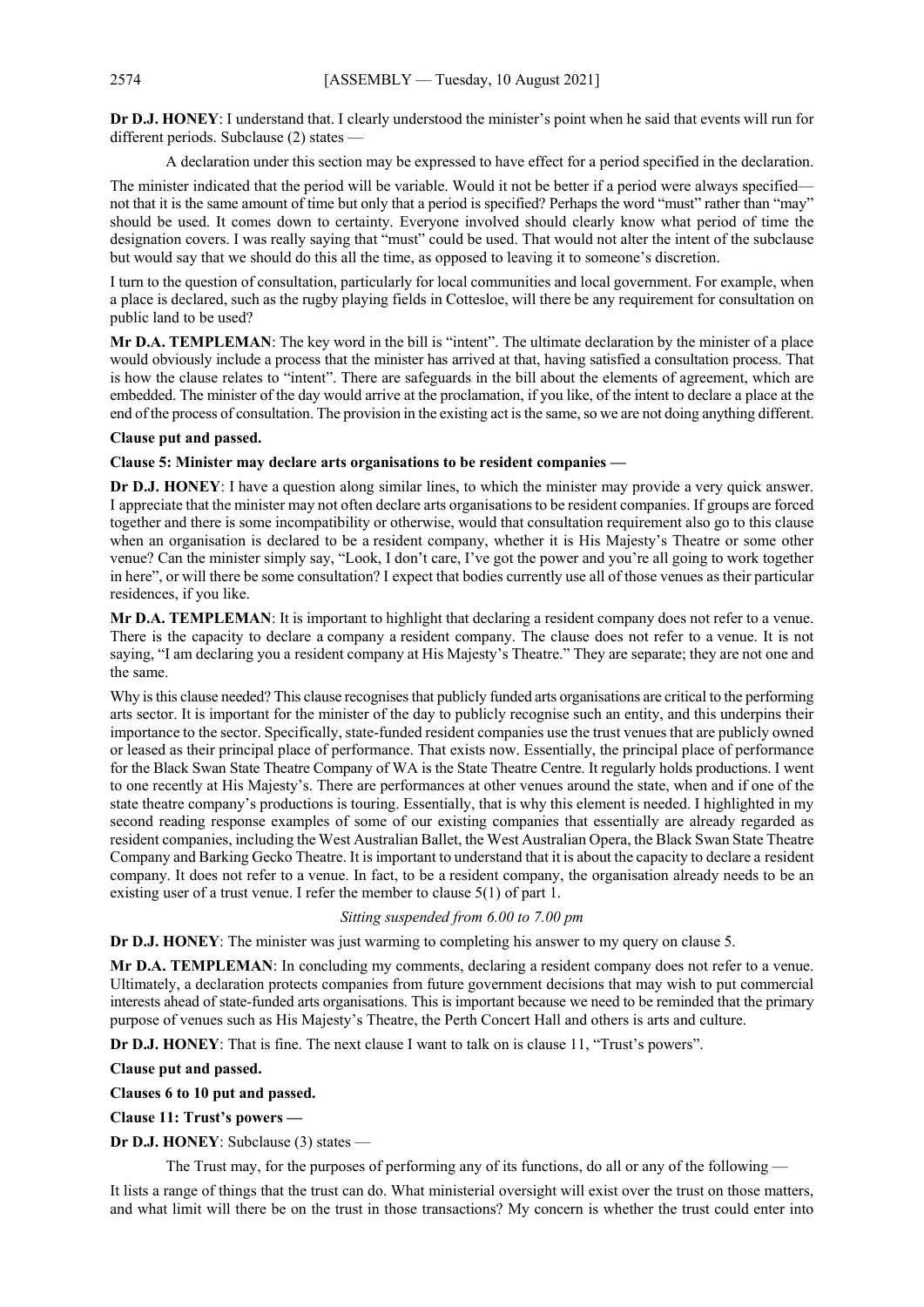arrangements which ultimately bind the state and lead to financial stress because of the magnitude of the arrangement. At what point will the minister intercede to make sure the trust does not go too far or do things that the government would not approve of?

**Mr D.A. TEMPLEMAN**: It is a good question, and I thank the member. As the member highlighted, this clause talks about the powers of the trust. Although clause 11 outlines those powers, clause 12 talks about the general restrictions on the trust's powers. I refer the member to clause  $12(3)$ , which states —

The Trust must not exercise the following powers without the Minister's written approval —

That obviously relates to disposal of property et cetera, which will allay the member's concern.

**Dr D.J. HONEY**: It does, minister.

**Clause put and passed.**

**Clause 12 put and passed.**

#### **Clause 13: Requirement for approval to participate in business arrangements —**

**Dr D.J. HONEY**: Subclause (2) states —

The Treasurer may, by written notice given to the Trust, exempt any business arrangement, or class of business arrangement, from the operation of subsection  $(1)$  —

Which says that the minister has to approve those things —

either unconditionally or on conditions specified in the notice.

I wonder whether there is a risk with those arrangements and that the trust will be able to do things because the minister has exempted it from ministerial control; or is the minister satisfied the minister will always have the ability to exercise control over the trust?

**Mr D.A. TEMPLEMAN**: Again, it is a good question. I refer the member to the current act, the Perth Theatre Trust Act, which, of course, will carry over in this bill. Section 16(3) states —

The Trust must not exercise a power conferred by subsection  $(2)(da)$  in relation to a business arrangement unless the terms and conditions of that business arrangement are terms and conditions approved by the Minister and the Treasurer in respect of —

- (a) that business arrangement; or
- (b) business arrangements of that class; or
- (c) business arrangements generally.

Again, the oversight is prescribed.

**Dr D.J. HONEY**: In relation to that, does the minister think there should be some time aspect so that arrangement is reviewed? Clause 13(2) exempts the trust. Should that be time bound in some way or are we adequately protected?

**Mr D.A. TEMPLEMAN**: It is important to highlight that, essentially, it is the Treasurer who gives approval, and there is a process, obviously, for any business case that might be presented. That oversight provision essentially lies with the Treasurer.

#### **Clause put and passed.**

**Clauses 14 to 69 put and passed.**

#### **Clause 70: General regulations —**

**Dr D.J. HONEY**: Minister, this is perhaps a general comment in relation to the comment I made in my contribution to the second reading debate. It is around how we make sure that we do not end up stifling public debate, whether or not we find it irksome. I appreciate that there are extremes in everything and, typically, we do not want to see those extremes, but whether or not we find the normal set of views in the community irksome, we do not want to overly restrict them. It may be hard for the minister to give a specific answer on that, but I am interested in his view.

**Mr D.A. TEMPLEMAN**: I thank the member for the question. The important aspect is that under section  $16(1)(d)$ of the Perth Theatre Trust Act, there is a requirement to recommend to the minister policies for the letting and operation of trust facilities and spaces. With the Australian Christian Lobby issue, the policy is currently under review, and for good reason. It needs to be a robust policy that reflects the values of the organisation and the primary purpose of our state-run venues. They have always primarily focused on events of an artistic and cultural nature. The trust made the decision to rescind the non-approval of the application by the ACL to hire the venue in Albany. It rescinded that decision and, consequently, it decided to set a course for review of the policy. Ultimately, any policy will be subject to approval by the minister of the day. However, this is an interesting case because the member for Cottesloe has already referred to circumstances in which there may be consideration for venue hire to not be allowed.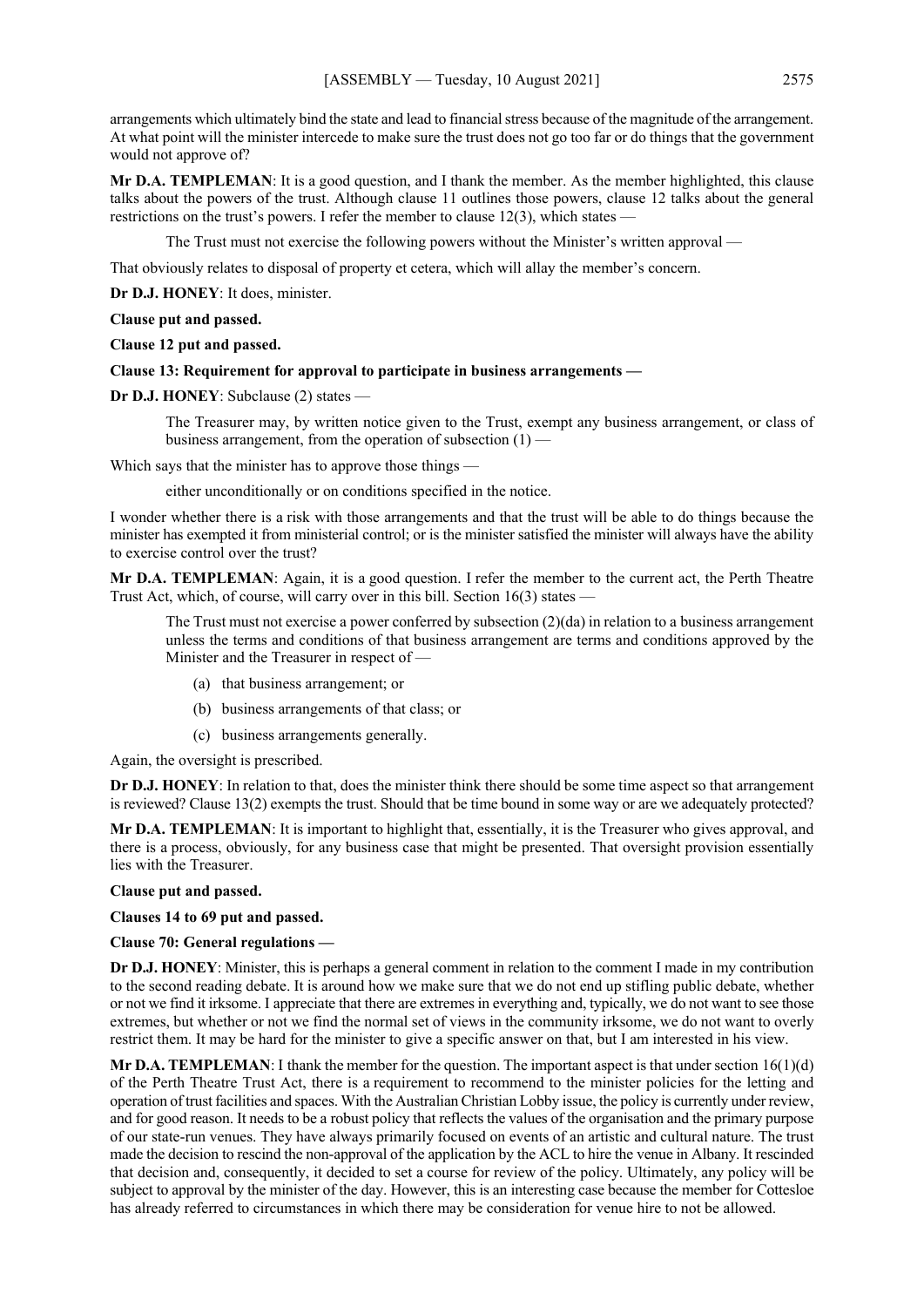The first important aspect to consider is the purpose of our state-run entities. It is embedded in the act that they are places of cultural and artistic endeavour. That is one important element of consideration. Secondly, the arts, in its own history, pushes boundaries and explores a range of issues. That is an important aspect of the arts more broadly. The arts is a place where ideas and issues are explored and, in many respects, become controversial. It is the very nature of exploring human endeavour and ideas. We know that there have been occasions in history when entities of an extreme nature have challenged policies. For example, some of our Australian institutions, like the Sydney Opera House, have quite a flexible hire policy that is particularly focused on it being an institution of artistic and cultural significance; therefore, that is its primary purpose or usage. We also know that a number of entities—the member for Cottesloe highlighted universities in his contribution—have policies about hiring their venues. Remember that those universities are publicly funded. Only recently, the University of Western Australia refused a person considered to have far-right views on the Muslim faith. That person was refused. Ultimately, this legislation will continue to embed that any policy that is developed will be subject to ministerial approval. That will not change. As we know, the current status is that the policy is being reviewed by the trust.

## **Clause put and passed.**

**Clauses 71 to 96 put and passed.**

## **Title put and passed.**

[Leave granted to proceed forthwith to third reading.]

*Third Reading*

## **MR D.A. TEMPLEMAN (Mandurah — Minister for Culture and the Arts)** [7.17 pm]: I move —

That the bill be now read a third time.

**DR D.J. HONEY (Cottesloe — Leader of the Liberal Party)** [7.17 pm]: I want to make a very brief contribution to the third reading debate on the Arts and Culture Trust Bill 2021. I would like to thank the minister for entertaining my questions and, in particular, to thank the minister's staff and departmental staff for coming here today. This is the culmination. As the minister knows, there have been discussions about this over a long period during this government and the last government. It is pleasing to see the bill come before the house. Overall, the bill reflects what the community wants out of the Perth Theatre Trust, as it was. It reflects a modernisation. There were some concerns, which I think the minister has largely answered. My colleagues in the other place will almost certainly interrogate them a little more. I still think there is a little bit of uncertainty about the formal requirements for private venues, but I think the minister has made every endeavour to try to answer that question. We just need to make sure that all the requirements for consultation and agreement have been retained from the existing act. Otherwise, I thank the minister and commend the bill to the house.

**MR D.A. TEMPLEMAN (Mandurah — Minister for Culture and the Arts)** [7.18 pm] — in reply: In closing the debate on the third reading, I thank the member for Cottesloe for his cooperation during the consideration in detail stage, and the other members who spoke during the second reading debate on the Arts and Culture Trust Bill 2021.

I also thank Caroline O'Neill, my policy adviser from the department of culture and the arts; Ms Sarah Rizk, legal counsel—I wish her the very best for the birth of her second child coming up in November; and Margaret Butcher, from the Perth Theatre Trust and the department. Can I also place on the record my appreciation of Morgan Solomon and the existing Perth Theatre Trust members for their stewardship of the trust over the period that I have been Minister for Culture and the Arts. I reflect also on the late Max Kay, who was —

#### **Dr D.J. Honey**: An institution.

**Mr D.A. TEMPLEMAN**: He was. He was a former member of the Perth Theatre Trust. I knew Max from earlier times. In many ways, Max epitomised the spirit of theatre in Western Australia. Many people will remember going to his Civic Theatre shows in North Perth. To all the trust representatives who were on the trust board, both past and present, I thank them for their contribution, in particular the chair, Morgan Solomon.

I commend the bill to the house.

Question put and passed.

Bill read a third time and transmitted to the Council.

## **CHILDREN AND COMMUNITY SERVICES AMENDMENT BILL 2021**

*Second Reading*

Resumed from 5 August.

**DR D.J. HONEY (Cottesloe — Leader of the Liberal Party)** [7.21 pm]: I have to give a caveat to my presentation to say that this will not be the scintillating contribution that the member for Vasse would have given to this Children and Community Services Amendment Bill. However, in order to allow the government to conduct its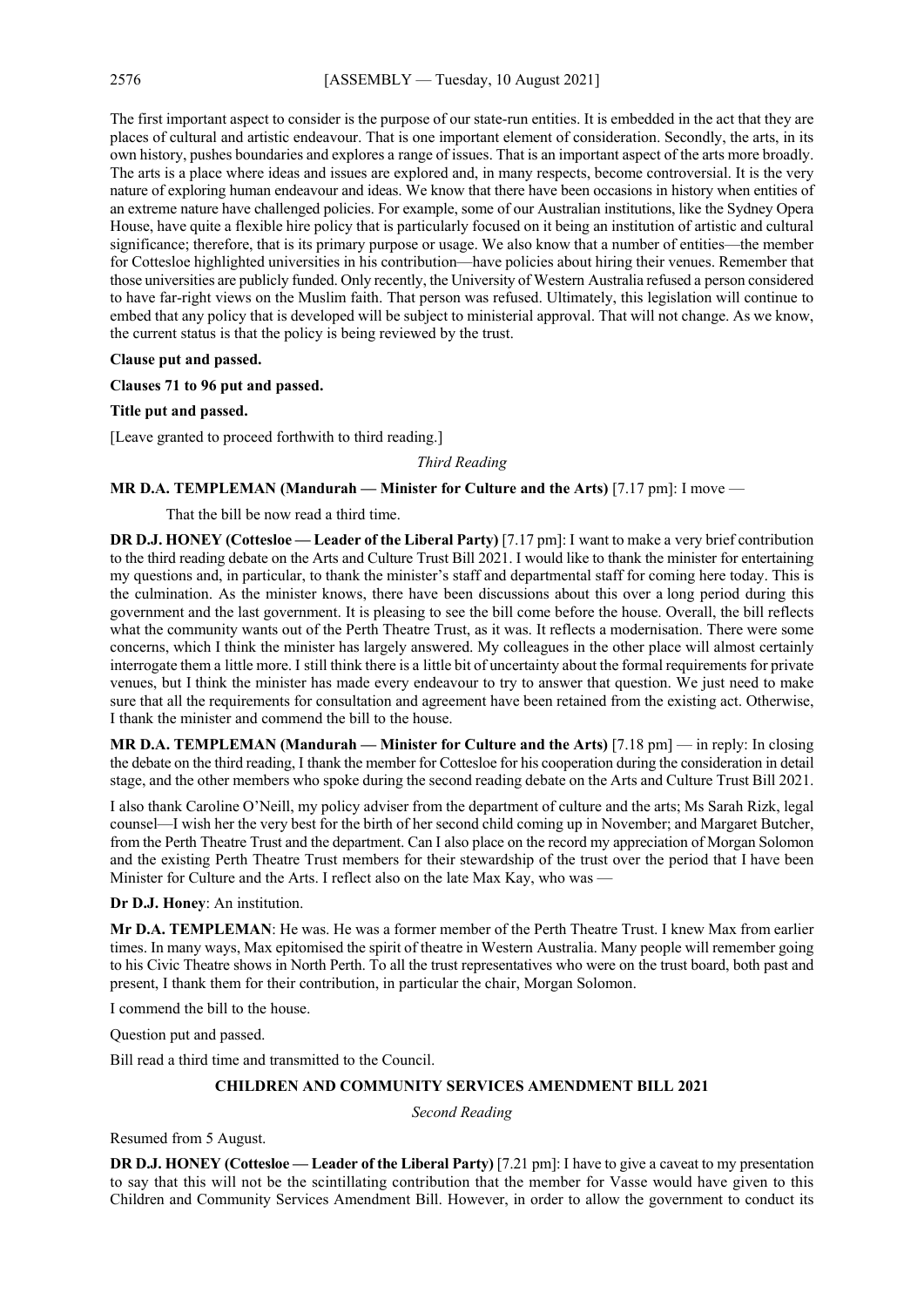business, I am the lead in this debate in the absence of the excellent member for Vasse. Obviously, Hon Nick Goiran is our shadow spokesperson for this issue in the other place and he will contribute to debate there. I indicate at the outset that the opposition will support this. I will make a brief contribution to the debate. I will not seek to go into consideration in detail unless any of the minister's members wish to do so, but I will leave any detailed examination of particular issues to the other place.

This is a very important bill to come before Parliament. As all members here know, this came out of the 2017 Royal Commission into Institutional Responses to Child Sexual Abuse and the recommendation that state and territory governments enact legislation. I will say that at a personal level, I am disappointed that this bill has made way in this place for other bills—for example, the Beeliar wetlands bill. I cannot understand how the government prioritised that bill before this one. This bill goes to the core of safety of children in our community. I think this bill went through the fortieth Parliament with our support. I had hoped it would come forward earlier. I am not trying to blame the minister in any sense for that. I appreciate there is a legislative time frame, but given the Beeliar wetlands matter is completely within the hands of the government for the next four years, why the government is pushing that bill before this one is beyond me. In any case, I guess the important thing is that the bill is before the house. As I say, it is a very important matter to protect from predatory sexual abuse one of the most vulnerable groups in our community—that is, children.

This bill will amend the Children and Community Services Act 2004 and will implement the recommendations of the 2017 statutory review of the Children and Community Services Act 2004 and the 2017 Royal Commission into Institutional Responses to Child Sexual Abuse. A large proportion of the bill mirrors the 2019 bill that was passed in the Assembly but was not prioritised in the Council in the last Parliament. I ask, minister, not for me and not for this Parliament whether it is possible for the minister to show any differences between the 2019 bill and this bill. Given it has been well debated in this place, it will short-circuit some of the debate for my colleagues in the other place if the minister or her officers could produce any differences between the 2019 bill and this bill that members may wish to be aware of when it gets to the other place.

I note that subsequent to the 2019 bill, the Standing Committee on Legislation undertook a review of this and made a number of recommendations. Recognising the strong support for the bill on all sides, I will not go through that in detail. However, concern was expressed in the last Parliament about why the only group that was identified for the mandatory reporting were people in the religious ministry, which was the fifth of the categories of the five groups identified by the royal commission on whom mandatory reporting should be required in relation to any suspicion or knowledge of child sex abuse matters. My understanding is that this bill has amended that and now all five categories are included in the bill—and I will talk a little about that further on. It is certainly very appropriate that that should occur.

There has been discussion in other places about issues around the confessional in the church. This is my personal view: I do not think it is an excuse, which I think is a view that was broadly expressed by members here. If people, in whatever guise, are aware of child sex abuse, they must report it to the police. That is an unequivocal point. I understand that for religious reasons some people believe that if people in religious ministry are required to report issues revealed in the confessional, it may undermine that process and undermine the rehabilitation. I understand those arguments but I do not accept them. It is no different from any group, but I respect that people might have a different opinion for good reasons—not that they want to protect sexual predators but they see there is some greater good in that.

Once again, I clarify that I think the direction the government has taken on this is entirely appropriate. It is good to see that the government has taken on the recommendations. I am happy to stand corrected, minister, because, as I say, I am certain the member for Vasse would not need this clarification, but my understanding is that all but one of the recommendations from the Standing Committee on Legislation was adopted and I congratulate the minister for taking cognisance of that committee's good work.

In relation to the proposed extraordinary powers of investigation designated to officers by the CEO of the department, clause 69 will delete over a page of powers, but clause 71 will replace them in the legislation with 10 pages of powers to investigate any offence. The bill also provides for out-of-home care workers to be mandatory reporters. That very much aligns with my view that anyone in a formal role who is aware of the abuse of children—in fact, anyone who is aware of the abuse of children—should report the matter so that we are protecting our youth.

Some people I have spoken to expressed some resourcing concerns given the extra work required and the likely extra support to be accessed by caregivers. Extra components will be required in care plans, such as cultural support plans for Aboriginal and Torres Strait Islander children and leaving care plans from age 15 to consider the child's participation and wishes.

There is a concern that the government has previously underspent on care leavers support available until the age of 25 years, so the budget has not been fully utilised in that area, yet waiting lists were cited as an issue in the Auditor General's report. The question is: are extra resources being provided to assist with the preparation of those more detailed plans?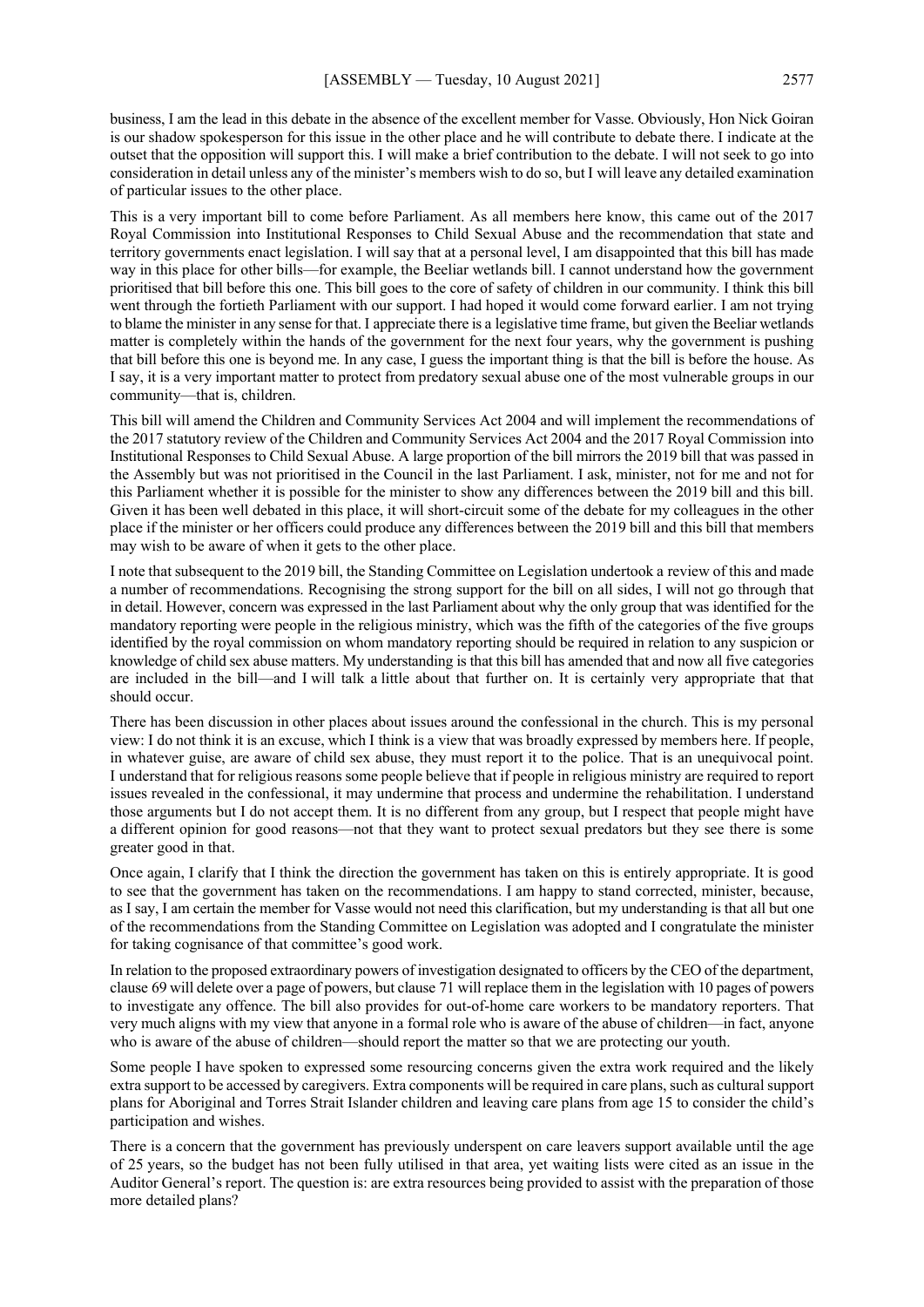This is a broader issue, but will the department have the required resources for the implementation/enforcement of this bill? I ask because there will be a larger compliance component, if you like, for the department. Obviously, it is very important work. Once there are these extra categories, there will have to be an audit and follow-up to make sure that this new law is complied with appropriately.

I will finish on this point. Will there be separate proclamations for the five nominated groups or will they be done together? I understand that there had been some discussion or some debate on it and a view was expressed that the other four groups needed to be consulted. The point was made to me that religious leaders were not afforded that level of consultation, so is there really a requirement for the government to undertake that detailed consultation, or should the government proclaim this for all groups at the same time? I know the minister's genuine intent in relation to this matter, but these groups should be proclaimed as soon as possible so that we ensure that children get the best protection they can possibly get as soon as possible. I would be grateful if the minister could answer those queries; otherwise, the bill has the support of the opposition.

**MR C.J. TALLENTIRE (Thornlie)** [7.32 pm]: I am very pleased to rise to speak on this bill and offer my full support for the Children and Community Services Amendment Bill 2021. I note that I last had the chance to present to the minister about the circumstances behind the justification for this kind of legislation in a grievance late last year. In that grievance I mentioned a matter that occurred at my old school, Trinity College, which I left 41 years ago. The event happened relatively recently, in 2017, on a school rugby trip to Japan, where a young fellow was sexually assaulted by his peers. It was terrible. My heart goes out to the young fellow for the pain that he suffered, physical and emotional, the bullying that occurred in the lead-up to that event and then the subsequent events. It just got worse because the court found that two teachers who were on that trip were aware of what happened, yet they did not report it. I think any public discussion about this area to make it clear to people that they have this reporting duty is absolutely vital. We all in our communities need to realise that when we see these sorts of offences, we have an obligation to report. One of the things that becomes very apparent in this legislation—the minister expressed it well when she introduced this legislation into Parliament—is that ministers of religion also have an absolute responsibility to report. I believe that in the rollout of targeted training of different groups, we will start with the ministers of religion, which I think is very well justified.

Members will know that I was born in the UK and indeed spent the first four and a half years of my life in the UK. At that time, my parents were wondering which school they would send their eldest son to. They were very excited, although I think they were only just beginning to realise the financial stress that they might have been about to place themselves under, and they put my name down for a school called Ampleforth. I think I am very relieved I never went to Ampleforth, but Ampleforth had all sorts of cachet around it; beautiful grounds in North Yorkshire and wonderful sporting traditions; and a whole lot of alumni who had achieved all sorts of remarkable things. But in recent times, it has come out that some terrible sexual abuses occurred at that school. I know that at the time the abbot of the school, Basil Hume—who then later went on to be the Archbishop of Westminster, a cardinal in the Catholic Church, and a very respected man—was aware of some of the sexual offending that occurred by a particular monk. Ampleforth is a school that is run by the Benedictine monks. Basil Hume was aware of the offences and decided to shift this offender along. Instead of acting on the offences and reprimanding the offender and instead of reporting the matter to the police, he decided to shift the fellow along.

I heard the comments from the Minister for Water, the member for Bassendean, and he addressed the problems that have been so apparent in the Christian Brothers order, in which I think the same thing has occurred. Problems would arise; people in the hierarchy of the brothers in the Catholic Church in all sorts of institutions would hear about problems and then just quietly move people on. They would not report them to police. One can only speculate why they did not report to the police. Perhaps it was a bit of public relations management. Perhaps there was a genuine view that if we gave Brother So-and-so or Father So-and-so a fresh start, they might be a reformed character. Perhaps they felt that matters could be dealt with internally. The evidence does not say so though. The evidence does not support this. In fact, the evidence says very clearly that when we move these people on, they will just start again.

There are some really heart-wrenching documentaries about the awful things that have occurred in various religious orders around the world. I do say around the world—not only in Australia and the UK. These things have tragically occurred in many countries. It seems to be a problem in religious institutions where there is a culture that allows this secrecy to develop and ferment. This secrecy culture is also backed up with a degree of arrogance that says, "We know best, we can move things on and we can solve the problem." These problems just do not get dealt with at all and are allowed to proliferate and carry on. I think the legislation is very appropriate. I noted the comments from the member for Cottesloe that we will tackle this by first rolling out the training to ministers of religion and targeting that group. I think we have gone so far beyond the issue of what is said in the confessional should stay in the confessional. We have seen too many of these tragically damaging errors occur that we just cannot tolerate that approach. There has to be a recognition that the law of the land must stand and be respected. We should not leave that open to the interpretation of those in various religious orders.

Over the weekend I read a very interesting article that was published in *The Observer* in the UK titled "Why public schoolboys like me and Boris Johnson aren't fit to run our country". The article develops the theme of the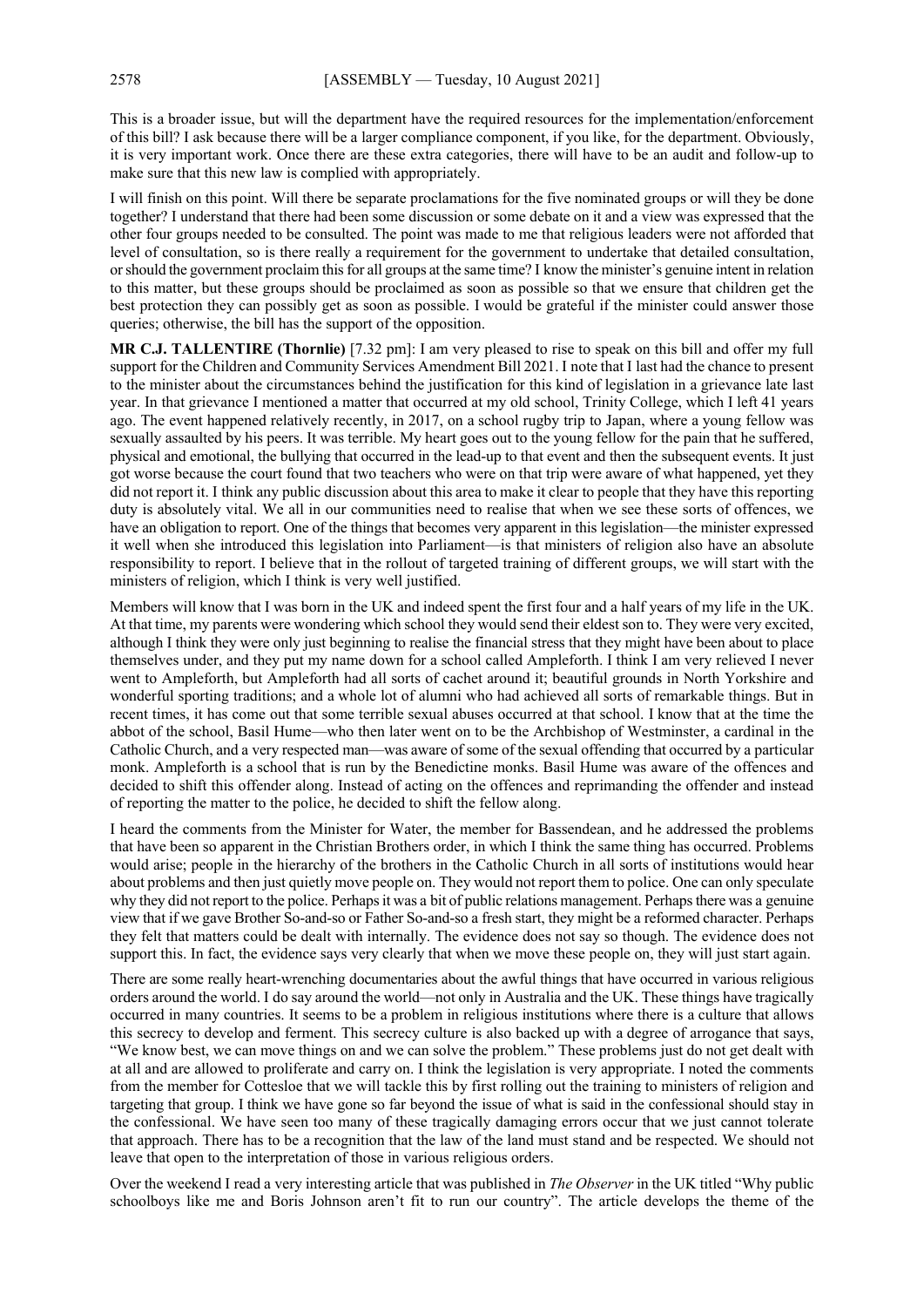institutionalised ideas of grandeur and sanctity that exist in some of the UK's public schools, as they are quite confusingly known; that is all part of the confusing use of language that develops a sort of code of brotherhood, I suppose. These are private schools, but they are known as public schools. I believe the history behind it is that the exam results are publicly available, or something like that.

Public schoolboys, as they are known, encounter strange goings-on and are subjected to the deforming experience of being sent as very young boys to a boarding school where they are forced to behave like little men, but at night they are still crying for their mum, their brothers and sisters and their pets at home. It is deforming of their character, and this article by Richard Beard expresses that experience very well. He highlights that that experience actually entrenches a culture in which the students do anything to conform. The last thing anyone wants at schools like Eton or Ampleforth College in the UK or at similar schools elsewhere, including in this country, is to stand out too much. If a student lets it be known to their peers that they have, for example, a hobby like collecting butterflies, others will seek to belittle them, to poke fun at them and mock them. That is the experience of many at such schools, and they end up being the sort of people who take nothing seriously and are very cold.

Mahatma Gandhi observed the "hardness of heart of the educated"; that was his feeling about those who had received the public school education that was so treasured by the English ruling classes. They developed a hardness of heart in those schools because it was the only way they could survive. It is a bit of an extension of the idea of the "stiff upper lip"—a belief that is still held by many in the UK, including many of a social standing that would never have afforded them the opportunity to attend one of these schools. Their belief is that it is the perfect training for leadership. In fact, two-thirds of cabinet ministers in the UK were educated at these expensive public schools. Parents send their kids to these schools because they believe they are a ticket to success for their kids. They believe it is a way of ensuring that they become cabinet ministers or captains of industry; it will guarantee that they have a certain income level.

Thank goodness our Australian society has moved on from that, but I am always nervous when I hear people making strong references to how the UK operates. I think there are so many areas where we really have to watch out, because the UK has got it wrong in so many areas and on so many levels.

**Dr D.J. Honey**: Their COVID response hasn't been too flash, either.

**Mr C.J. TALLENTIRE**: Indeed, that is a good example. In fact, it is an interesting example, in many ways. I know the UK government is very proud of its success rate with vaccination, but when there is a death rate of 130 000 people, it suggests that there has been some mishandling and mixed messaging. It perhaps comes back to the point that Richard Beard makes in his article—that these people do not take things too seriously. He also makes a point about the idea of "Well, we can live with this. Social injustice? We'll just live with it. COVID? We'll just live with it." It is a continuation of that mentality—the idea that they can have these things for their own personal gain and do whatever it takes, and the culture of secrecy. That is all acceptable, but they must fit in, show no weakness and make sure they are not ridiculed for anything. They must have very strong ideas about their role in society and their social rank, making sure that those below them are well and truly aware of it. They have an almost coded language, such as referring to a private school as a public school—all that sort of thing is part of it, and Richard Beard comes back again to the idea of conformity with a coldness of heart.

I am very pleased that we are seeing some real meat on the bones in this legislation in respect of the expectation that people in positions of responsibility who are in a position to report will be obliged to do so. That is something that teachers are now well and truly aware of. I had lunch with some school principals from my electorate on Friday and this topic came up. They are well and truly aware of their reporting responsibilities, and they see it as part of their role to be on the lookout for this sort of thing and to understand what the procedures are. It is really important that we back up the human desire for reporting with a good legislative framework and good administrative process that will allow teachers to do that, knowing that they are doing the right thing, that it is what society expects of them, and that they are doing what the law requires. That all makes perfect sense.

I am very pleased to support the Children and Community Services Amendment Bill 2021. I am somewhat surprised that it did not make it through the last Parliament, but that is something that only those who sought to impede its passage can account for. I am very pleased to note that there is support for the legislation on all sides in this forty-first Parliament. That is a good thing. I think it is exactly what the community expects of us. I commend the bill to the house.

**MS S.F. McGURK (Fremantle — Minister for Child Protection)** [7.47 pm] — in reply: I take this opportunity to address some of the issues that have been raised in this important debate on the Children and Community Services Amendment Bill 2021. I start by thanking all members who contributed to the debate. Yes, it is frustrating that we got so far with this bill in the last Parliament. In fact, it had gone to a committee of the upper house. We had accepted all but one of the recommendations of the committee and were ready to proceed when, unfortunately, debate was cut short. That was frustrating for everyone, but it gave us an opportunity to work through some of the issues that were raised in debate and, as a result, I think we have a better bill today. I will go through that in a bit of detail this evening.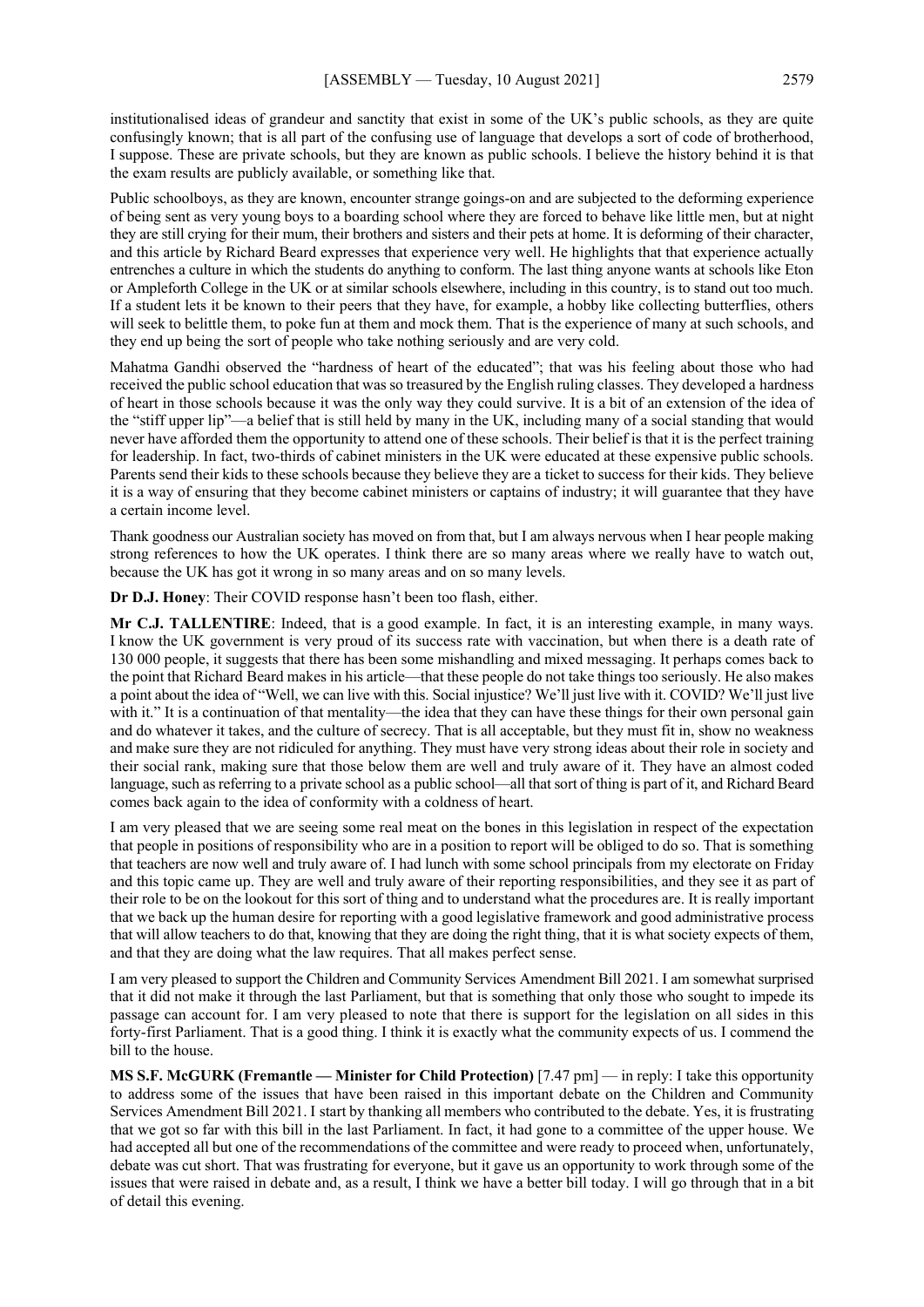I will again acknowledge the important issues that are being addressed by this bill. There are a few different issues, but at the core is the principle that child safety and consideration of the best interests of children should be at the centre of the Children and Community Services Act and all our deliberations and actions. An expectation of the community and this government is that child safety should be central to everything that we do. Changes to expand mandatory reporting reinforce that children's right to safety and protection from harm is paramount.

The second consideration that the bill addresses is the issue of promoting stability and continuity for children in care. This is crucial because a child's significant relationships and the stability of their placement is central to their wellbeing. This bill will implement recommendations from the review of the act that took place in 2016–17 a process that we largely inherited from the previous government. The lion's share of the work was done by the department under the last government. This bill will implement recommendations from that review to prioritise a child's significant relationships and stability of their placement.

The third objective of the bill is to make positive changes to cultural connection and safety. These changes are so important because, shamefully, over half the children in our child protection system in WA are Aboriginal. Connection to community and culture is essential for those children. The evidence tells us that connection to culture for Aboriginal children is a protective factor. That point was made very clearly by the Royal Commission into Institutional Responses to Child Sexual Abuse. That connection to culture is also associated with better outcomes across emotional, social and physical health.

The McGowan government remains committed to the best interests of children and young people in WA. I hope we are demonstrating that through the comprehensive bill we are now debating. We will not shy away from the work needed to be done to protect children from harm, particularly sexual abuse. This bill clearly demonstrates that commitment.

I want to address some of the issues that were raised by various members. I will work through them. We have flagged two proposed amendments. I understand the member for Cottesloe, as the lead speaker for the Liberal Party, has indicated that he does not want to go into consideration in detail, but we may need to do that to pass these amendments. They are relatively minor technical amendments. One relates to clause 38 and will relocate the requirement in proposed section 89A(2) into a standalone clause—a new clause 38A. Proposed section 89A(2) requires an Aboriginal representative organisation to be given an opportunity to participate in preparing a cultural support plan for an Aboriginal child. This amendment is needed so that the ARO requirement can be brought into effect at a later date than the other provisions relating to AROs in clause 38. The other provision in clause 38 defines the terms "cultural support plan" and "leaving care plan" and are necessary to support the operation of other amendments in the bill that will commence operation before the AROs will. It is therefore necessary that they become separate clauses in the bill.

The participation by Aboriginal representative organisations in cultural support planning can commence operation only once the Department of Communities and AROs are ready. This will require the development of operational models, regulation and the procurement of organisations that will become AROs for the purposes of the act. Essentially, we will be requiring Aboriginal representative organisations to do a number of things. We are not ready for some of them to do that; we will need time. We want to separate those two provisions in the bill so that one can take effect straightaway and the other will take more time.

The second proposed amendment relates to clause 39. It will address a drafting oversight by removing the word "approved" from proposed section 90(2A). This is consistent with amendments in the bill that now refer to Aboriginal representative organisations rather than "approved" Aboriginal representative organisations. This will correct a minor drafting error.

I would like to address a couple of issues that were raised during the debate. Again, I thank those members who spoke. I will refer firstly to the member for Riverton. A common theme was that a number of members talked about their professional lives before coming into this place and their interactions with some of the issues that have arisen in the bill. That was certainly the case for the member for Riverton in his extensive experience as a GP. He talked about his shock as a young doctor, when he was first in Australia, of seeing that someone had been prepared to use a child to assist in masking drug use, but in the process of uncovering that issue it was discovered that the child had drugs in their system. So began his interaction with child protection and other authorities that are tasked with investigating and, if necessary, acting on those concerns. As mandatory reporters, doctors understand full well their obligations. A number of members spoke about their own experience as mandatory reporters—namely, teachers—particularly the members for Bateman and Collie–Preston, and the process in place to ensure that mandatory reporters are not required to make any decisions. They are not required to know what happens after a report is made. A process is undertaken. People will be trained and capacity will be built by those professionals, as occurs now with mandatory reporters, and supports will be in place. In fact, that really goes to the issue raised by the member for Cottesloe about why the previous bill concentrated on only one occupation—ministers of religion rather than expanding it to the other four or five professions that were recommended by the royal commission. We had always committed to expand it to all of those occupations; however, we understood that we need to make sure we have the systems in place and proper training amongst those occupations to ensure the job is done properly.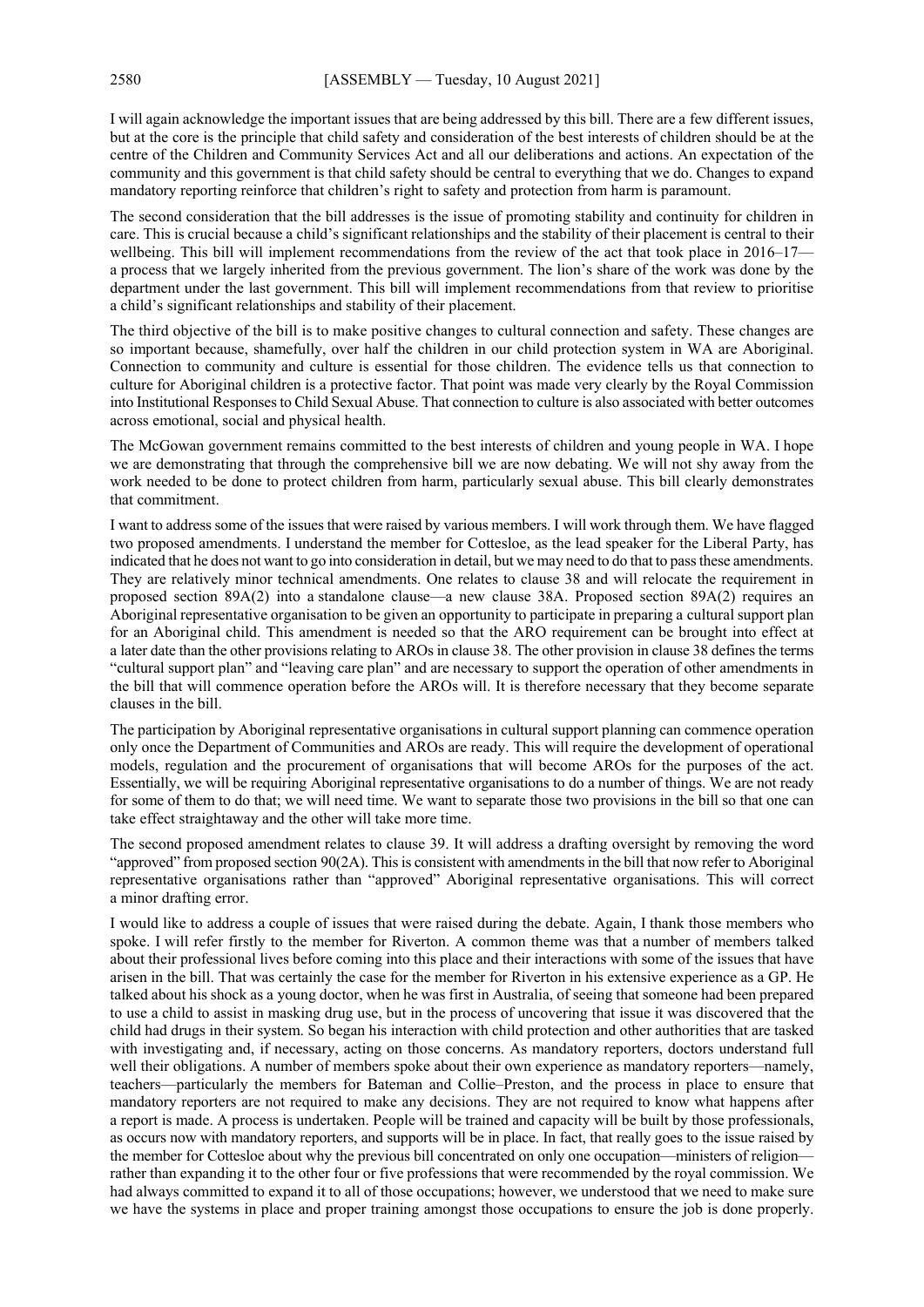We prioritised ministers of religion for a couple of reasons, including the fact that as a broad occupational group, they are one of the least regulated, unlike school psychologists, youth justice workers or out-of-home care workers, who are already used to operating within a regulatory environment. That is one of the reasons we prioritised ministers of religion. We understood that caused some concern. It was one of the recommendations we picked up when the previous bill was reviewed by the Legislative Council Standing Committee on Legislation in the previous Parliament. We were happy to pick up that recommendation and the bill now includes all the other occupations the royal commission recommended as mandatory reporters.

Having said that, we will phase in the implementation of those occupations. The member for Cottesloe asked about the implementation. I may have said this in my second reading speech: ministers of religion will commence six months after the provisions of the bill are proclaimed; out-of-home care workers and associated officers from the Department of Communities will commence one and a half years after the bill's commencement; school counsellors and registered psychologists will commence two years after the bill's commencement; early childhood workers will commence two and a half years after the bill's commencement; and youth justice workers will commence three years after the bill's commencement. The Department of Communities has already been working with those broad occupational groups to understand the processes for capacity building within those areas. Despite having our differences in some areas, it has been a very positive engagement from all the churches, including the Catholic Church, about ensuring that frameworks and the like are set up for that training. I was referring to the member for Riverton's contribution and the importance of mandatory reporting and his experience in that.

The member for Riverton also spoke about the central tenets of the bill regarding the need to have cultural supports and planning and a revision of the hierarchy of placement for Aboriginal children. These amendments have arisen from the review of the act in 2016–17 and they go to the heart of our commitment to improve outcomes for Aboriginal children in care. Obviously, we want to prevent those children coming into care; that is always our priority. But should there be a need to bring those children into care, the provisions contained in the bill will give a more fulsome requirement of all parties, enshrined in legislation, to improve cultural outcomes for Aboriginal children and improve their connection to their family, country and kin.

The member for Riverton also spoke about the investigative powers being modernised. Members may be aware that investigative powers are in the act now and there is a proposal to pick up the investigative powers that exist in the early childhood regulatory area, which will mirror those provisions by and large. This will modernise the capacity of the Department of Communities when looking at the issues of not just child safety, but also employment of children and the like.

The member for Collie–Preston spoke about her experience as a teacher and a mandatory reporter. It has been an absolute privilege to get to know some of the new members in this Parliament. We have to only listen to any of the second reading speeches on a number of bills to be heartened by the diversity and depth of experience across life, as well as in their professional lives, that we now have across the Parliament. I acknowledge the work of the member for Collie–Preston as a dedicated education professional in her community and for understanding the real challenges facing families that have entrenched disadvantage. It is not enough for us just to talk about doing something or to say that something needs to be done about it. The member for Collie–Preston has been working very hard, as I know other members of this chamber have—I am looking across the chamber. The member for Collie–Preston and other members who have contributed—has committed much of her professional life to trying to make a difference for those families, and I commend her for that. The member for Collie–Preston spoke about her experiences as a mandatory reporter, interacting with child protection staff, as a teacher and deputy principal. She understood the challenges that face the Department of Communities, school community and broader community as they come together to ensure a safe environment for children.

The member for Collie–Preston also made the point that the earlier we can intervene when children have experienced any form of sexual abuse, the better placed we are to get good outcomes. Again, of course our goal is to prevent abuse and to do everything we can to send every legal signal that that abuse should not occur; and, if abuse is uncovered, the perpetrators will be brought to account. We also understand that it is not enough just to have those laws written in our statute books; we have to build the capacity amongst our community and around institutions and everyone who has interactions with children, including families and individuals, to ensure that they are safe. We have this framework available to us in the royal commission's recommendations, and we as a state have committed to implement all those that are relevant to Western Australia, and many of them are contained in this bill.

I wanted to mention, while I am speaking on that issue—members would think that after having been here for a while, I would get used to putting my notes in a way that I could find them when I am on my feet! The member for Collie–Preston made the point that the earlier we can intervene the better when children have experienced trauma or sexual abuse. Western Australia has some very good practices—in fact, some of the best practices in the country if not the western world. We have child advocacy centres and the co-location of services so that children give their evidence and tell their story once. Then, if it is non-familial abuse, the family is supported in one place to work through that process so that it not only minimises any re-traumatisation of the child through retelling the event; but therapeutic and supportive environments are in place while not compromising criminal investigations. We have that strong and good model now in Western Australia. This is a model of the co-location of different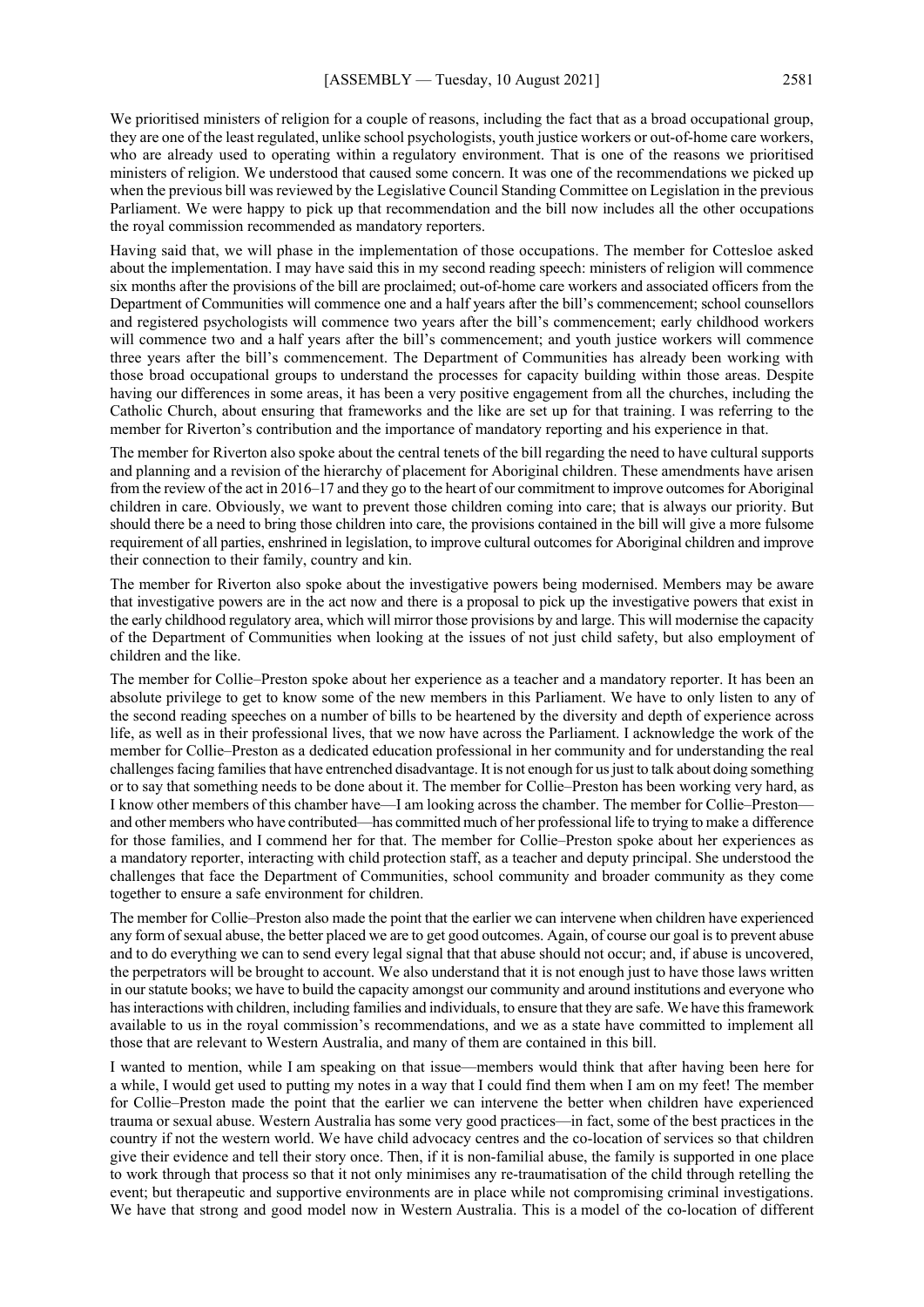disciplines—police are co-located with child protection and therapists and the like. Everyone has their job to do and they understand that at the centre of it is the child who has been impacted by this and they need their support people—whether it is family or other people—around them.

Similarly, as a government, we have committed to better understanding childhood trauma and adverse events experienced by children. I am very pleased that in responding to child abuse and neglect we as a government have established the WA Centre for the Pursuit of Excellence. We have supported the establishment of this centre initially through Lotterywest money and then with an additional \$4.3 million towards both the WA Centre and the national centre, which was a recommendation of the royal commission. This centre was brought together by the Australian Centre for Child Protection, which runs out of the University of South Australia but is a national body, and Parkerville Children and Youth Care, which members here would be aware of, as the founding partner. The centre's job is to bring together clinical and research specialists from across Australia. It has initially been focused on the research and development of therapeutic models designed for Western Australia, looking at our service needs, what and which client populations need work and the creation of a high-quality workforce with specialist child trauma communities of practice linked to tertiary qualifications.

The centre's initial piece of work was prioritising some training around responding to childhood trauma. To date, 300 professionals working in child protection—they might be police or education or child protection staff—have completed the first online training on understanding childhood trauma. Of these people, 60 will have completed an advanced unit in assessing childhood trauma, and next year this cohort will also complete the third university accredited program on responding to childhood trauma. This is actually quite significant and I know that the member for Bateman is interested in this as well. Unfortunately, we see childhood trauma manifest in many different behaviours in young people, which we mistakenly believe to be bad behaviour, wilfulness or a lack of discipline or whatever. However, if we want to address trauma, we need people who understand children a little bit more and have a more sophisticated understanding of how trauma manifests. Therefore, I am very pleased that the Western Australian government was able to support that centre. The centre has made a bid to become the national centre that was recommended by the royal commission.

The member for Collie–Preston also made the point that there are modern, emerging forms of abuse such as sexting or the electronic transfer of images and the like, and the challenges that can bring to a child's supervisors or families when young people do that to each other and what that means. This is about supporting young people, and mandatory reporters will need to have the capacity to understand their obligations around that. The member for Collie–Preston also spoke about successful placements that have been done in her community, in which Aboriginal children who have been placed with non-Aboriginal carers have been able to engage with their local Aboriginal community and understand their local Aboriginal culture to get the best outcomes possible. The priority under the child placement principle is to place children with their Aboriginal extended family and Aboriginal community. We have amended that placement principle to provide that it is preferable that a child stay within their community, even if that is with a non-Aboriginal carer, to ensure that they can stay connected to their extended family and their country and community.

The member for Kimberley spoke next. It was great to hear her contribution. The member goes back a long way with this bill. In fact, the member for Kimberley helped facilitate the review of the act early on, before she came into Parliament, I think back in 2016–17, when she was involved in some of the consultation. The member for Kimberley knows these issues very well. In the seat of Kimberley, 98 or 99 per cent of the children in care are Aboriginal. She pointed out to us when she made her address that it was National Aboriginal and Torres Strait Islander Children's Day, and the theme was "Proud in Culture, Strong in Spirit". That is a very fitting theme for what we are endeavouring to do through this bill.

I thank the member for her work in her community. There are some very complex issues in her very broad community—it is not one community; it is a large seat with a lot of different communities in it. The challenges are to keep children safe and culture strong, to understand how we can work with mainstream services to draw on the best of them, and to maintain cultural credibility and connection and do what we can to feed that identity, particularly for some of the more vulnerable members of the community.

Rightly, the member for Kimberley pointed out that although we no longer have a stolen generation, there is a gross over-representation of Aboriginal children in care. We need to do more to reduce that number. The child placement principle recommended by Bringing Them Home Committee WA Inc is important. In fact, a number of amendments in the bill refer to the Aboriginal child placement principle. I have spoken to my ministerial equivalent and departmental representatives in Queensland. In the equivalent Queensland legislation, the Aboriginal child placement principle explicitly spells out the five cornerstone elements of prevention, partnership, placement, participation and connection. We were called on by Aboriginal advocates to make sure that those principles were firmly articulated in the new act. Although they are not explicitly spelt out, I want to assure members that they inform a number of the amendments that are contained in this bill. The proposed amendments to sections 9, 12, 13, 14, 61, 81, 89 and 143, and proposed new section 89A, are particularly relevant to the Aboriginal child placement principle. That was considered by many to be the cornerstone or founding principle of establishing a good quality child protection system that would give better outcomes for Aboriginal children.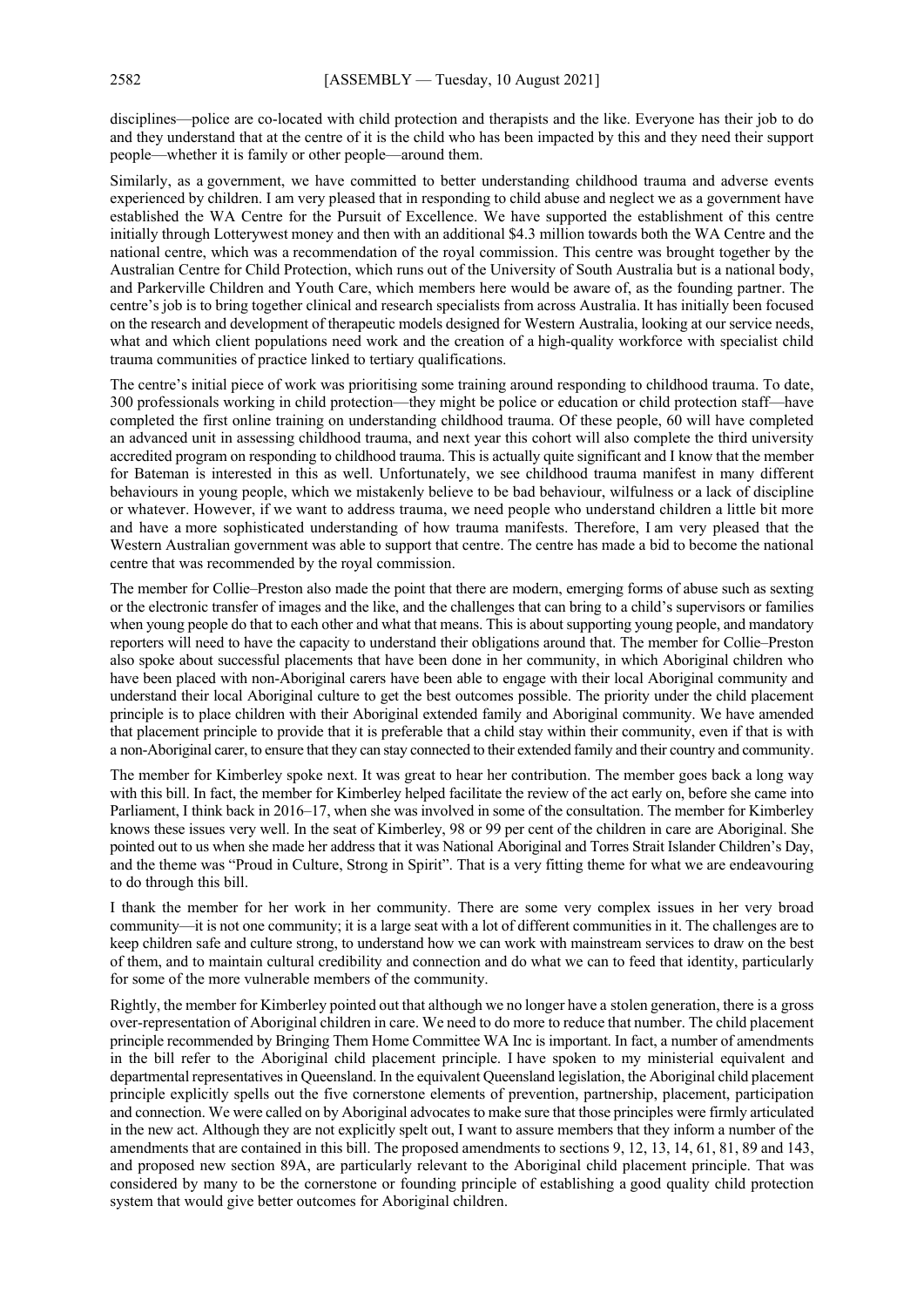Again, I thank the member for her contribution to how the issues that are proposed in the bill will make a difference to members of her community. I look forward to the member meeting her commitment that she will continue to advocate for children in the Kimberley. I have no doubt about that at all. I hope that we can work in partnership to get good outcomes.

The member for Belmont spoke very passionately about mandatory reporting, as did a number of members. We need only read any section of the report of the Royal Commission into Institutional Responses to Child Sexual Abuse to be reminded of people's bravery—I do not know whether "bravery" is the right word; I know that some get a bit affronted by that. It is very difficult for victims and survivors to come forward, and we are indebted to them for telling their stories. We would not have had this body of work, and the royal commission would not have had the very clear path that it has laid out for us for improving systems to prevent child sexual abuse, if people had not come forward. The member for Belmont spoke about her passion in this area and her frustration with some institutions, particularly some of the church institutions, including the Catholics, that have allowed perpetrators over time to continue to abuse, if not in the same environment, by simply getting moved. The research tells us that they only go on to abuse again. Fundamentally, it is about not only the sexual assault and the bullying, but also the betrayal of trust and of the obligations that adults should have for the children in their care. The member also spoke about some of the other cultural protections provided for in the bill and how important they will be.

The member for Kingsley spoke about her experience as a member of the Joint Standing Committee on the Commissioner for Children and Young People and the work of the committee in its report *From words to action: Fulfilling the obligation to be child safe* in understanding how other jurisdictions comparable with our own have dealt with these issues. They have made a choice, and they have made a statement that they understand that people have their religious views, but those views will not override the laws of this land and our determination that children's safety be given priority. I am confident that this Parliament will do that as well. I cannot do justice to the *Words to action* report here; that is for another time, and we will get an opportunity through other bills to talk about that. We are putting in place various levels of accountability, with independent oversight of institutions that have a lot to do with children and reportable conduct, for instance. The independent oversight of out-of-home care and child safe principles is another strong recommendation of the royal commission that we are working on. I can assure members that we are continuing to work on all those recommendations, and we are committed to report annually, and have been reporting annually, on the implementation of the royal commission recommendations.

The member for Kingsley was brought up with foster siblings, so she knows firsthand the commitment that a family makes when it takes on a foster child. One of the great pleasures of holding this portfolio is to see the fantastic outcomes that can be achieved when children are nurtured and cared for. I thank her parents, both of whom I have known for a long time, for their dedication to having a broader family. It is great to see.

Finally, I want to acknowledge our Home Stretch election commitment. The member for Cottesloe referred to this a little during his speech. We made a commitment in the 2021 election campaign that we would allow support for children in out-of-home care until the age of 21, rather than the current mandated age of 18. Some supports can now be put in and are legally available after a child ages out of out-of-home care at 18. Our election commitment to implement the Home Stretch program will be a lot more fulsome, and we will back that up with dollars in the election campaign. I thank the member for her contribution.

The member for Cockburn spoke, again very passionately, about the failures of some religious institutions in the past, particularly the Catholic Church. But as an institution it was not alone in how it failed children in the past. Some improvements have been made. I see some of those improvements in the safety officers that have been put in place in parishes and churches. I have been to some of those presentations and met some of the staff, and I have no doubt that they are committed to improving child safety in their communities. However, we do not back away from saying that those professions that have been recommended to us by the Royal Commission into Institutional Responses to Child Sexual Abuse have particular obligations. This bill will mandate those obligations in law. As the member for Cockburn said, when we hear about victims of child sex abuse, these are not abstract concepts, they are children who have been deprived of their dignity and safety. He talked about the importance not only of the provisions the government is putting in place, but also to continue to challenge some of those very powerful institutions in our community that are not meeting modern expectations of the primacy of child safety.

The member for Nedlands also has a strong professional background in social work. She was not only a social worker for many years but she trained many social workers and taught them at university. She was working as a social worker when mandatory reporting was introduced, so understands the principles and the operation of that system. She also spoke about being a member of the board of Tuart Place, for Forgotten Australians, a support organisation in my electorate that I am well aware of. She made the point that people with lived experience of abuse are highly privileged in the organisation and comprise over half of the board. It has been a great organisation to be a part of and to see their work, and also to get along to their Christmas parties and other events. I was very pleased to be in this Parliament in June 2018 when the Premier apologised on behalf of the state for child sex abuse to children in state care. The member referred to being present at that apology, along with a number of members of Tuart Place.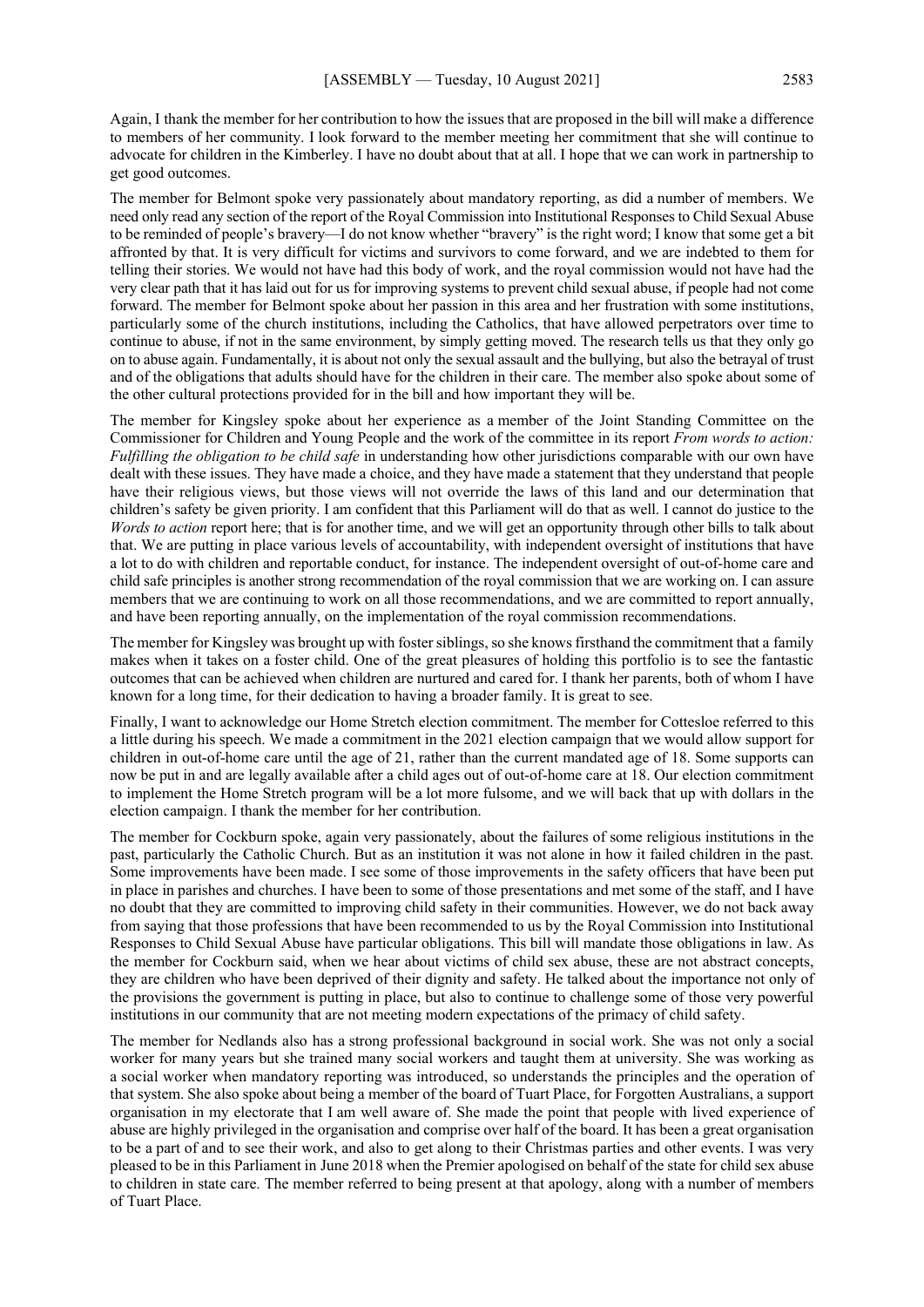The member for Bassendean spoke again in this place in support of mandatory reporting and his experiences as a student at CBC Fremantle and then realising that one of the brothers who taught him and who he had a bad experience with had in fact been a paedophile. He referred to his work, since discovering that, in calling for his school and other Christian Brothers schools, and other schools, to do their bit in the current-day, modern world not only to uncover abuse as it may occur now but also to right the wrongs of the past, which might mean taking a proactive approach to contacting past students. As the member was speaking, I was thinking of the example in the High Court when former Justice Dyson Heydon was accused of sexual harassment and the new head of the High Court took matters into her hands and wrote to current and previous staff outlining very simply that there had been allegations of sexual harassment. She was proactive and clear to make sure that there was no hiding behind that. I thought that was a good model that other organisations should seek to adopt.

The member for Bateman spoke about her experiences at different points in life of seeing children who had been very terribly impacted. She referred to the funeral of a 12-year-old girl who had suicided. She said that throughout her professional life she had been motivated partly by this and also by coming up against these issues as a teacher and a community member. I acknowledge the member's passion and understanding of these issues. I thank her for that and look forward to the contributions I know she will make in this place. The member made a good point that there is still a level of shame for victims to talk about these issues, particularly for boys to talk about abuse that may have occurred, and that we need to do everything we can to provide comfortable and therapeutic environments to deal with children when abuse takes place. She referred to the WA centre that I spoke about before and all of the work within the department and with community sector organisations to ensure we have good professional practice drawing on the best supports that we can for victims and their families. I see that every day in the work of the Department of Communities, which works in the child protection system.

The member for Victoria Park is a very comprehensive and articulate advocate for mandatory reporting. Those of us who were brought up Catholic—I think the member is still Catholic—understand the dilemmas in matters of arcane canon law. Notwithstanding all of that, in the twenty-first century, things are changing and the world is expecting, and certainty Australia is expecting, that these institutions will change as well. I thank the member for her contribution. I know the member will see these issues come up in her community, as she has already as a member of the public and as a parent.

The member for Dawesville has a different professional background. She spoke about working as a paramedic and first responder. Although that is not a mandatory reporting occupation, it is an occupation that deals with victims and they understand the need to be sensitive to what is occurring around them. I thank the member for her contribution. She spoke about an organisation we both care about, the Foster Share Shed and referred to Mandy Bishop and Karen Kujawski. I think Mandy Bishop was the founder of Foster Share Shed. Her foster daughter, Chloe, won two awards at the Rotary Achiever Awards last week, and it was lovely to see. I saw on social media that there were something like 400 comments on her post, which is really great. When I see what Mandy, Karen and others have been able to achieve with children they have taken in and fostered, I realise that whole community is very powerful. I know that the member for Dawesville sees this and wants to support them, as does the member for Murray–Wellington.

I am quite impressed at my ability to talk, Madam Acting Speaker. I have been going for quite a long time, but I will try and wrap it up soon.

I thank the member for Cottesloe for his contribution. I know he was a late sub in this area. I think the member asked some questions about the differences between the 2019 bill and this bill. A table has been given to the member for Vasse and Hon Nick Goiran, and I have a table here I can give the member, if he is interested. Essentially, the Legislative Council's Standing Committee on Legislation looked at this in the last Parliament. We adopted all but one of its recommendations. We were happy to do that. A lot of the recommendations related to the implementation of mandatory reporting, but other issues were causing some angst, including the extent of consultation with Aboriginal families and Aboriginal representative organisations et cetera. We accepted some amendments to try to clarify and appease some concerns. I referred to the commencement dates for mandatory reporting earlier.

Finally, I thank the member for Thornlie very much for his contribution. We both left school 41 years ago. We are both the same vintage. It is staggering really. We are not dealing with issues of the distant past; we are still dealing with some of the schools and religious orders referred to in the royal commission. The member spoke about the case of some teachers at Trinity College. I understand that some teachers were prosecuted for failing to mandatorily report abuse. I understand that is still before the courts, so I will not say much more about it. The member spoke about some of the distortions and toxic culture in some of the private all boys schools, although there are also problems at all girls schools. I thank everyone for giving their attention to these important matters.

I commend the bill to the house.

Question put and passed.

Bill read a second time.

[Leave denied to proceed forthwith to third reading.]